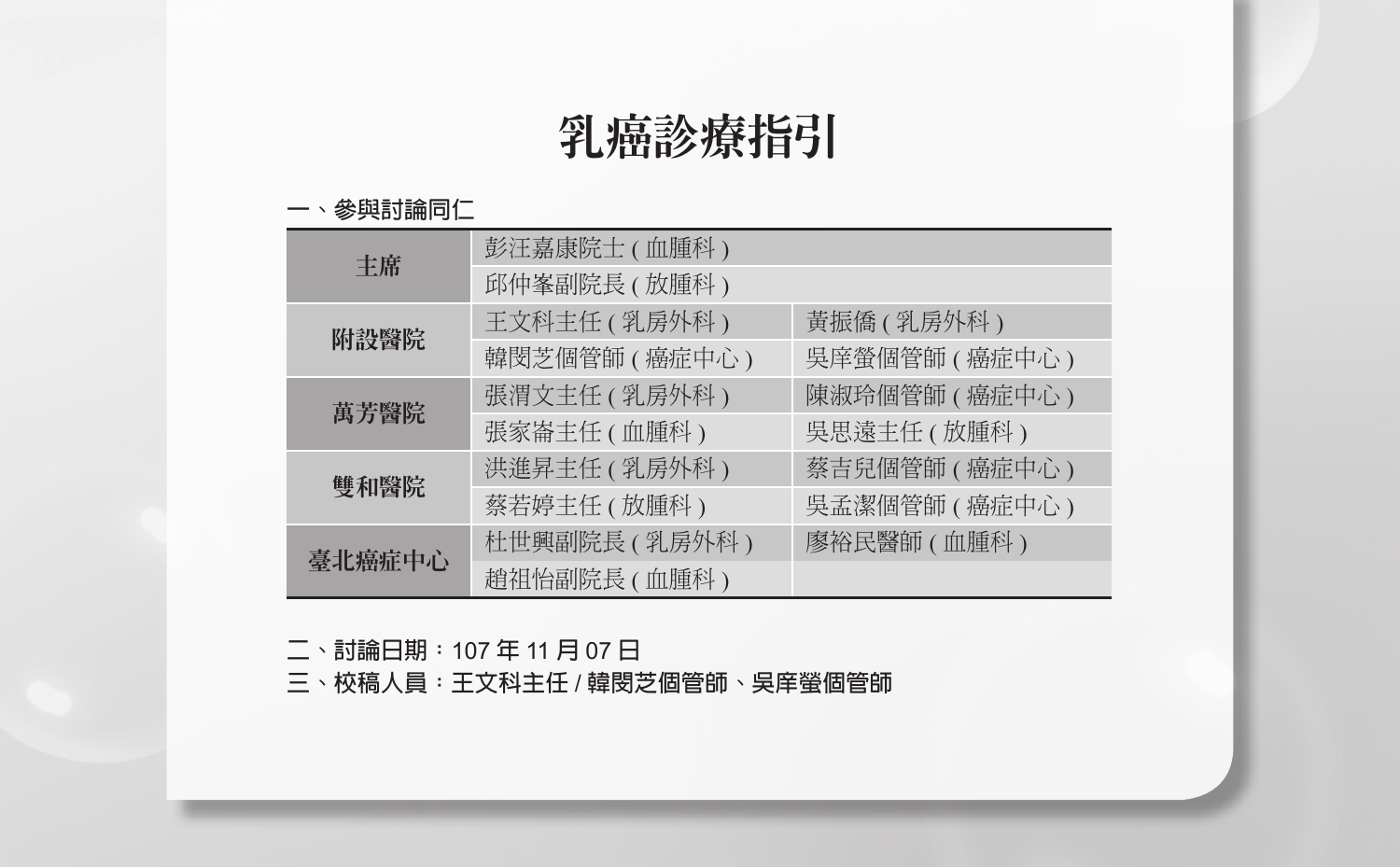

## 107 **年版與上一版差異** :

| 106年版                                                                                                                                                                                                                                    | 107年修訂版                                                                                                                                                                                                                                                                                                                     |
|------------------------------------------------------------------------------------------------------------------------------------------------------------------------------------------------------------------------------------------|-----------------------------------------------------------------------------------------------------------------------------------------------------------------------------------------------------------------------------------------------------------------------------------------------------------------------------|
| DCIS page 刪除附註欄 ,刪除 LCIS 路徑<br>修訂附註 3.Oncotype or 刪除 S <del>ymphony gene</del> 、增加 (Endopredict、ICT、<br>Mammoprint $\ge$ Pam50) test is optional examination for ambiguous patients.<br>新增附註 :4. 主要治療 Total mastectomy=Simple mastectomy | <b>DCIS</b><br>* 修訂 Partial mastectomy $\pm$ SLNB +whole breast radiation therapy( $\pm$ R/T)<br>$\&$ Total mastectomy +SLNB $\pm$ reconstruction( $\pm$ H/T)                                                                                                                                                               |
| 增加 LCIS 路徑                                                                                                                                                                                                                               |                                                                                                                                                                                                                                                                                                                             |
| 第一期 Stage IA T1N0M0 Stage IB T1N1miM0 page<br>修訂附註 3. Oncotype or 刪除 S <del>ymphony gene</del> 、增加 (Endopredict、<br>$ICT \cdot Mammoprint \cdot Pam50$ ) test is optional examination for ambiguous<br>patients.                         | 第一期 Stage IA<br><sup>*</sup> ER(-) and PR(-) T $\leq$ 0.5cm 增加 C/T $\pm$ Herceptin(Her2+)<br>* ER(-) and PR(-) 0.5cm <t ,="" 1.0cm="" c="" her-2(+)-="" t="" ±="" ≤="" 修改="" 增加="">Consider<br/><math>C/T+Here</math>eptin</t>                                                                                              |
| 增加附註 5 內容 .≥ 70 歲,T1N0 且 ER + PR + 並同時有做 H/T 病患 於<br>乳房保留手術,經由團隊會議討論後得可慮不用 RT<br>新增附註 7.Hormonal therapy: Tamoxifen 服用 5-10 年; AI 服用 5-10 年.<br>新增附註 8. 主要治療 Total mastectomy=Simple mastectomy                                          | * ER(-) and PR(-) 1.0cm <t ,="" 2.0cm="" c="" her-2(+)-="" t="" ≤="" 修改="" 增加="">Consider<br/>C/T+Herceptin<br/>* 追蹤修訂爲理學 / 血液檢查 : 至少每六個月一次、乳房超音波 : 每六個<br/>月一次</t>                                                                                                                                                         |
| 第二期 Stage IIA<br>修訂附註 3. Oncotype or 刪除 Symphony gene 、增加 (Endopredict、<br>ICT > Mammoprint > Pam50 ) test is optional examination for ambiguous<br>patients.<br>新增附註 8. 主要治療 Total mastectomy=Simple mastectomy                         | 第二期 Stage IIA<br>* 新增附註 9.TNBC with residual invasive cancer following standard neoadjuvant<br>therapy: Consider adjuvant capecitabine ( 自費使用)<br>* 新增附註 10.ER (-), PR (-) and Her2 (+) Node (+) patients: Consider adjuvant<br>chemotherapy + Herceptin $\pm$ Pertuzumab<br>* 追蹤修訂爲理學 / 血液檢查 : 至少每六個月一次、乳房超音波 : 每六個月<br>一次 |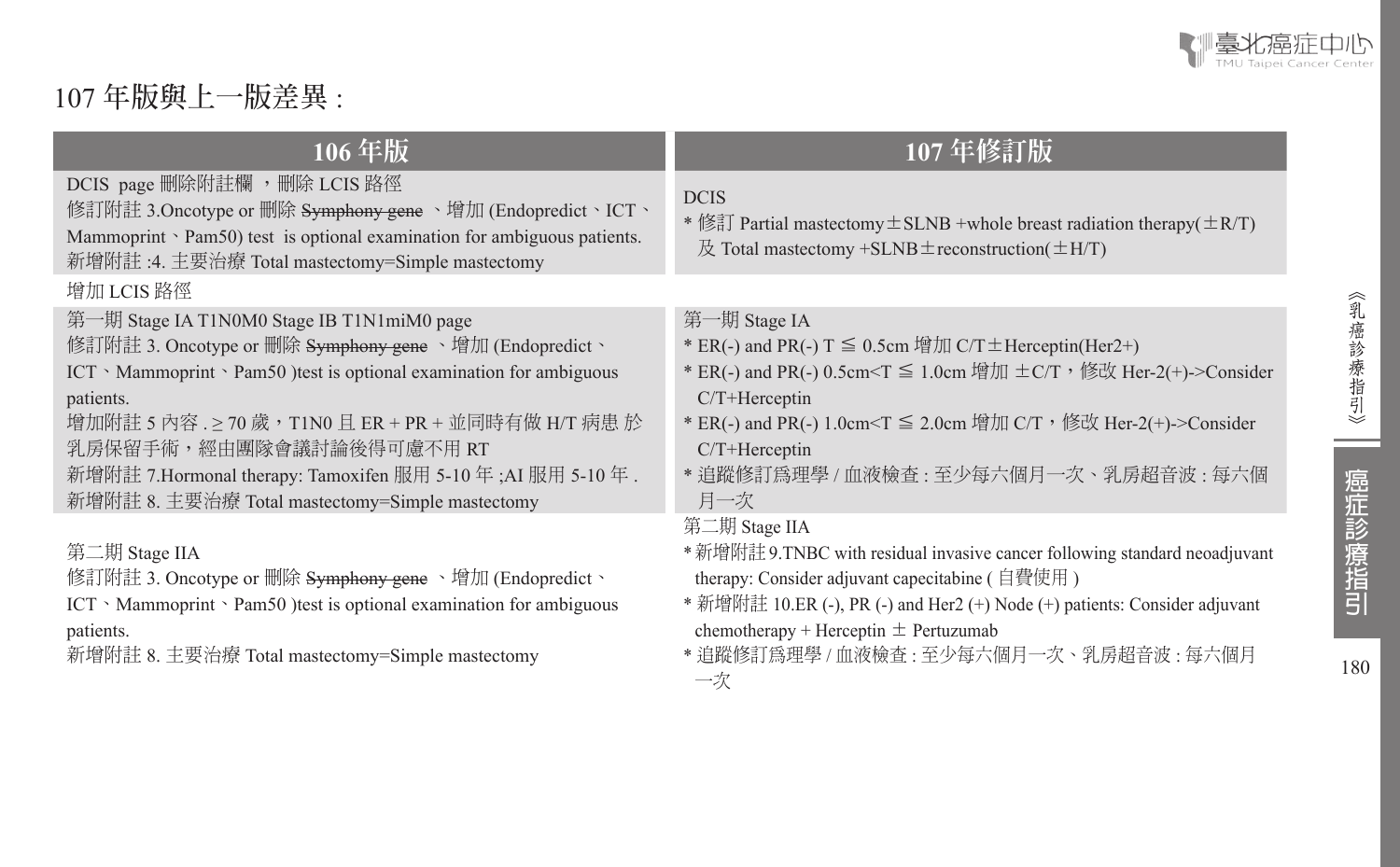| 106年版                                                                                                                                                                                                                                           | 107年修訂版                                                                                                                                                                                                                                                                                                                          |
|-------------------------------------------------------------------------------------------------------------------------------------------------------------------------------------------------------------------------------------------------|----------------------------------------------------------------------------------------------------------------------------------------------------------------------------------------------------------------------------------------------------------------------------------------------------------------------------------|
| 第三期 Stage IIIA<br>輔助性治療 原→ ConsiderHerceptin(LN negative) 改成 (concider Herceptin<br>for $N0$ )<br>删除附註 3. Oncotype or Symphony gene test is optional examination for-<br>ambiguous patients.<br>新增附註 5. 主要治療 Total mastectomy=Simple mastectomy | 第三期 Stage IIIA<br>* 新增附註 6.TNBC with residual invasive cancer following standard neoadjuvant<br>therapy: Consider adjuvant capecitabine $($ 自費使用 $)$<br>* 新增附註 7.ER (-), PR (-) and Her2 (+) Node (+) patients: Consider adjuvant<br>chemotherapy + Herceptin $\pm$ Pertuzumab<br>* 追蹤修訂爲理學 / 血液檢查 : 至少每六個月一次、乳房超音波 : 每六個月<br>一次 |
| 第四期 Stage<br>主要治療修訂原改 Her-2(+)-> Herceptin 成 Her-2(+)-> anti HER-2 therapy                                                                                                                                                                      |                                                                                                                                                                                                                                                                                                                                  |

第四期 Stage

 $*$  增加 ER and/or PR (+), Her-2 (-): Hormonal therapy  $\pm$  CD4/6 or mTOR inhibitor  $\pm$  chemotherapy

主要治療修訂新增 cliniacl trial 追蹤刪除全部檢查項目的時間

新增附註 4.Anti -HER-2 therapy 依健保規範或自費使用

《乳癌診療指引》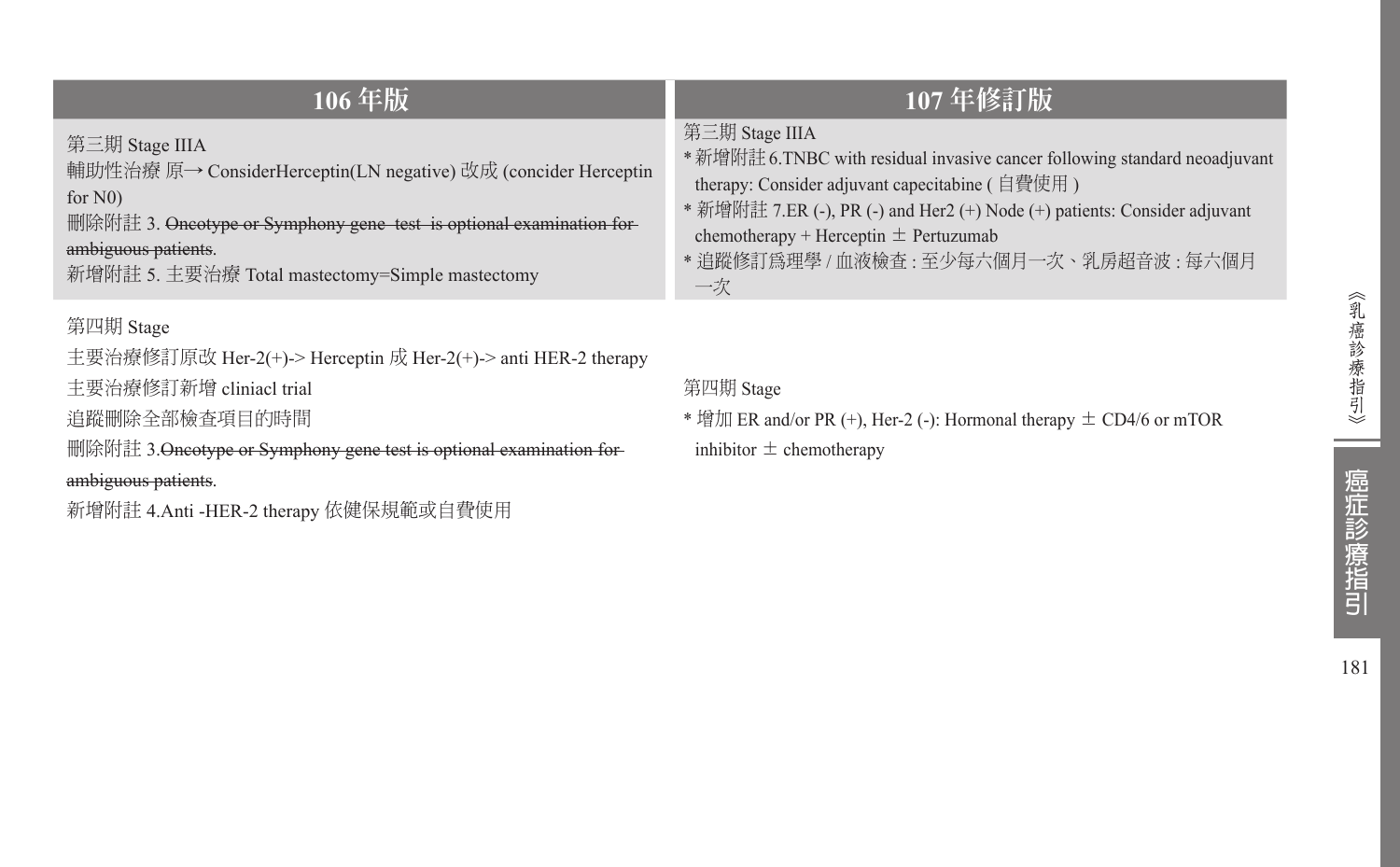

\*Radiotherapy may be omitted in elected low-risk patients with advanced age, extensive comorbidities, or small foci of low-grade disease resected with negative margins (e.g. Age  $>60y$ , Tumor  $\leq 15$ mm, Low grade...) #Post-total mastectomy hormone therapy (optional)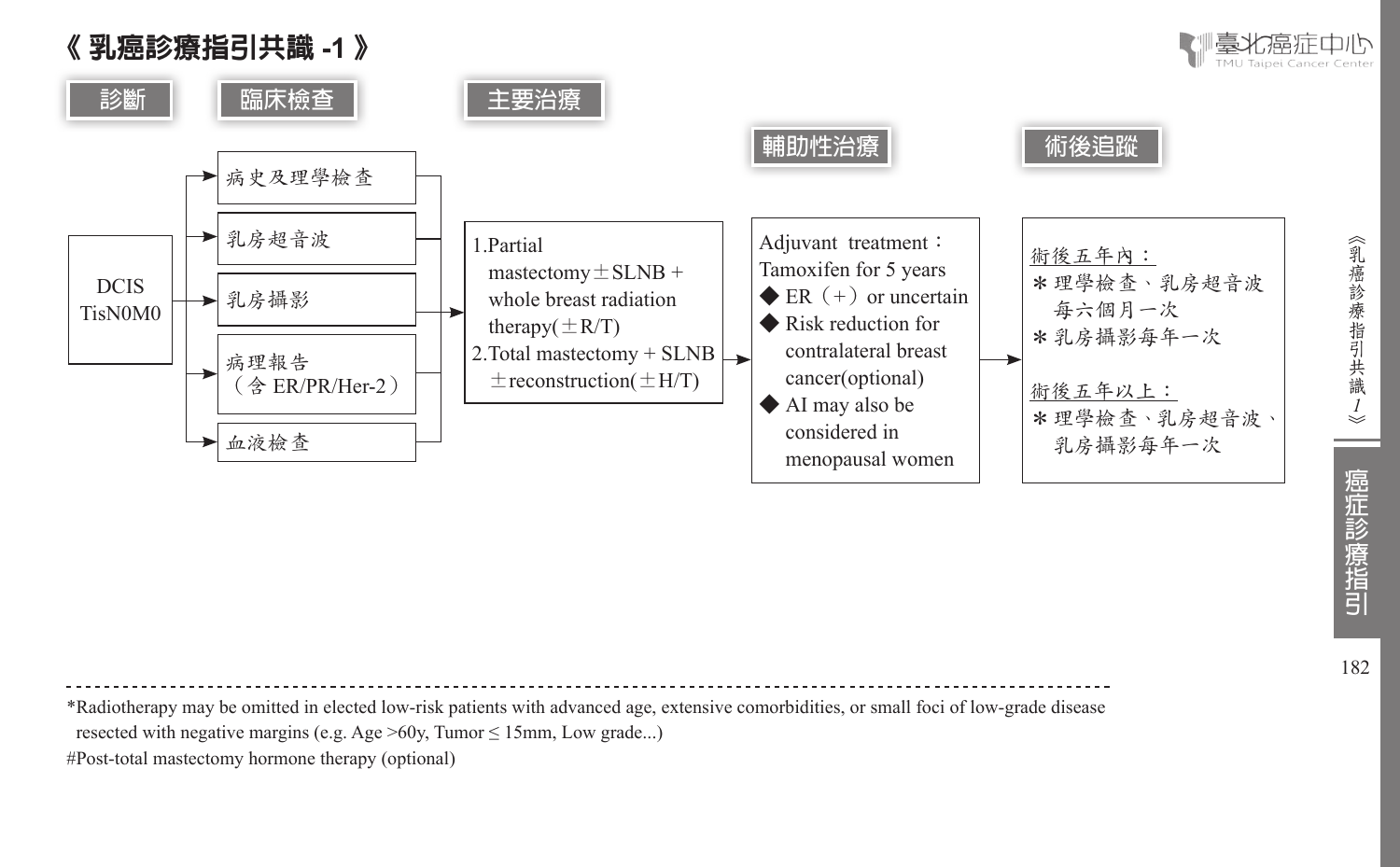《 乳癌診療指引共識 **-2** 》

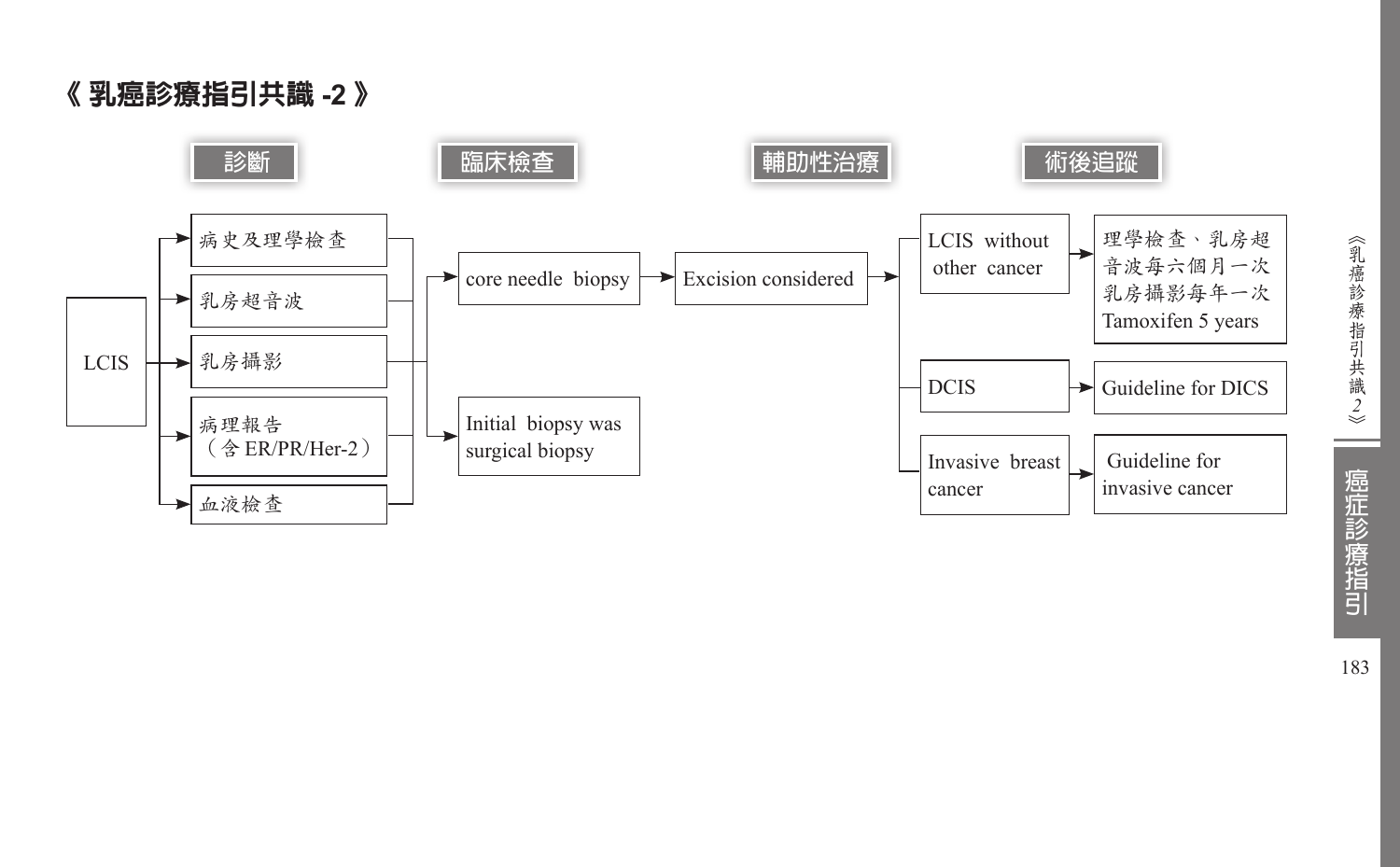



- 1. Stage I & II favorable histology include tubular and colloid. 須參考 NCCN guideline,經由團隊會議討論決定 治療方式
- 2. Clinical trial is always an option of treatment.
- 3. Oncotype or Endopredict、ICT、Mammoprint、Pam50 test is optional examination for ambiguous patients.
- 4. \* Herceptin 依健保使用規定或自費使用
- 5. 考慮接受化學治療或 Carrier 血液檢查 ( 需包含化療前 HBsAg 及 Anti-HCV test)
- 6. RT\*: Whole breast radiotheray(WBRT) or Partial breast radiotherapy(PBRT), PBRT 符合條件 : 參閱一校三院放腫指引 ;  $>$  70 歲,T1N0 且 ER + PR + 並同時有做 H/T 病患 於 乳房保留手術,經由團隊會議討論後得可慮不用 RT。
- 7. 血液檢查 ( 包含化療前 HBsAg 及 Anti-HCV test optional)
- 8. Hormonal therapy: Tamoxifen 服用 5-10 年 ;AI 服用 5-10 年 .
- 9. 主要治療 Total mastectomy=Simple mastectomy

癌症診療指引

毫北癌症由心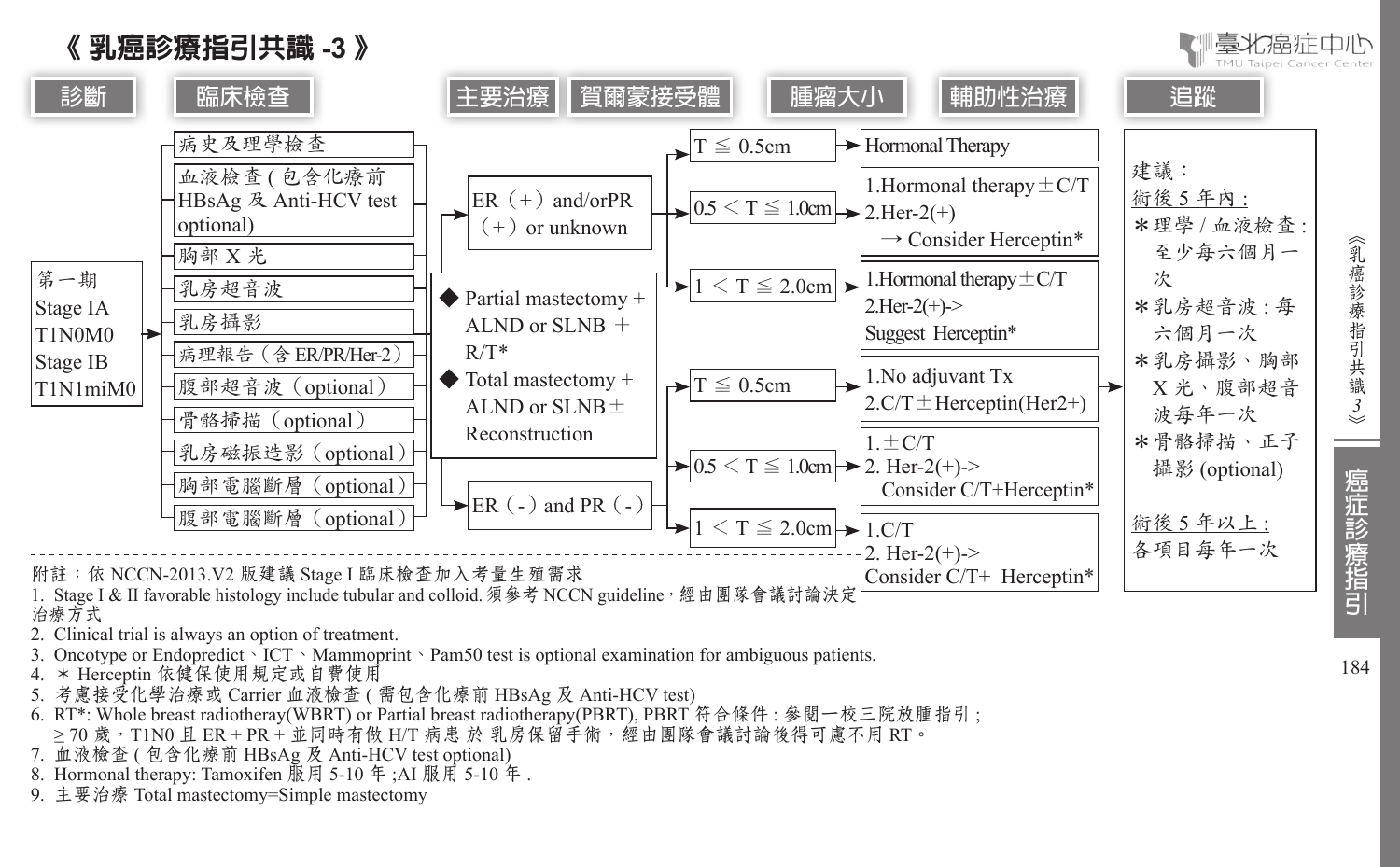



附註:依 NCCN-2013.V2 版建議 Stage II 臨床檢查加入考量生殖需求

1. Stage I & II favorable histology include tubular and colloid. 須參考 NCCN guideline, 經由團隊會議討論決定治療方式

- 2. Clinical trial is always an option of treatment.
- 3. Oncotype or Endopredict、ICT、Mammoprint、Pam50test is optional examination for ambiguous patients.
- 4. \* Herceptin 依健保使用規定或自費使用
- 5. 考慮接受化學治療或 Carrier 血液檢查 ( 需包含化療前 HBsAg 及 Anti-HCV test)
- 6. RT\*: Whole breast radiotheray(WBRT) or Partial breast radiotherapy(PBRT), PBRT 符合條件 :RT\*: 參閱一校三院放腫指引
- 7. 血液檢查 ( 包含化療前 HBsAg 及 Anti-HCV test optional)
- 8. 主要治療 Total mastectomy=Simple mastectomy

9. TNBC with residual invasive cancer following standard neoadjuvant therapy: Consider adjuvant capecitabine ( 自費使用 )

10.ER (-), PR (-) and Her2 (+) Node (+) patients: Consider adjuvant chemotherapy + Herceptin  $\pm$  Pertuzumab

癌症診療指引

185

*4*

《乳癌診療指引共識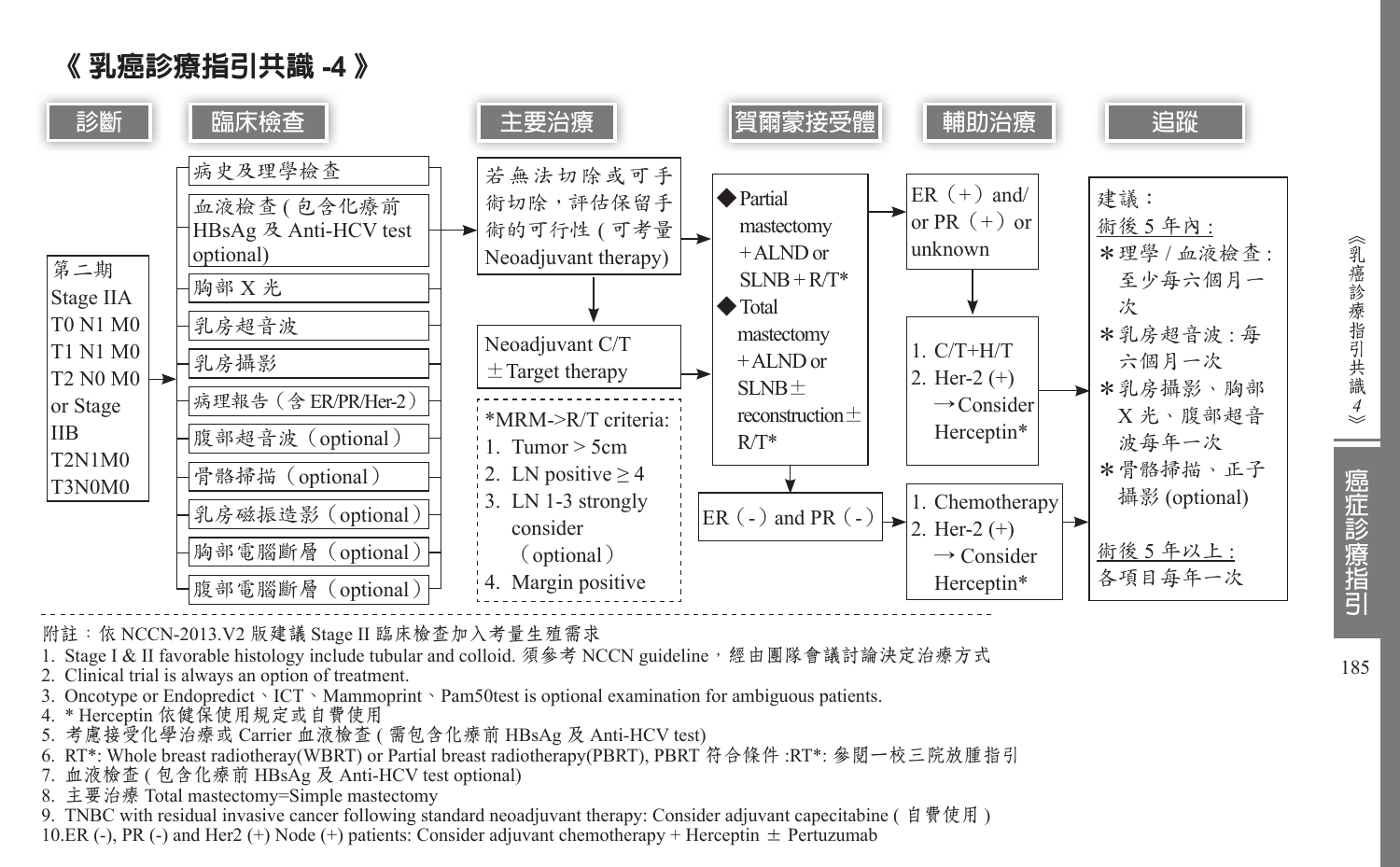

## 《 乳癌診療指引共識 **-5** 》



附註:

- 1. Stage I & II favorable histology include tubular and colloid. 須參考 NCCN guideline,經由團隊會議討論決定治療方式
- 2. Clinical trial is always an option of treatment.
- 3. RT\*: 參閱一校三院放腫指引
- 4. Abdomen sono or abdomen CT Alternative
- 5. 主要治療 Total mastectomy=Simple mastectomy
- 6. TNBC with residual invasive cancer following standard neoadjuvant therapy: Consider adjuvant capecitabine ( 自費使用 )
- 7. ER (-), PR (-) and Her2 (+) Node (+) patients: Consider adjuvant chemotherapy + Herceptin  $\pm$  Pertuzumab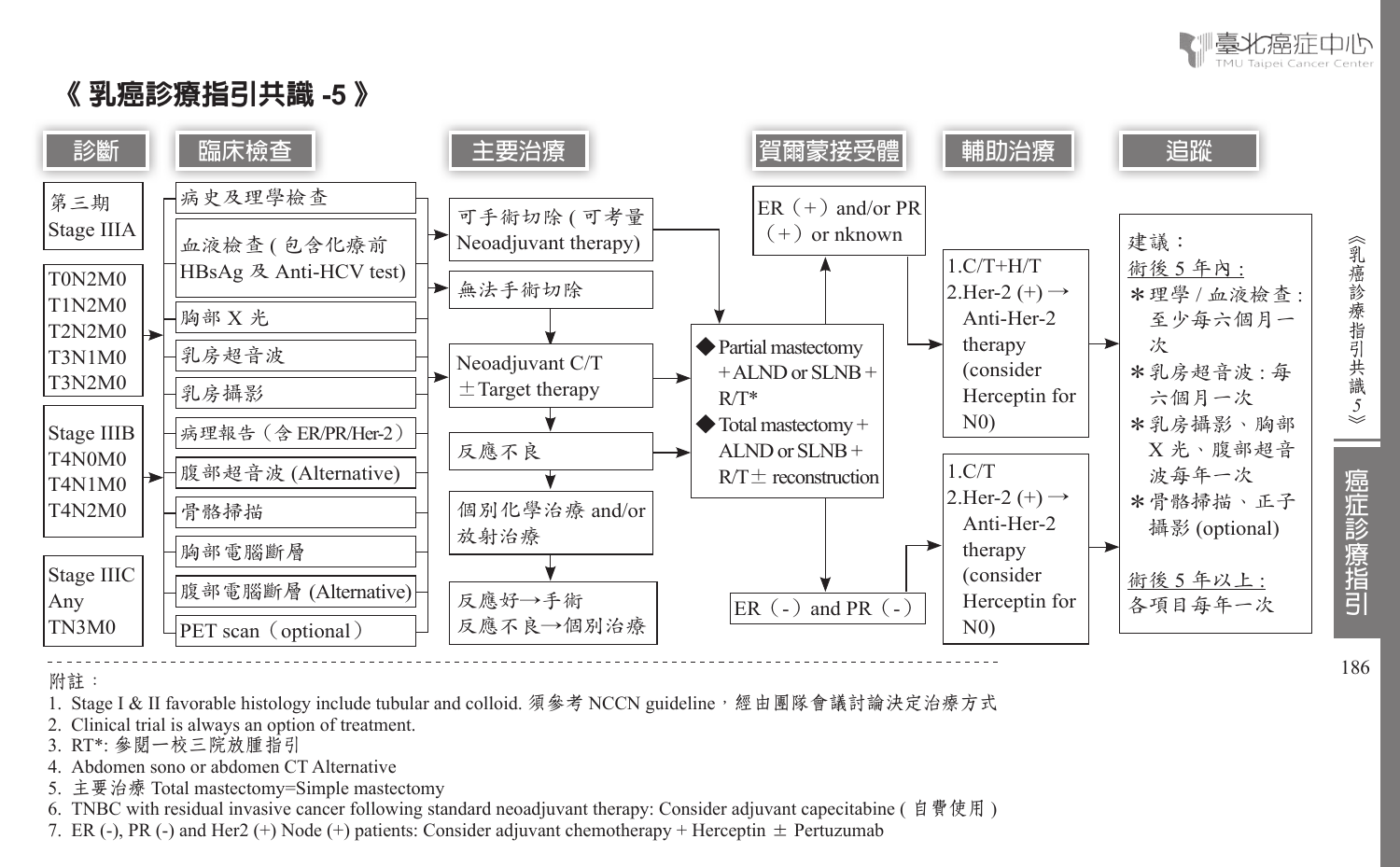

*6*

《乳癌診療指引共識

187

癌症診療指引

### 《 乳癌診療指引共識 **-6** 》

附註:

- 1. Stage I & II favorable histology include tubular and colloid. 須參考 NCCN guideline, 經由團隊會議討論決定治療方式
- 2. Clinical trial is always an option of treatment.
- 3. Abdomen sono or abdomen CT Alternative
- 4. Anti -HER-2 therapy 依健保規範或自費使用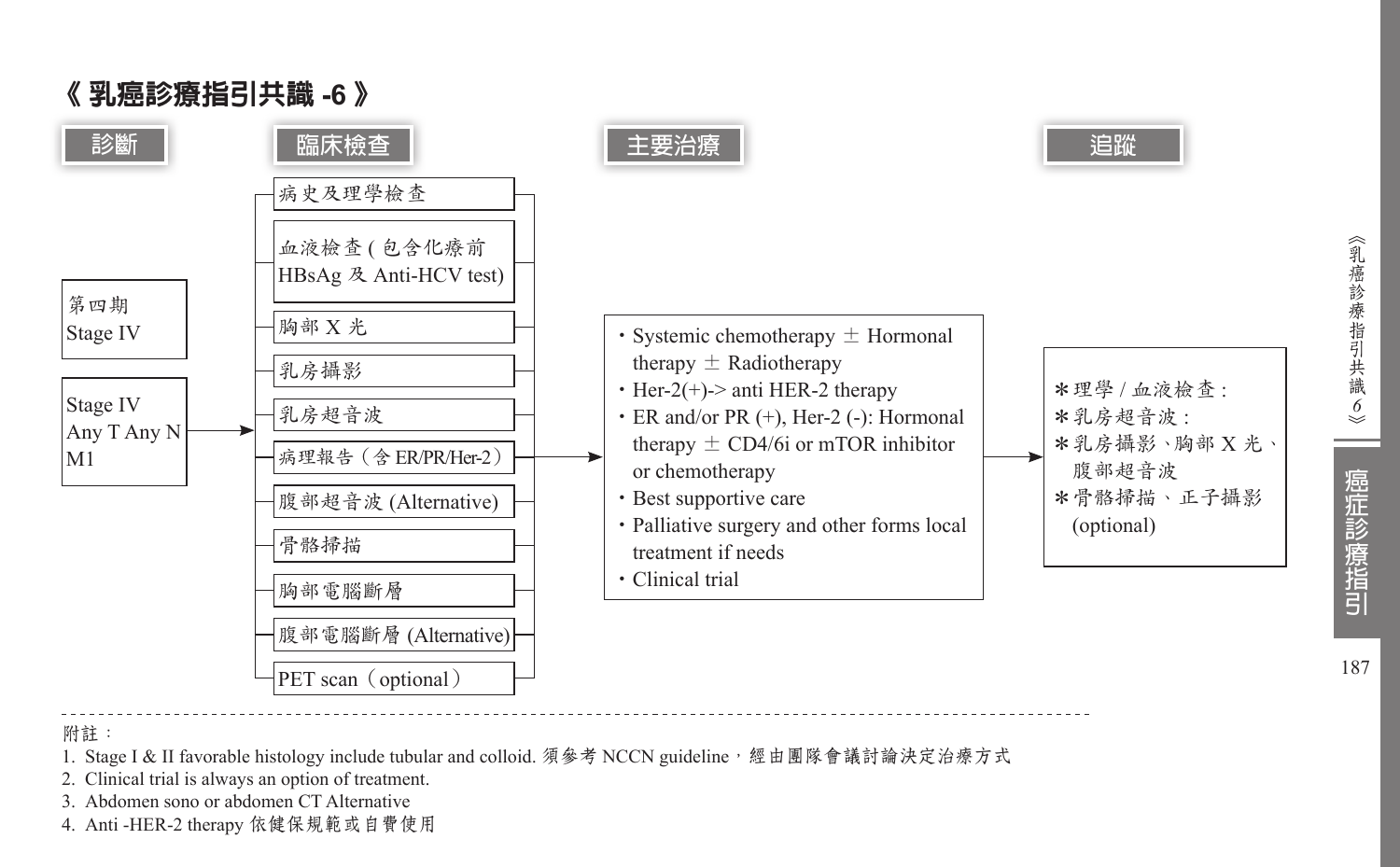## 《 參考文獻 》



- 1. NCCN Clinical Practice in Oncology: Breast Cancer V.3.2018
- 2. NCCN Clinical Practice in Oncology: Breast Cancer V.2.2017.
- 3. Jemal A, Siegel R, Xu J, Ward E. Cancer statistics, 2010. CA CancerJ Clin 2010;60:277-300.
- 4. Effects of chemotherapy and hormonal therapy for early breast cancer on recurrence and 15-year survival: an overview of the randomised trials. Lancet 2005;365:1687-1717.
- 5. Edge SB, Byrd DR, Compton CC, et al., eds. AJCC Cancer Staging Manual, 7th Edition. New York: Springer; 2010
- 6. Allred DC, Carlson RW, Berry DA, et al. NCCN Task Force Report:Estrogen Receptor and Progesterone Receptor Testing in Breast Cancer by Immunohistochemistry. J Natl Compr Canc Netw 2009;7 Suppl 6:1-1.
- 7. Dybdal N, Leiberman G, Anderson S, et al. Determination of HER2 gene amplification by fluorescence in situ hybridization and concordance
- 8. with the clinical trials immunohistochemical assay in women with metastatic breast cancer evaluated for treatment with trastuzumab. Breast Cancer Res Treat 2005;93:3-11.
- 9. Chuba PJ, Hamre MR, Yap J, et al. Bilateral risk for subsequent breast cancer after lobular carcinoma-in-situ: analysis of surveillance, epidemiology, and end results data. J Clin Oncol 2005;23:5534-5541.
- 10. Anderson BO, Calhoun KE, Rosen EL. Evolving concepts in the management of lobular neoplasia. J Natl Compr Canc Netw 2006;4:511-522.
- 11. Fisher B, Costantino JP, Wickerham DL, et al. Tamoxifen for the prevention of breast cancer: current status of the National Surgical Adjuvant Breast and Bowel Project P-1 study. J Natl Cancer Inst 2005;97:1652-1662.
- 12. Vargas C, Kestin L, Go N, et al. Factors associated with local recurrence and cause-specific survival in patients with ductal carcinoma in situ of the breast treated with breast-conserving therapy or mastectomy. Int J Radiat Oncol Biol Phys 2005;63:1514-1521.
- 13. Sagara Y, Freedman RA, Vaz-Luis I, et al. Patient prognostic score and associations with survival improvement offered by radiotherapy after breast-conserving surgery for ductal carcinoma in situ: a population-based longitudinal cohort study. J Clin Oncol. 2016:1190-1196.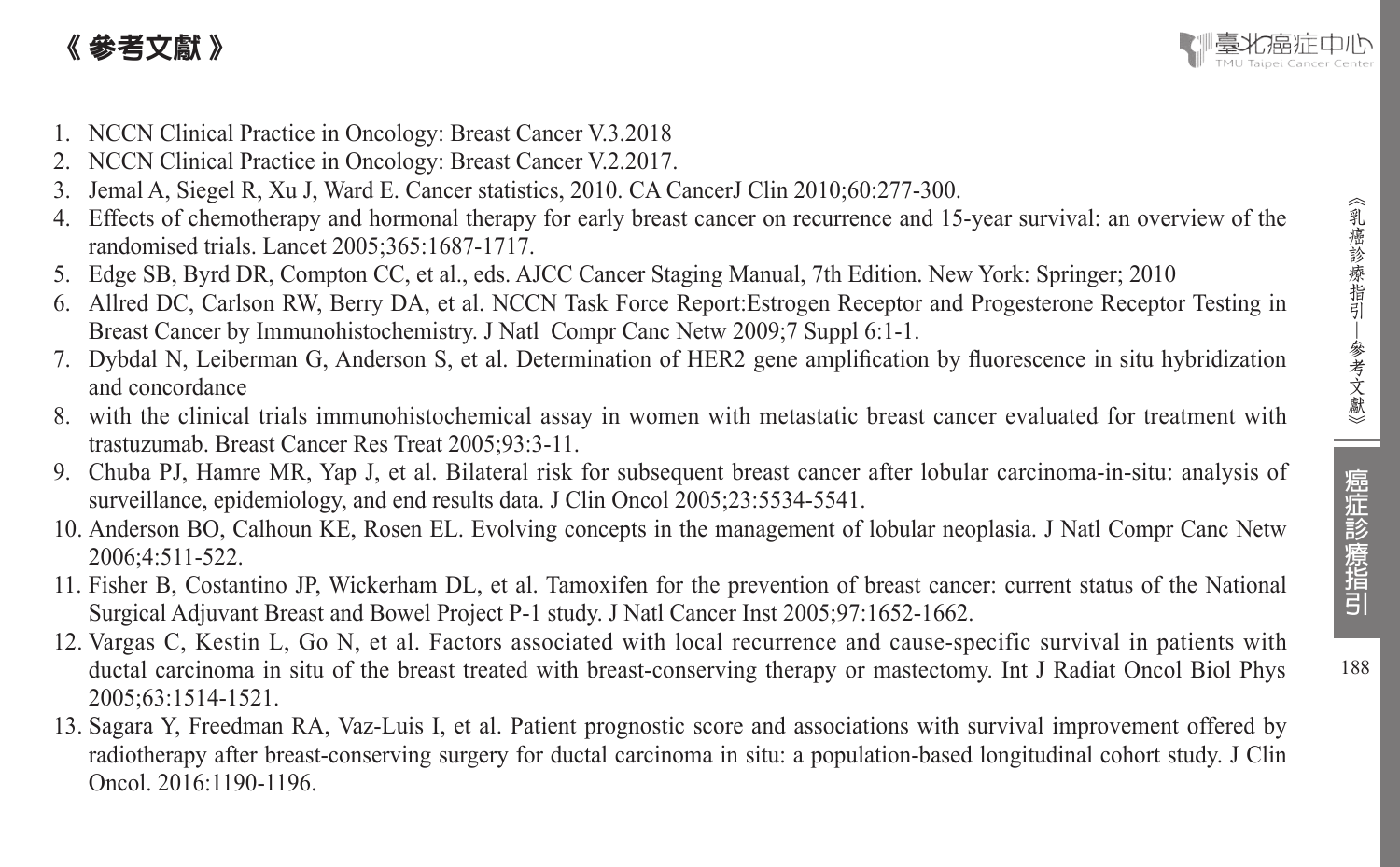## 《 乳癌抗癌藥物治療指引 》

**Chemotherapy as Primary or Adjuvant Therapy (HER2-POSTIVE)**

## **PREFERRED REGIMENS**

#### **AC followed by Paclitaxel with Trastuzumab**

| 藥品名              | 劑量 mg/m2                | 給藥日 | 頻率               | 週期             | 參考文獻 |
|------------------|-------------------------|-----|------------------|----------------|------|
| Doxorubicin      | 60                      |     | Q <sub>3</sub> W | $\overline{4}$ |      |
| Cyclophosphamide | 600                     |     | Q <sub>3</sub> W | $\overline{4}$ |      |
| Followed by      |                         |     |                  |                |      |
| Trastuzumab      | $4 \rightarrow 2$ mg/kg |     | QW               | 12             |      |
| Paclitaxel       | 80                      |     | QW               | 12             |      |
| Followed by      |                         |     |                  |                |      |
| Trastuzumab      | $2(6)$ mg/kg            |     | QW(Q3W)          | 40(13)         |      |

#### **AC followed by Paclitaxel with Trastuzumab + Pertuzumab (optional)**

| 藥品名              | 劑量 mg/m <sup>2</sup>     | 給藥日      | 頻率               | 週期 | 參考文獻 |
|------------------|--------------------------|----------|------------------|----|------|
| Doxorubicin      | 60                       |          | O <sub>3</sub> W | 4  |      |
| Cyclophosphamide | 600                      |          | O <sub>3</sub> W | 4  |      |
| Followed by      |                          |          |                  |    |      |
| Trastuzumab      | $8 \rightarrow 6$ mg/kg  |          | O <sub>3</sub> W |    |      |
| Pertuzumab*      | $840 \rightarrow 420$ mg |          | Q <sub>3</sub> W |    |      |
| Paclitaxel       | 80                       | 1, 8, 15 | Q <sub>3</sub> W | 4  |      |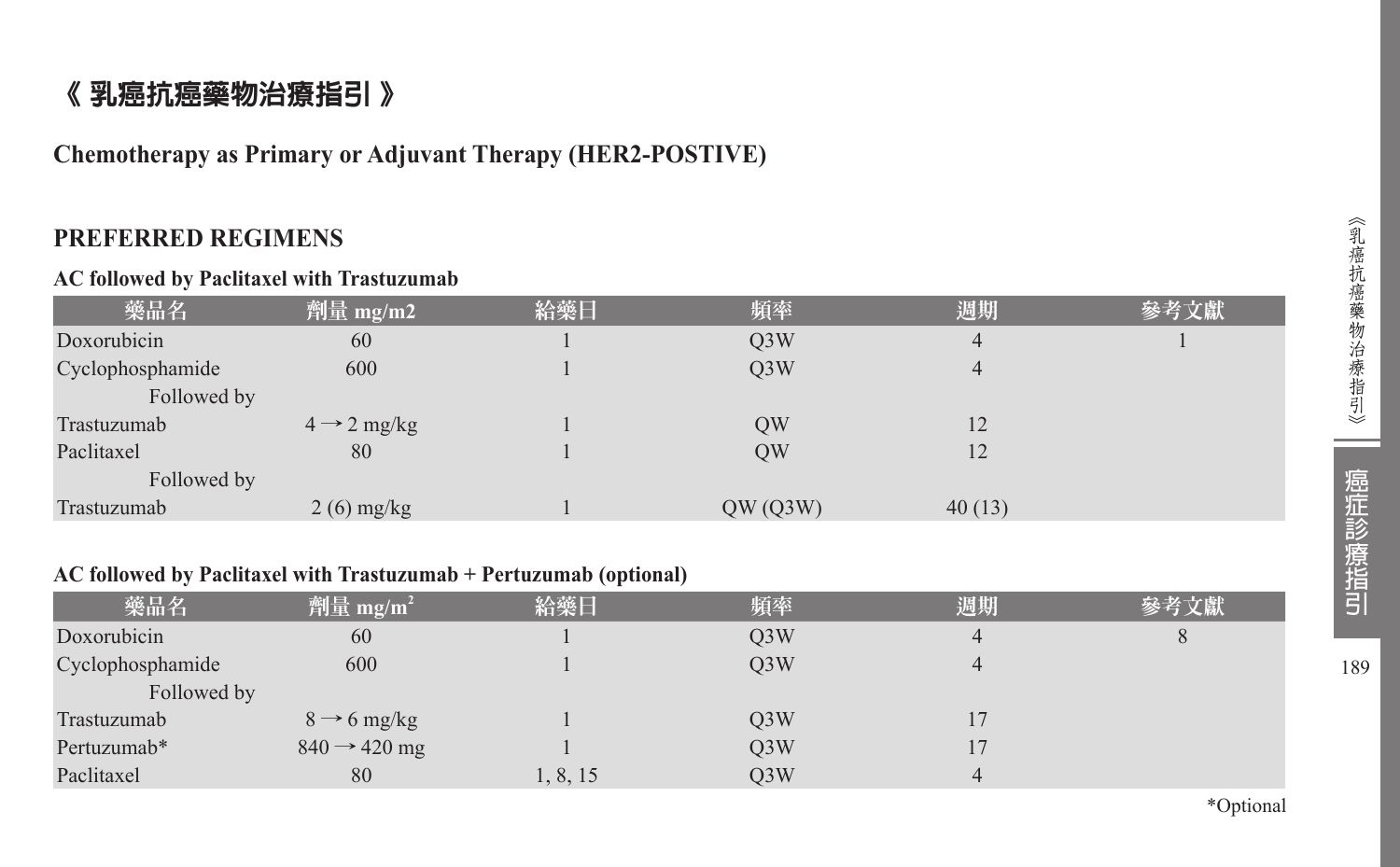

## **Dose-dense AC followed by Paclitaxel with Trastuzumab**

| 藥品名              | 劑量 mg/m <sup>2</sup>    | 給藥日 | 頻率      | 週期     | 參考文獻 |
|------------------|-------------------------|-----|---------|--------|------|
| Doxorubicin      | 60                      |     | Q2W     | 4      |      |
| Cyclophosphamide | 600                     |     | Q2W     |        |      |
| Followed by      |                         |     |         |        |      |
| Trastuzumab      | $4 \rightarrow 2$ mg/kg | 1,8 | Q2W     |        |      |
| Paclitaxel       | 175                     |     | O2W     | 4      |      |
| Followed by      |                         |     |         |        |      |
| Trastuzumab      | $2(6)$ mg/kg            |     | QW(Q3W) | 44(14) |      |

## **TCH**

| 藥品名         | 劑量 mg/m <sup>2</sup>            | 給藥日      | 頻率               | 週期 | 參考文獻 |
|-------------|---------------------------------|----------|------------------|----|------|
| Trastuzumab | $4 \rightarrow 2$ mg/kg         | 1, 8, 15 | Q <sub>3</sub> W |    |      |
| Docetaxel   |                                 |          | O <sub>3</sub> W |    |      |
| Carboplatin | 6 AUC                           |          | O <sub>3</sub> W |    |      |
| Followed by |                                 |          |                  |    |      |
| Trastuzumab | $6 \frac{\text{mg}}{\text{kg}}$ |          | O3W              |    |      |

#### **TCH + Pertuzumab (optional)**

| 藥品名         | 劑量 mg/m <sup>2</sup>     | 給藥日 | 頻率  | 週期 | 參考文獻 |
|-------------|--------------------------|-----|-----|----|------|
| Trastuzumab | $8 \rightarrow 6$ mg/kg  |     | O3W |    |      |
| Pertuzumab* | $840 \rightarrow 420$ mg |     | O3W |    |      |
| Docetaxel   |                          |     | O3W |    |      |
| Carboplatin | 6 AUC                    |     | O3W |    |      |

\*Optional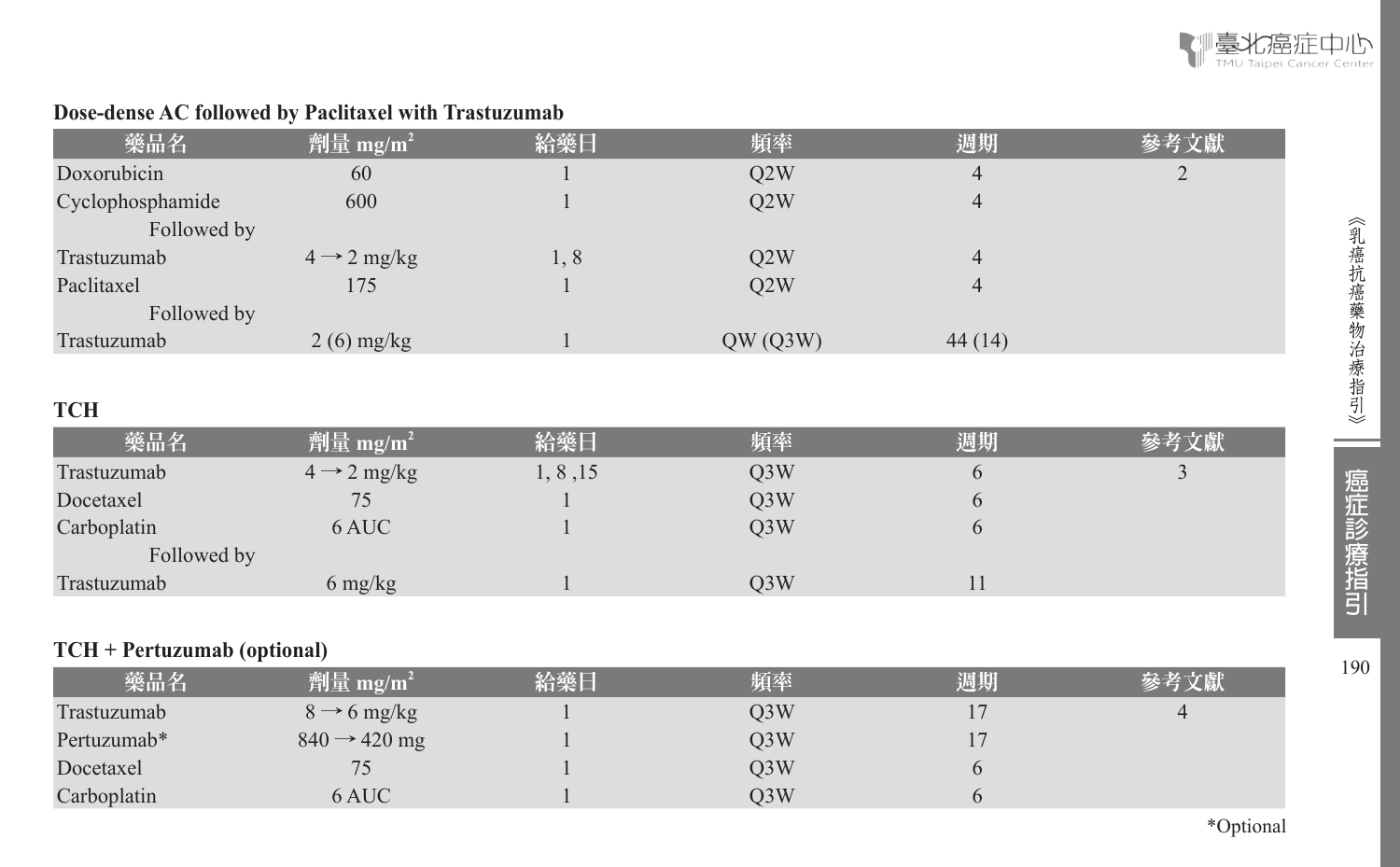#### **Paclitaxel + Trastuzumab**

| 藥品名         | 劑量 mg/m <sup>2</sup>    | 給藥日 | 頻率      | 週期     |  |
|-------------|-------------------------|-----|---------|--------|--|
| Trastuzumab | $4 \rightarrow 2$ mg/kg |     | OW      | 12     |  |
| Paclitaxel  | 80                      |     | OW      | 12     |  |
| Followed by |                         |     |         |        |  |
| Trastuzumab | $2(6)$ mg/kg            |     | QW(Q3W) | 40(13) |  |

## **OTHER REGIMENS**

#### **AC followed by Docetaxel with Trastuzumab**

| 藥品名              | 劑量 mg/m <sup>2</sup>    | 給藥日      | 頻率               | 週期 | 參考文獻 |
|------------------|-------------------------|----------|------------------|----|------|
| Doxorubicin      | 60                      |          | Q <sub>3</sub> W | 4  |      |
| Cyclophosphamide | 600                     |          | Q <sub>3</sub> W | 4  |      |
| Followed by      |                         |          |                  |    |      |
| Trastuzumab      | $4 \rightarrow 2$ mg/kg | 1, 8, 15 | Q <sub>3</sub> W | 4  |      |
| Docetaxel        | 80-100                  |          | Q <sub>3</sub> W | 4  |      |
| Followed by      |                         |          |                  |    |      |
| Trastuzumab      | 6 mg/kg                 |          | Q3W              | 13 |      |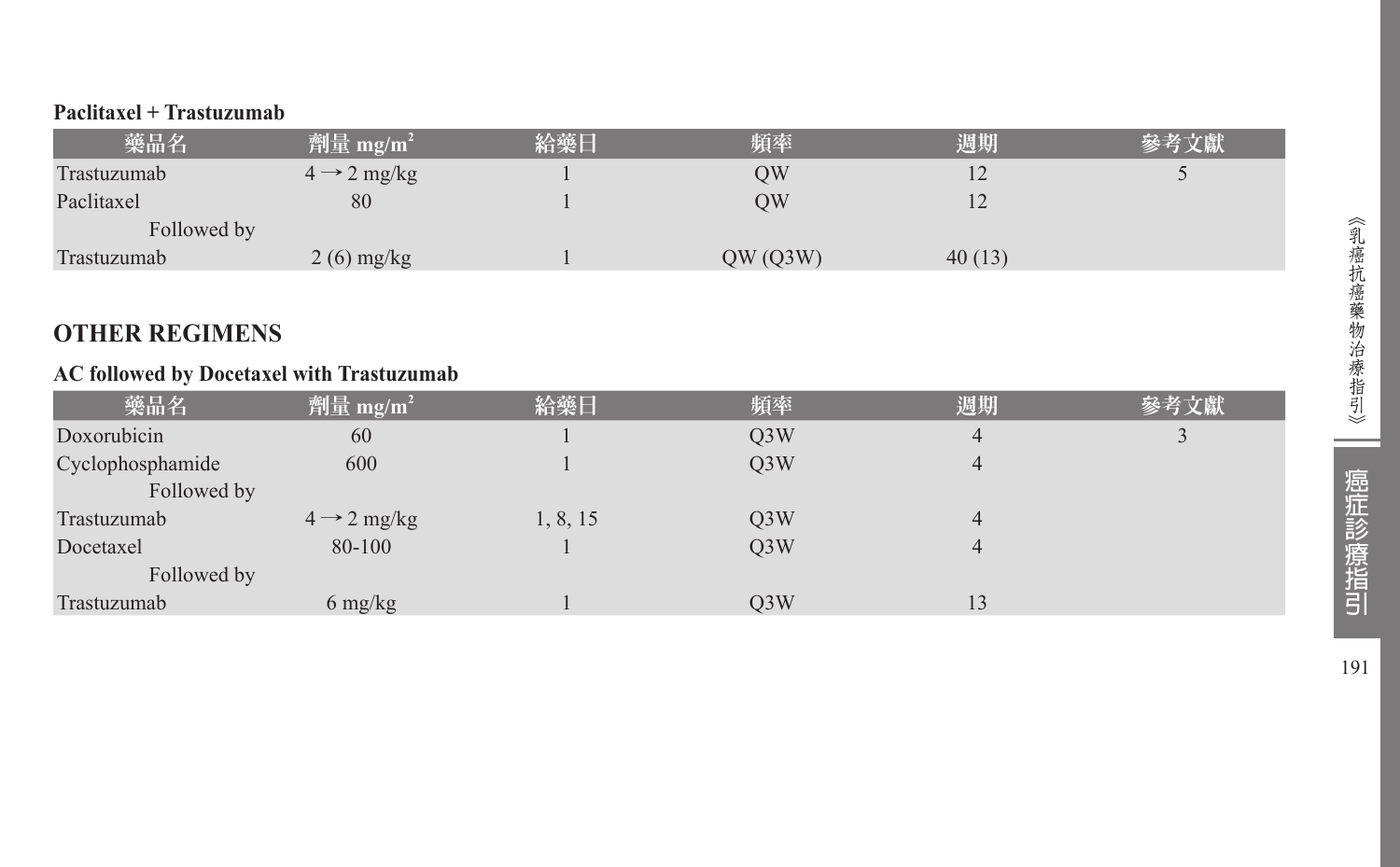

#### **AC followed by Docetaxel with Trastuzumab + Pertuzumab**

| 藥品名                | 劑量 mg/m <sup>2</sup>                      | 給藥日         | 頻率               | 週期             | 參考文獻      |
|--------------------|-------------------------------------------|-------------|------------------|----------------|-----------|
| Doxorubicin        | 60                                        |             | Q <sub>3</sub> W | 4              |           |
| Cyclophosphamide   | 600                                       |             | Q <sub>3</sub> W | $\overline{4}$ |           |
| Followed by        |                                           |             |                  |                |           |
| Trastuzumab        | $8 \rightarrow 6$ mg/kg                   |             | Q <sub>3</sub> W | 17             |           |
| Pertuzumab*        | $840 \rightarrow 420$ mg                  |             | Q <sub>3</sub> W | 17             |           |
| Docetaxel          | 80-100                                    |             | Q <sub>3</sub> W | 4              |           |
|                    |                                           |             |                  |                | *Optional |
| $TC + Trastuzumab$ |                                           |             |                  |                |           |
| 藥品名                | 劑量 mg/m <sup>2</sup>                      | 給藥日         | 頻率               | 週期             | 參考文獻      |
| Trastuzumab        | $4 \rightarrow 2 (8 \rightarrow 6)$ mg/kg | 1, 8, 15(1) | Q <sub>3</sub> W | 4              | $\theta$  |
| Docetaxel          | 75                                        |             | Q <sub>3</sub> W | $\overline{4}$ |           |
| Cyclophosphamide   | 600                                       |             | Q <sub>3</sub> W | 4              |           |
| Followed by        |                                           |             |                  |                |           |
| Trastuzumab        | $6 \frac{\text{mg}}{\text{kg}}$           |             | Q <sub>3</sub> W | 13             |           |

## **Neoadjuvant therapy (HER2-Positive)**

同 adjuvant therapy

## 參考文獻

1. Romond EH, Perez EZ, Bryant J, et al. Trastuzumab plus adjuvant chemotherapy for operable HER2 positive breast cancer. N Engl J Med 2005;353:1673-1684.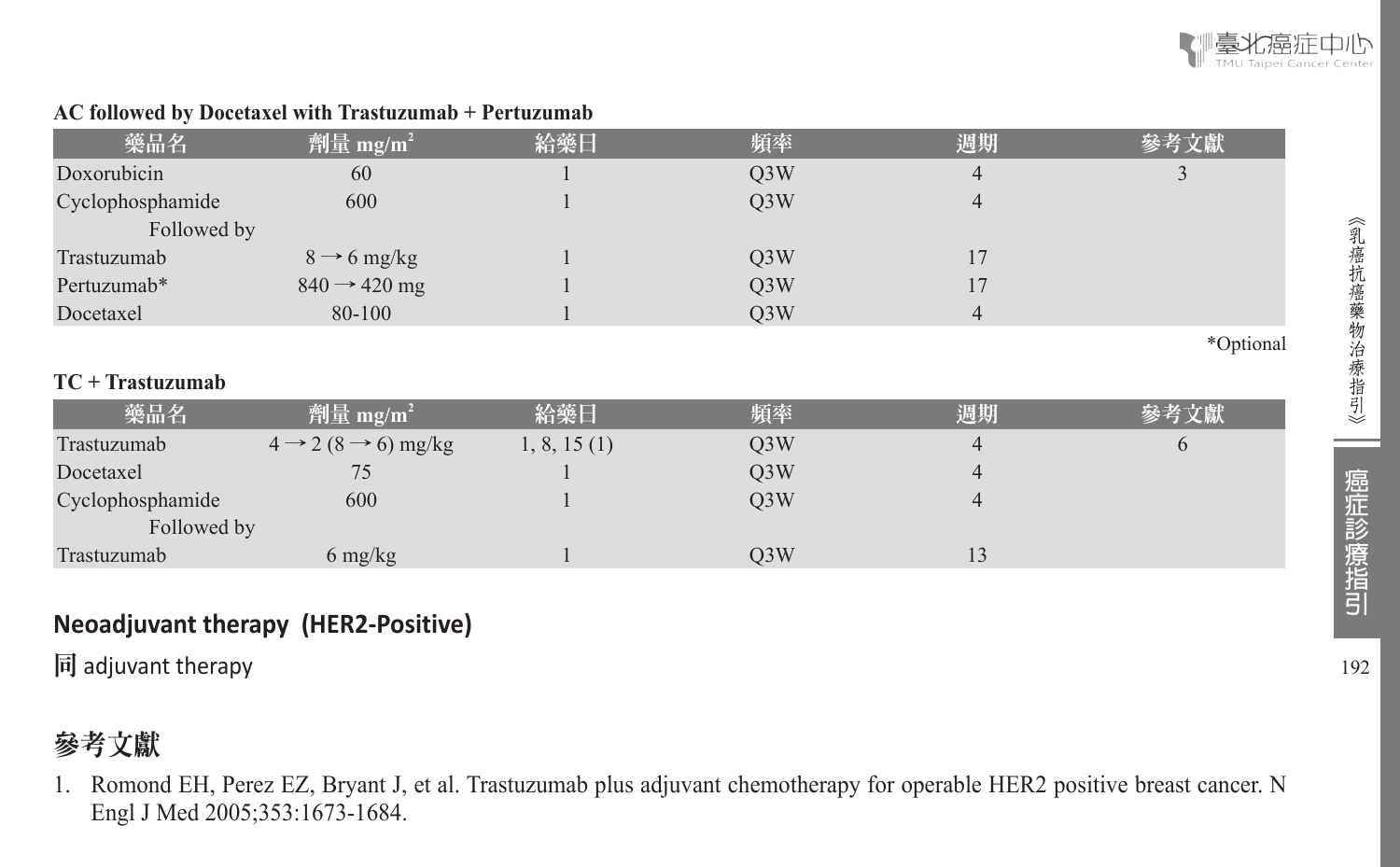193

- 2. Dang C, Fomier M, Sugarman S, et al. The safety of dose-dense doxorubicin and cyclophosphamide followed by paclitaxel with trastuzumab in HER2/neu over expressed/amplified breast cancer. J Clin Oncol. 2008;26(8):1216-1222.
- 3. Slamon D, Eiermann W, Robert N, et al. Adjuvant trastuzumab in HER2-positive breast cancer. N Engl J Med 2011;365:1273- 1283.
- 4. Schneeweiss A, Chia S, Hickish T et al. Pertuzumab plus trastuzumab in combination with standard neoadjuvant anthracyclinecontaining and anthracycline-free chemotherapy regimens in patients with HER2-positive early breast cancer: a randomized phase II cardiac safety study (TRYPHAENA). Ann Oncol 2013; 24: 2278-2284.
- 5. Tolaney S, Barry W, Dang C,et al. Adjuvant paclitaxel and trastuzumab for node-negative HER2-positive breast cancer. N Engl J Med 2015;372:134-141.
- 6. Jones SE, Collea R, Paul D, et al. Adjuvant docetaxel and cyclophosphamide plus trastuzumab in patients with HER2-amplified early stage breast cancer: a singlegroup, open-label, phase 2 study. Lancet Oncol 2013;14:1121-8

.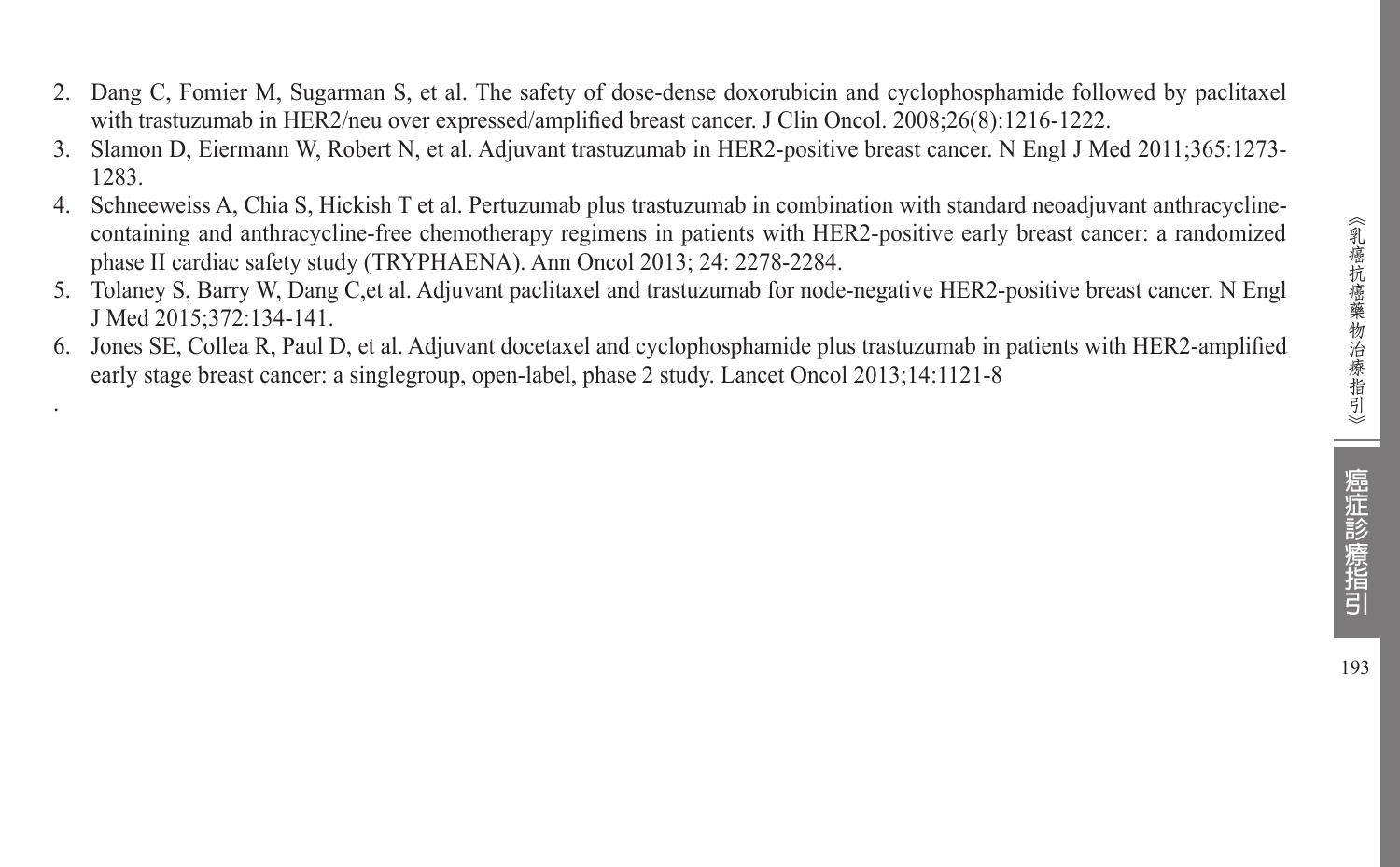

## **Chemotherapy as Primary or Adjuvant Therapy (HER2-NEGATIVE)**

## **PREFERRED REGIMENS**

#### **Dose-dense AC followed by Paclitaxel**

| 藥品名              | 劑量 mg/m <sup>2</sup> | 給藥日 | 頻率  | 週期 | 參考文獻 |
|------------------|----------------------|-----|-----|----|------|
| Doxorubicin      | 60                   |     | O2W |    |      |
| Cyclophosphamide | 600                  |     | O2W |    |      |
| Followed by      |                      |     |     |    |      |
| Paclitaxel       |                      |     | O2W |    |      |

#### **Dose-dense AC followed by weekly Paclitaxel**

| 藥品名              | 劑量 mg/m <sup>2</sup> | 給藥日 | 踊座  | 週期      |  |
|------------------|----------------------|-----|-----|---------|--|
| Doxorubicin      | 60                   |     | O2W |         |  |
| Cyclophosphamide | 600                  |     | O2W |         |  |
| Followed by      |                      |     |     |         |  |
| Paclitaxel       | 80                   |     | ЭW  | $\perp$ |  |

#### **TC**

| 藥品名              |        |                      | 週期 |  |
|------------------|--------|----------------------|----|--|
| Docetaxel        | $\sim$ | $\cup$ $\cup$ $\vee$ |    |  |
| Cyclophosphamide | 600    |                      |    |  |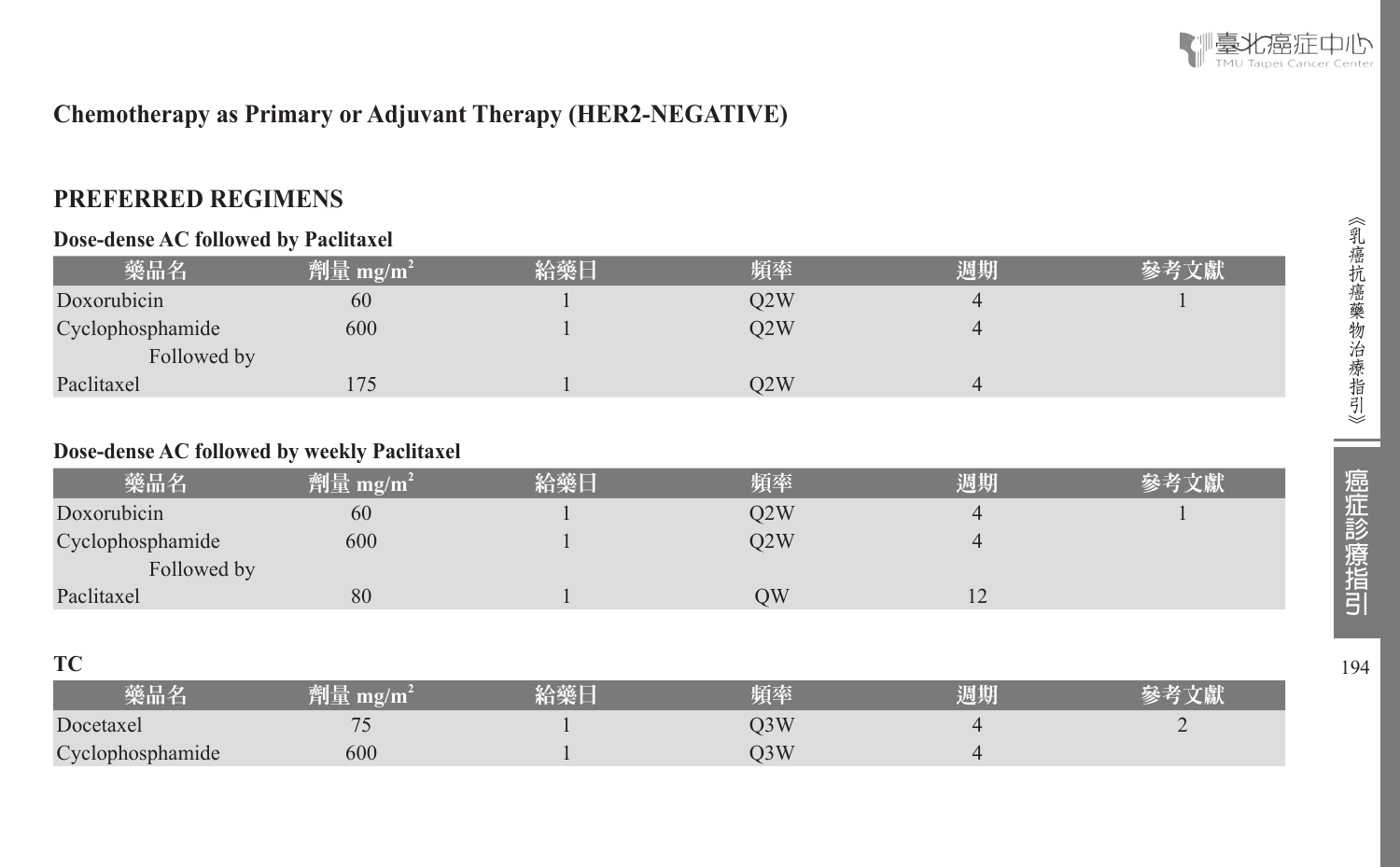## **Useful in certain circumstances**

#### **Dose-dense AC**

|                  |     | 百本  | 週期 |  |
|------------------|-----|-----|----|--|
| Doxorubicin      | 60  | )2W |    |  |
| Cyclophosphamide | 600 | 2W  |    |  |
|                  |     |     |    |  |

#### **AC**

| жш                                          | 78 I L<br>mg/m<br>יים ויר | $\overline{\mathbf{A}}$ | 25 E | 週期 |  |
|---------------------------------------------|---------------------------|-------------------------|------|----|--|
| $\mathbf{r}$<br>orubicin<br>DO <sup>2</sup> | 60                        |                         | ◡◡▾  |    |  |
| ophosphamide                                | 600                       |                         | UJ W |    |  |

## **TAC**

| 藥品名              | $mg/m^2$<br>削重 | 給藥日 | 頻率  | 週期 | 经老女啊 |
|------------------|----------------|-----|-----|----|------|
| Docetaxel        | $\mathcal{L}$  |     | )3W |    |      |
| Doxorubicin      | 60             |     | )3W |    |      |
| Cyclophosphamide | 500            |     | )3W |    |      |

#### **TEC**

| 樂品名              | 劑量<br>$\mathbf{m}\mathbf{g}/\mathbf{m}$ | 給藥厂 | 頻率  | 周期 |                |
|------------------|-----------------------------------------|-----|-----|----|----------------|
| Docetaxel        |                                         |     | O3W |    | $\overline{1}$ |
| Epirubicin       |                                         |     | O3W |    |                |
| Cyclophosphamide | 500                                     |     | O3W |    |                |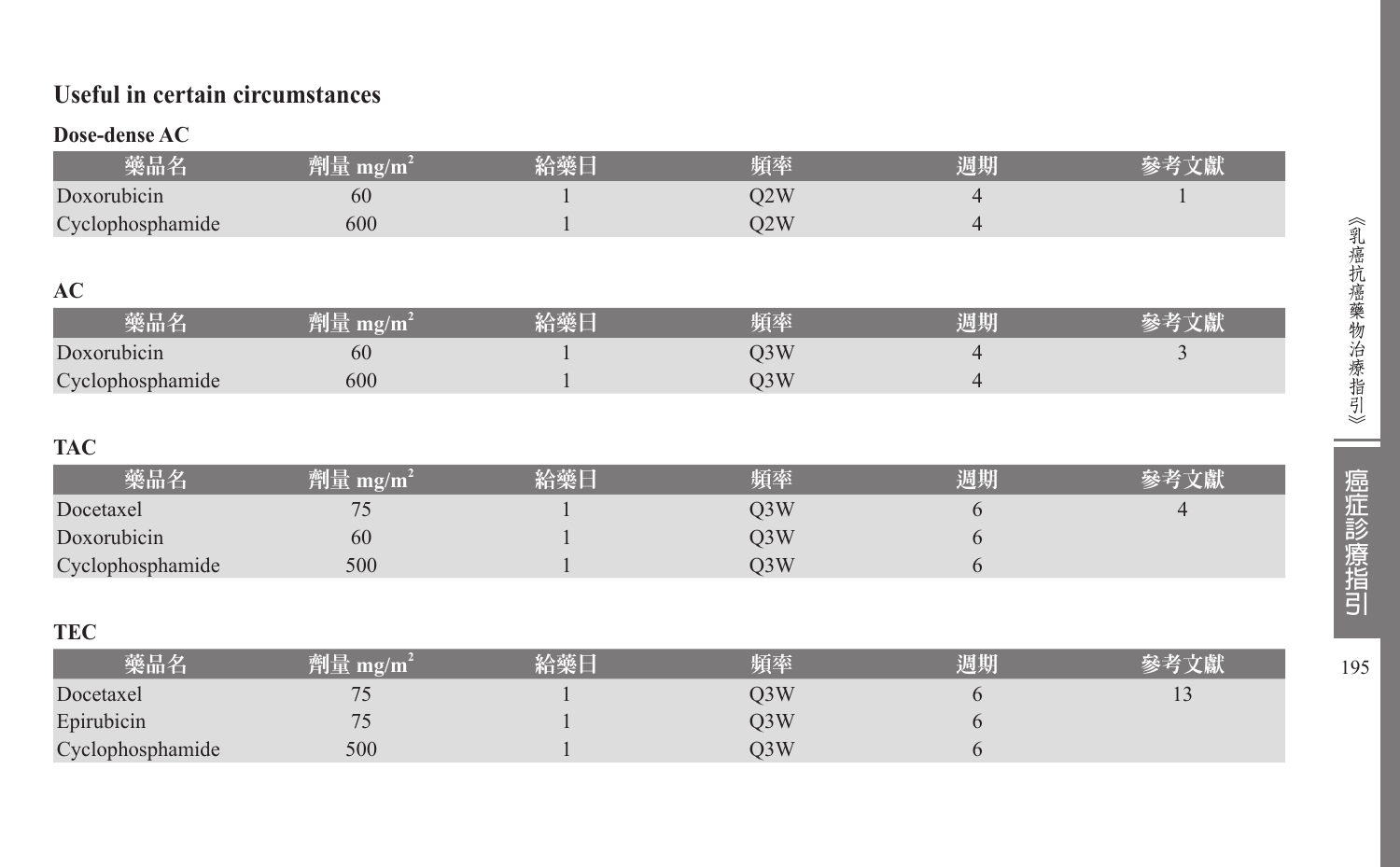## **FAC**

| 藥品名                             | $\sqrt{m}$ 量 mg/m <sup>2</sup> | 給藥日              | 頻率  | 週期             | 參考文獻 |
|---------------------------------|--------------------------------|------------------|-----|----------------|------|
| $5-FU$                          | 500                            | $1, 8$ or $1, 4$ | Q3W | 6              | 5, 6 |
| Doxorubicin                     | 50                             |                  | Q3W | 6              |      |
| Cyclophosphamide                | 500                            |                  | Q3W | 6              |      |
|                                 |                                |                  |     |                |      |
| <b>CEF</b>                      |                                |                  |     |                |      |
| 藥品名                             | 劑量 mg/m <sup>2</sup>           | 給藥日              | 頻率  | 週期             | 參考文獻 |
| Cyclophosphamide                | 500                            | 1, 8             | Q3W | 6              | 7    |
| Epirubicin                      | 80                             | 1,8              | Q3W | 6              |      |
| $5-FU$                          | 500                            | 1, 8             | Q3W | 6              |      |
|                                 |                                |                  |     |                |      |
| <b>CMF</b>                      |                                |                  |     |                |      |
| 藥品名                             | 劑量 mg/m <sup>2</sup>           | 給藥日              | 頻率  | 週期             | 參考文獻 |
| Cyclophosphamide                | 100 PO                         | $1 - 14$         | Q4W | 6              | 16   |
| Methotrexate                    | 40                             | 1,8              | Q4W | 6              |      |
| $5-FU$                          | 600                            | 1,8              | Q4W | 6              |      |
|                                 |                                |                  |     |                |      |
| <b>AC followed by Docetaxel</b> |                                |                  |     |                |      |
| 藥品名                             | 劑量 mg/m <sup>2</sup>           | 給藥日              | 頻率  | 週期             | 參考文獻 |
| Doxorubicin                     | 60                             |                  | Q3W | $\overline{4}$ | 8    |
| Cyclophosphamide                | 600                            |                  | Q3W | $\overline{4}$ |      |
| Followed by                     |                                |                  |     |                |      |
| Docetaxel                       | 80-100                         |                  | Q3W | $\overline{4}$ |      |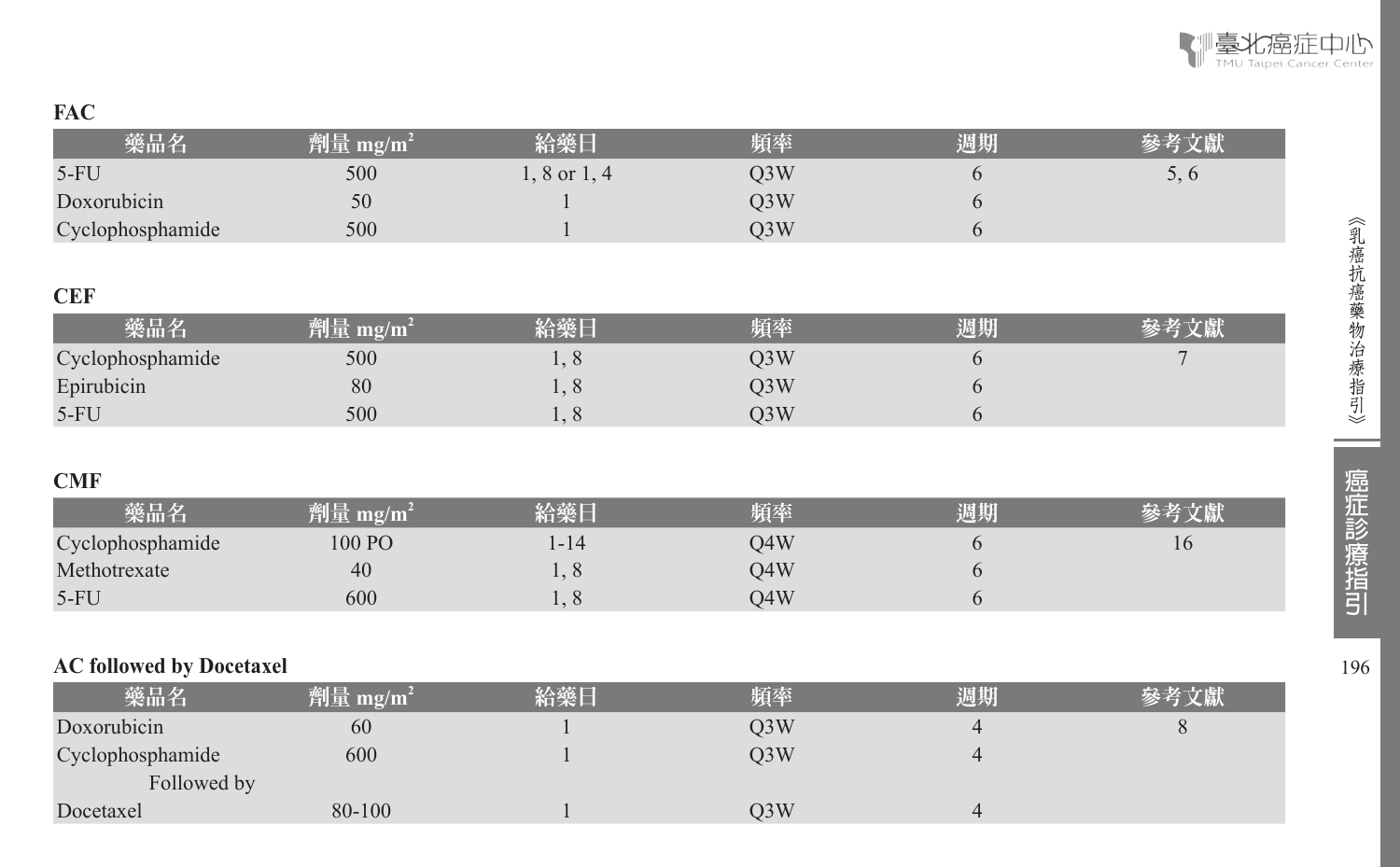|  |  |  | <b>AC followed by Paclitaxel</b> |
|--|--|--|----------------------------------|
|--|--|--|----------------------------------|

| 藥品名                                     | 劑量 mg/m <sup>2</sup> | 給藥日 | 頻率               | 週期             | 參考文獻 |
|-----------------------------------------|----------------------|-----|------------------|----------------|------|
| Doxorubicin                             | 60                   |     | Q <sub>3</sub> W | 4              | 9    |
| Cyclophosphamide                        | 600                  |     | Q3W              | $\overline{4}$ |      |
| Followed by                             |                      |     |                  |                |      |
| Paclitaxel                              | 175                  |     | Q <sub>3</sub> W | $\overline{4}$ |      |
|                                         |                      |     |                  |                |      |
| <b>AC followed by weekly Paclitaxel</b> |                      |     |                  |                |      |
| 藥品名                                     | 劑量 mg/m <sup>2</sup> | 給藥日 | 頻率               | 週期             | 參考文獻 |
| Doxorubicin                             | 60                   |     | Q <sub>3</sub> W | 4              | 9    |
| Cyclophosphamide                        | 600                  |     | Q <sub>3</sub> W | $\overline{4}$ |      |
| Followed by                             |                      |     |                  |                |      |
| Paclitaxel                              | 80                   |     | QW               | $\overline{4}$ |      |
|                                         |                      |     |                  |                |      |
| <b>EC</b>                               |                      |     |                  |                |      |
| 藥品名                                     | 劑量 mg/m <sup>2</sup> | 給藥日 | 頻率               | 週期             | 參考文獻 |
| Epirubicin                              | $90 - 100$           |     | Q <sub>3</sub> W | 4              | 10   |
| Cyclophosphamide                        | 600                  |     | Q <sub>3</sub> W | 4              |      |

197

--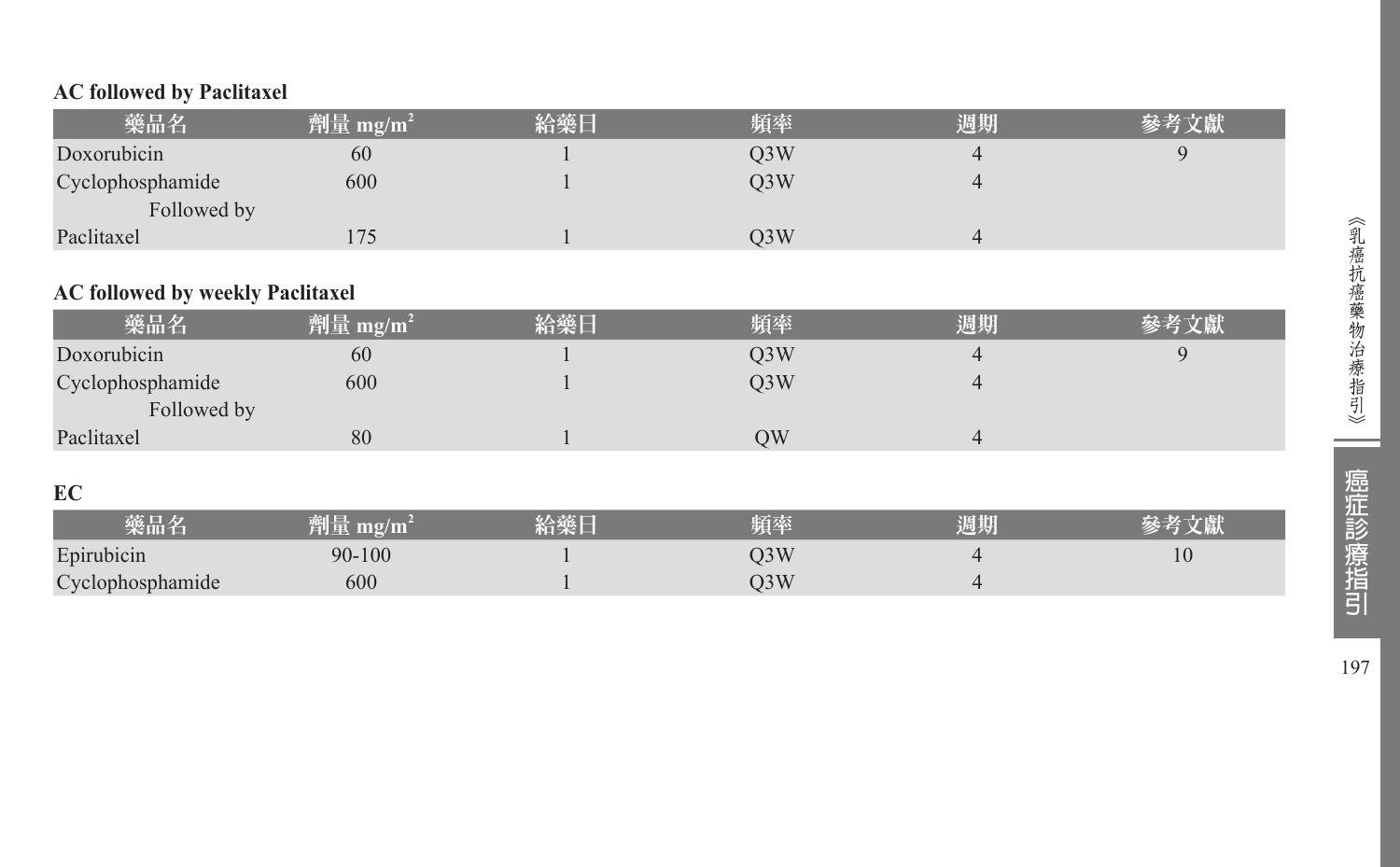

### **FEC followed by Docetaxel**

| 藥品名              | 劑量 mg/m <sup>2</sup> | 給藥日 | 頻率               | 週期 | 參考文獻 |
|------------------|----------------------|-----|------------------|----|------|
| $5-FU$           | 500                  |     | Q <sub>3</sub> W |    |      |
| Epirubicin       | 100                  |     | Q <sub>3</sub> W |    |      |
| Cyclophosphamide | 500                  |     | O3W              |    |      |
| Followed by      |                      |     |                  |    |      |
| Docetaxel        | 100                  |     | O3W              |    |      |

## **FEC followed by weekly Paclitaxel**

| 藥品名                  | 劑量 mg/m <sup>2</sup> | 給藥日 | 頻率               | 週期 | 參考文獻 |
|----------------------|----------------------|-----|------------------|----|------|
| $5-FU$               | 600                  |     | Q <sub>3</sub> W | 4  | 12   |
| Epirubicin           | 90                   |     | Q <sub>3</sub> W | 4  |      |
| Cyclophosphamide     | 600                  |     | O3W              | 4  |      |
| Followed by          |                      |     |                  |    |      |
| 3 Weeks no treatment |                      |     |                  |    |      |
| Followed by          |                      |     |                  |    |      |
| Paclitaxel           | 100                  |     | QW               | 8  |      |

### **FLC**

| -----            |                      |    |     |    |  |
|------------------|----------------------|----|-----|----|--|
| 磐晶名              | 劑量 mg/m <sup>?</sup> | 給藥 | 陌率  | 週期 |  |
| $5-FU$           | 500                  |    | J3W |    |  |
| Lipo-Doxorubicin | $35 - 40$            |    | J3W |    |  |
| Cyclophosphamide | 500                  |    | )3W |    |  |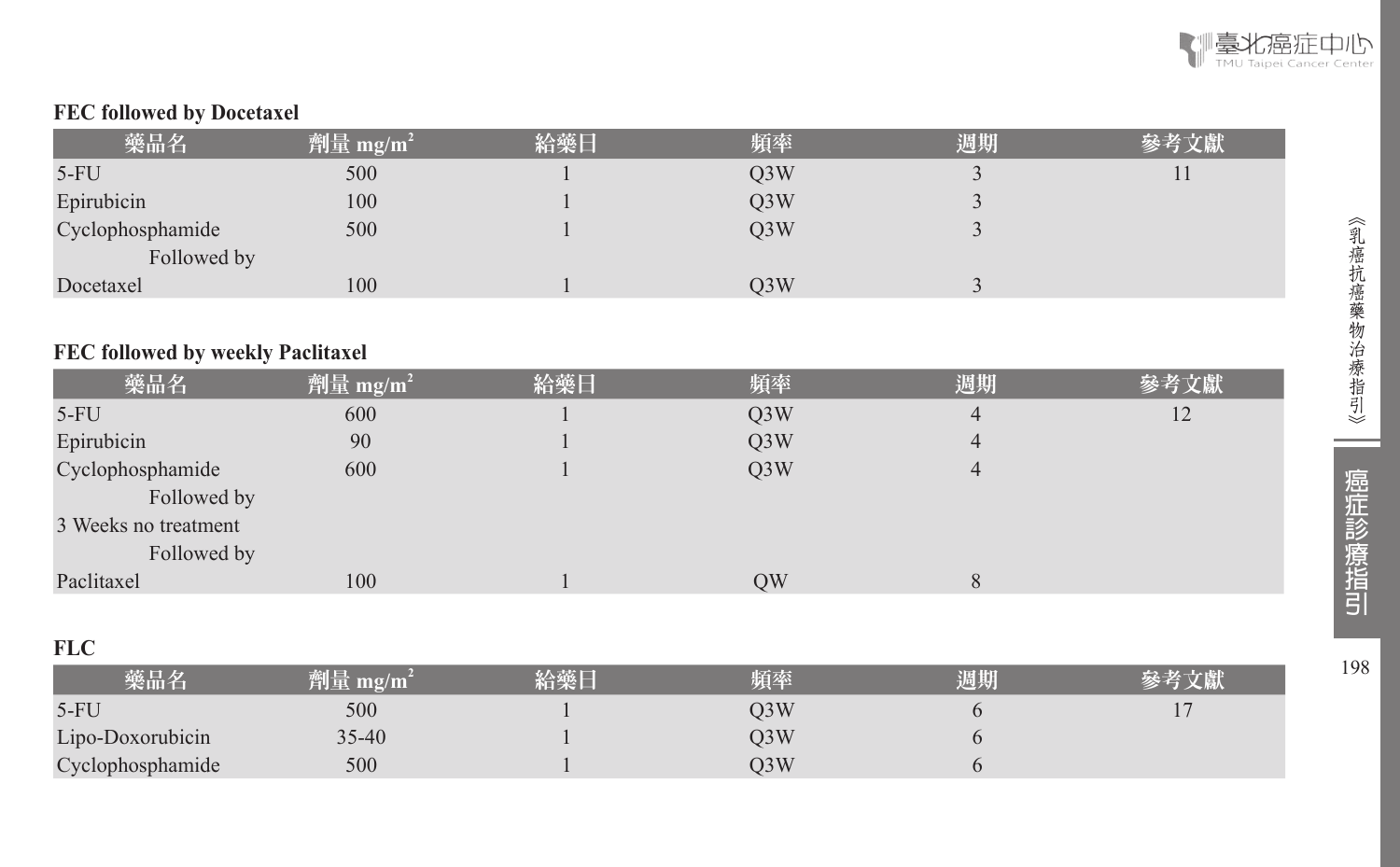#### **Cisplatin + Docetaxel (Triple negative)**

| 藥品名       | 削量<br>$m\Omega/m^2$      | 給藥日 | 頻率 | 週期 |        |
|-----------|--------------------------|-----|----|----|--------|
| Cisplatin | $\overline{\phantom{a}}$ |     |    |    | 14, 15 |
| Docetaxel | 71                       |     |    |    |        |

### **Neoadjuvant therapy (HER2-Nagative)**

同 adjuvant therapy

## 參考文獻

- 1. Citron ML, Berry DA, Cirrincione C, et al: Randomized Trial of Dose-Dense Versus Conventionally Scheduled and Sequential Versus Concurrent Combination Chemotherapy as Postoperative Adjuvant Treatment of Node-Positive Primary Breast Cancer: First Report of Intergroup Trial C9741/Cancer and Leukemia Group B Trial 9741. J Clin Oncol 2003;21:1431-1439.
- 2. Jones S, Holmes F, O'Shaughnessey J, et al. Docetaxel With Cyclophosphamide Is Associated With an Overall Survival Benefit Compared With Doxorubicin and Cyclophosphamide: 7-Year Follow-Up of US Oncology Research Trial 9735. J Clin Oncol 2009;27:1177-1183.
- 3. Fisher B, Brown AM, Dimitrov NV, et al. Two months of doxorubicin-cyclophosphamide with and without interval reinduction therapy compared with 6 months of cyclophosphamide, methotrexate, and fluorouracil in positive-node breast cancer patients with tamoxifen-nonresponsive tumors: results from the National Surgical Adjuvant Breast and Bowel Project B-15. J Clin Oncol 1990;8:1483-1496.
- 4. Martin, Pienknowski T, Mackey L, et al. Adjuvant docetaxel for node-positive breast cancer. N Engl J Med 2005;352:22.
- 5. Buzdar AU, Kau SW, Smith TL, Hortobagyi GN. Ten-year results of. FAC adjuvant chemotherapy trial in breast cancer. Am J Clin Oncol. 1989;12;123-128.
- 6. Assikis V, Buzdar A, Yang Y, et al. A Phase III Trial of Sequential Adjuvant Chemotherapy for Operable Breast Carcinoma. Final Analysis with 10-Year Follow-Up. Cancer 2003;97:2716-23.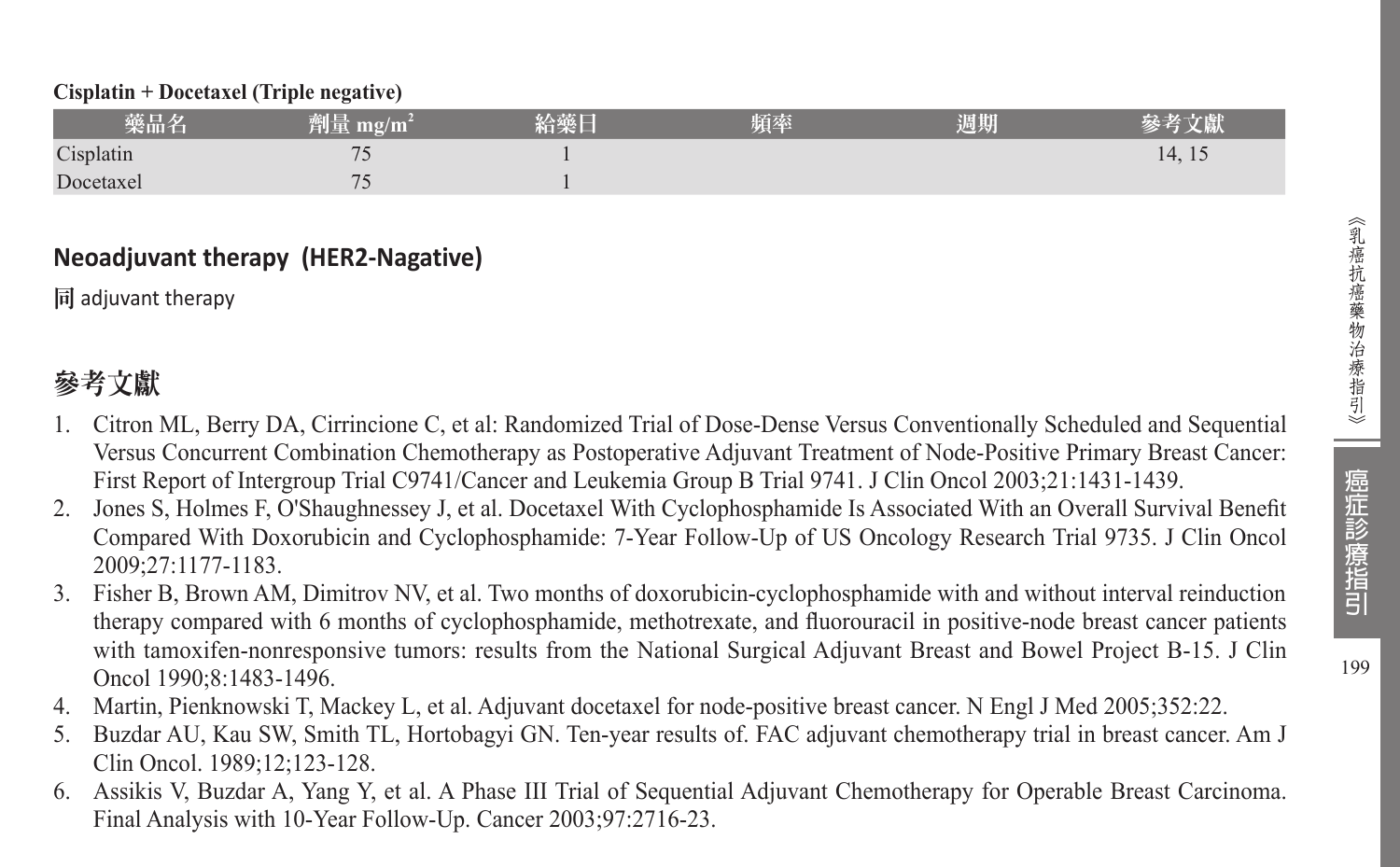- 7. Levine MN, Bramwell VH, Pritchard KI, et al. Randomized trial of intensive cyclophosphamide, epirubicin, and fluorouracil chemotherapy compared with cyclophosphamide, methotrexate, and fluorouracil in premenopausal women with node-positive breast cancer. National Cancer Institute of Canada Clinical Trials Group. J Clin Oncol 1998;16:2651-8.
- 8. von Minckwitz G1, Raab G, Caputo A, et al. Doxorubicin with cyclophosphamide followed by docetaxel every 21 days compared with doxorubicin and docetaxel every 14 days as preoperative treatment in operable breast cancer: the GEPARDUO study of the German Breast Group. J Clin Oncol 2005;23(12):2676-85.
- 9. Sparano JA, Wang M, Martino S, et al. Weekly Paclitaxel in the Adjuvant Treatment of Breast Cancer. N Engl J Med 2008;258:1663-1671.
- 10. Piccart MJ, Di Leo A, Beauduin M, et al. Phase III Trial Comparing Two Dose Levels of Epirubicin Combined With Cyclophosphamide With Cyclophosphamide, Methotrexate, and Fluorouracil in Node-Positive Breast Cancer. J Clin Oncol 2001;19:3103-3110.
- 11. Roche H, Fumoleau P, Spielmann M, et al. Sequential adjuvant epirubicin-based and docetaxel chemotherapy for node-positive breast cancer patients: the FNCLCC PACS 01 Trial. J Clin Oncol 2006; 24:5664-5671.
- 12. Martin M, Rodriguez-Lescure A, Ruiz A, et al. Randomized phase 3 trial of fluorouracil, epirubicin, and cyclophosphamide alone or followed by paclitaxel for early breast cancer. J Natl Cancer Inst 2008;100:805-814.
- 13. Bayo, J., Prieto, B. and Rivera, F. Comparison of Doctors' and Breast Cancer Patients' Perceptions of Docetaxel, Epirubicin, and Cyclophosphamide (TEC) Toxicity. Breast J 2016; 22: 293–302.
- 14. Y. Fan, B. H. Xu\*, P. Yuan, F. Ma,et al.Docetaxel–cisplatin might be superior to docetaxel–capecitabine in the first-line treatment of metastatic triple-negative breast cancer. Annals of Oncology 24: 1219–1225, 2013.
- 15. Se Hoon Park,1 Eun Kyung Cho,et al.Docetaxel plus cisplatin is effective for patients with metastatic breast cancer resistant to previous anthracycline treatment: a phase II clinical trial. BMC Cancer. 2005; 5: 21.
- 16. Bonadonna G, Brusamolino E, Valagussa P, et al. Combination chemotherapy as an adjuvant treatment in operable breast cancer. N Engl J Med. 1976;294(8):405-410.
- 17. Rau KM, Lin YC, Chen YY, et al. Pegylated liposomal doxorubicin (Lipo-Dox®) combined with cyclophosphamide and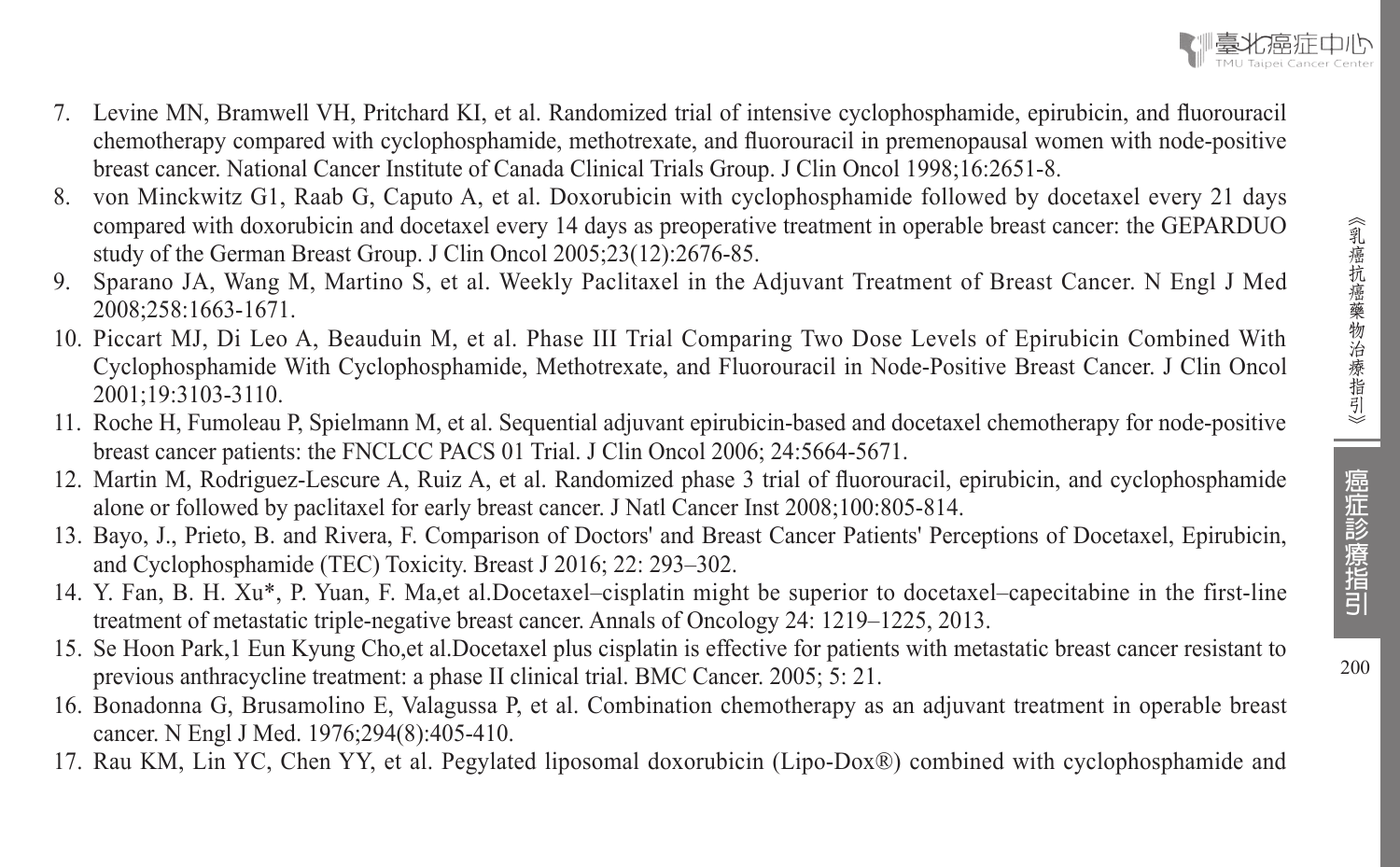5-fluorouracil is effective and safe as salvage chemotherapy in taxane-treated metastatic breast cancer: an open-label, multicenter, non-comparative phase II study. BMC Cancer. 2015; 15: 423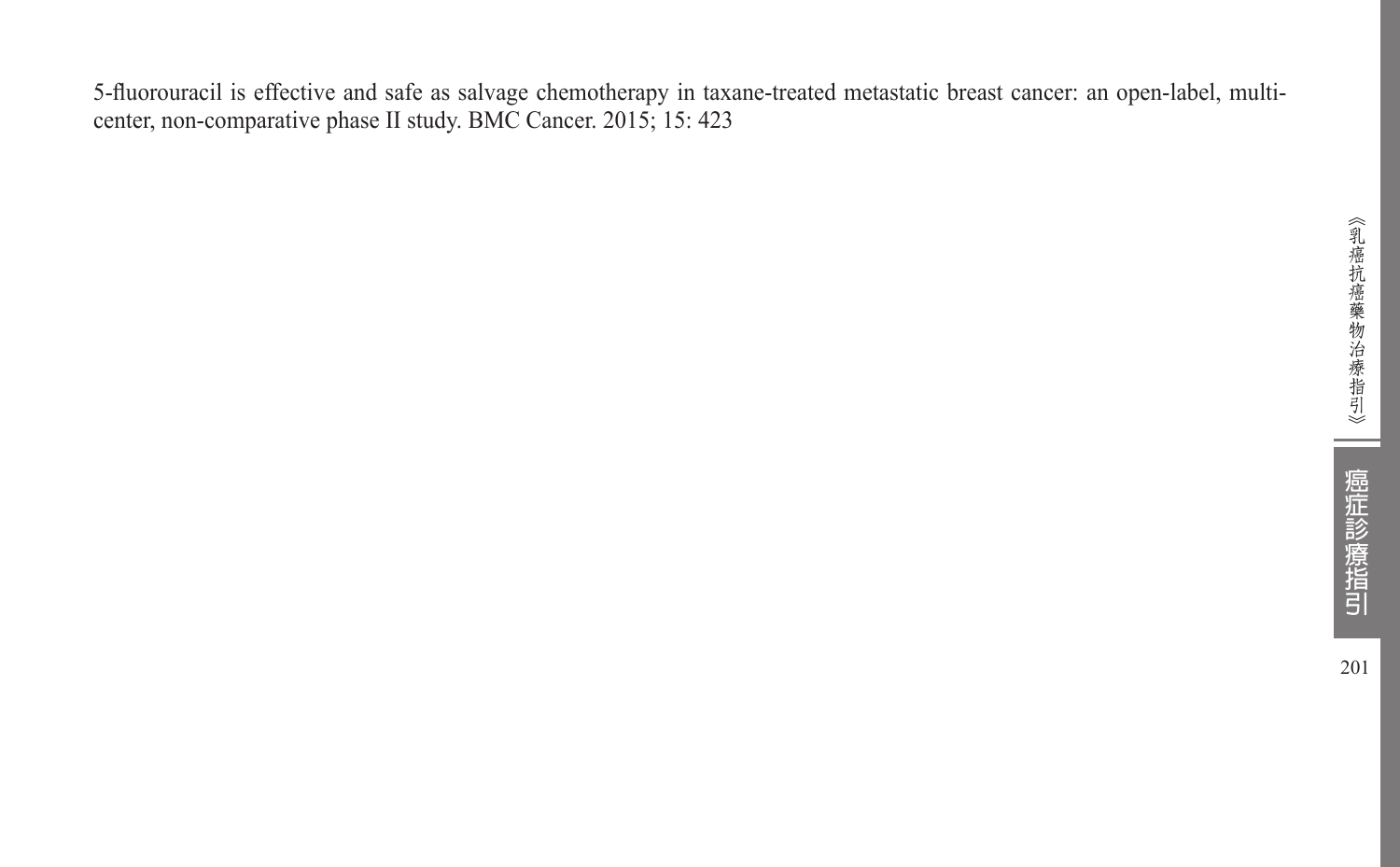

## **Adjuvant Endocine Therapy**

| Anti-estrogen                   |                      |     |     |    |                |
|---------------------------------|----------------------|-----|-----|----|----------------|
| 藥品名                             | 劑量 mg/m <sup>2</sup> | 給藥日 | 頻率  | 週期 | 參考文獻           |
| Tamoxifen                       | 20-40 mg PO QD       |     |     |    |                |
|                                 |                      |     |     |    |                |
| <b>Aromatase inhibitor</b>      |                      |     |     |    |                |
| 藥品名                             | 劑量 mg/m <sup>2</sup> | 給藥日 | 頻率  | 週期 | 參考文獻           |
| Exemestane                      | 25 mg PO QD          |     |     |    | $\overline{2}$ |
|                                 |                      |     |     |    |                |
| 藥品名                             | 劑量 mg/m <sup>2</sup> | 給藥日 | 頻率  | 週期 | 參考文獻           |
| Anastrozole                     | 1 mg PO QD           |     |     |    | 3              |
|                                 |                      |     |     |    |                |
| 藥品名                             | 劑量 mg/m <sup>2</sup> | 給藥日 | 頻率  | 週期 | 參考文獻           |
| Letrozole                       | 2.5 mg PO QD         |     |     |    | $\overline{4}$ |
|                                 |                      |     |     |    |                |
| Ovarian supressoion or ablation |                      |     |     |    |                |
| 藥品名                             | 劑量 mg/m <sup>2</sup> | 給藥日 | 頻率  | 週期 | 參考文獻           |
| Goserelin Acetate               | 3.6 mg SC            |     | Q4W |    | 5              |
|                                 |                      |     |     |    |                |
| 藥品名                             | 劑量 mg/m <sup>2</sup> | 給藥日 | 頻率  | 週期 | 參考文獻           |
| Leuprolide Acetate              | 3.75 mg SC           |     | Q4W |    | 6              |

202

 $\sim$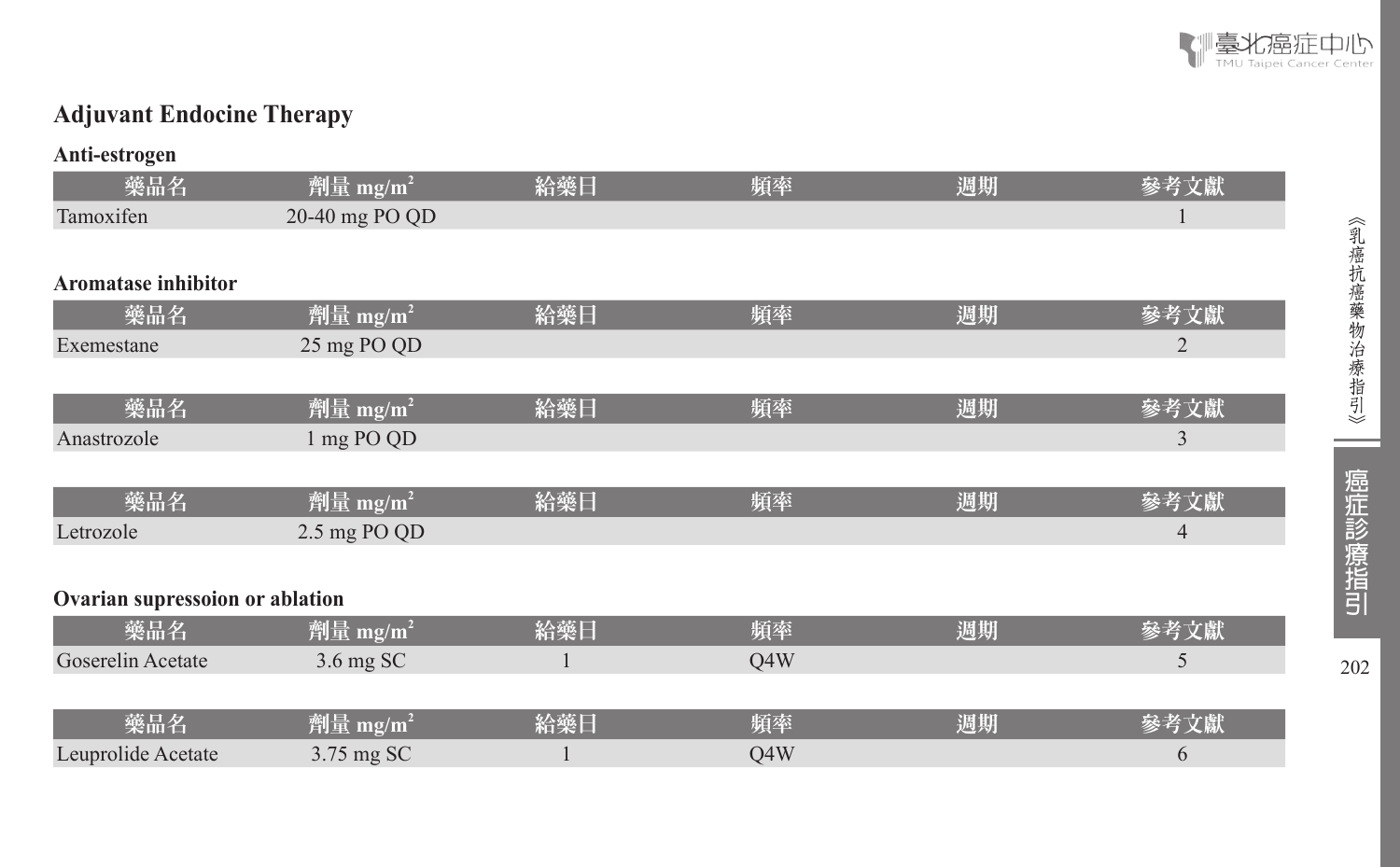## 參考文獻

- 1. Product Information: tamoxifen citrate oral tablets, tamoxifen citrate oral tablets. Watson Laboratories (per manufacturer), Corona, CA, 2011.
- 2. Product Information: AROMASIN(R) oral tablets, exemestane oral tablets. Pharmacia & Upjohn Company (per FDA), New York, NY, 2013.
- 3. Product Information: ARIMIDEX(R) oral tablet, anastrozole oral tablet. AstraZeneca Pharmaceuticals LP, Wilmington, DE, 2009.
- 4. Product Information: Femara oral tablets, letrozole oral tablets. Novartis Pharmaceuticals Corporation, East Hanover, NJ, 2010.
- 5. Product Information: ZOLADEX(R) implant 3.6mg, goserelin acetate implant implant 3.6mg. AstraZeneca, Wilmington, DE, 2009.
- 6. Boccardo F, Rubagotti A, Amoroso D, et al: Endocrinological and clinical evaluation of two depot formulations of leuprolide acetate in pre- and perimenopausal breat cancer patients. Cancer Chemother Pharmacol 1999; 43:461-466

癌症診療指引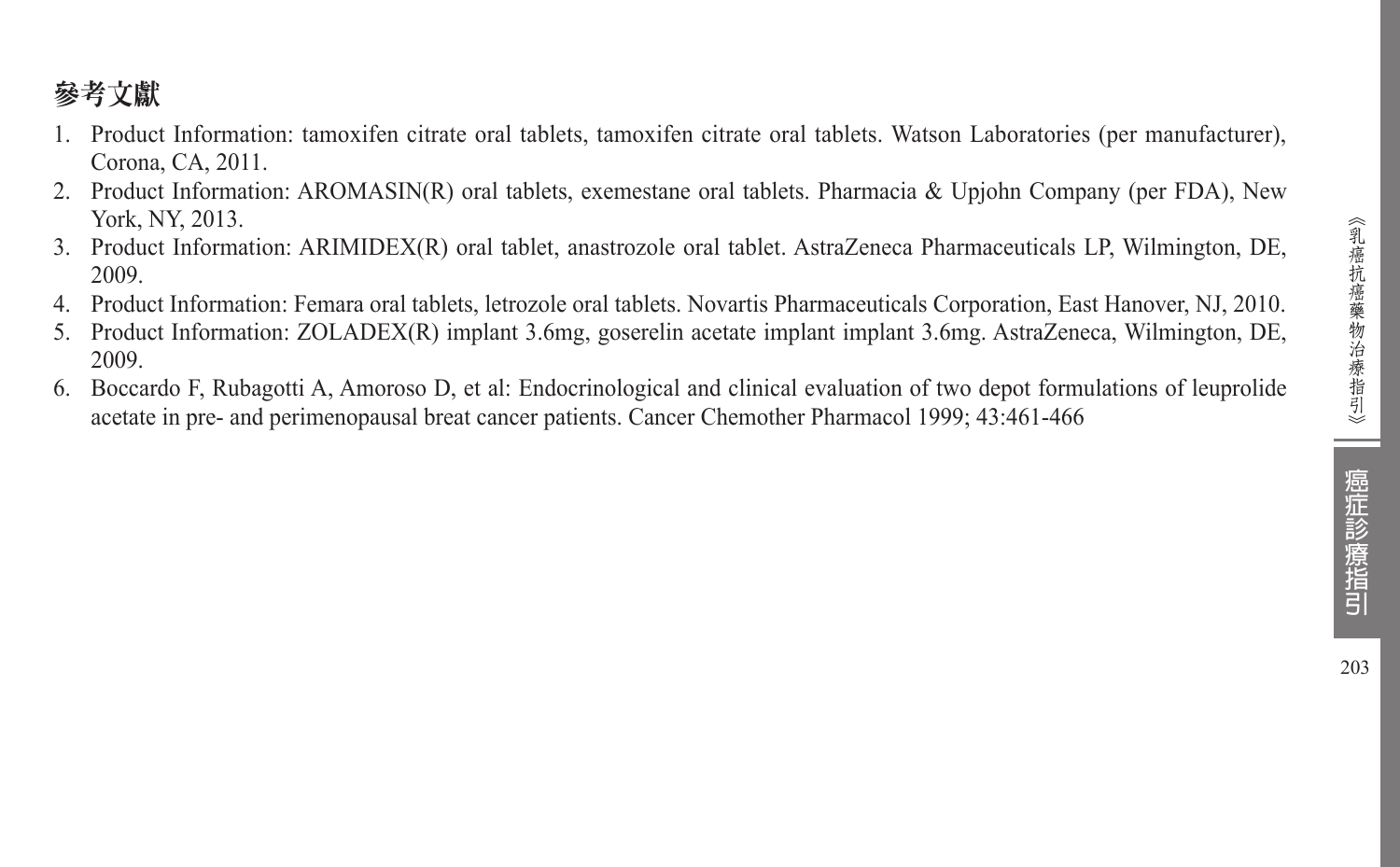

## **CHEMOTHERAPY REGIMENS FOR RECURRENT OR METASTATIC BREAST CANCER HER2-NEGATIVE PREFERRED SINGLE AGENTS**

| Anthacyclins     |          |     |                  |    |                |
|------------------|----------|-----|------------------|----|----------------|
| 藥品名              | 劑量 mg/m2 | 給藥日 | 頻率               | 週期 | 參考文獻           |
| Doxorubicin      | 60-75    |     | Q <sub>3</sub> W | 7  |                |
|                  |          |     |                  |    |                |
| 藥品名              | 劑量 mg/m2 | 給藥日 | 頻率               | 週期 | 參考文獻           |
| Doxorubicin      | 20       |     | QW               |    | $\overline{2}$ |
|                  |          |     |                  |    |                |
| 藥品名              | 劑量 mg/m2 | 給藥日 | 頻率               | 週期 | 參考文獻           |
| Lipo-Doxorubicin | 50       |     | Q4W              |    | 3              |
|                  |          |     |                  |    |                |
| <b>Taxanes</b>   |          |     |                  |    |                |
| 藥品名              | 劑量 mg/m2 | 給藥日 | 頻率               | 週期 | 參考文獻           |
| Paclitaxel       | 175      |     | Q <sub>3</sub> W |    | $\overline{4}$ |
|                  |          |     |                  |    |                |
| 藥品名              | 劑量 mg/m2 | 給藥日 | 頻率               | 週期 | 參考文獻           |
| Paclitaxel       | 80       |     | QW               |    | 5              |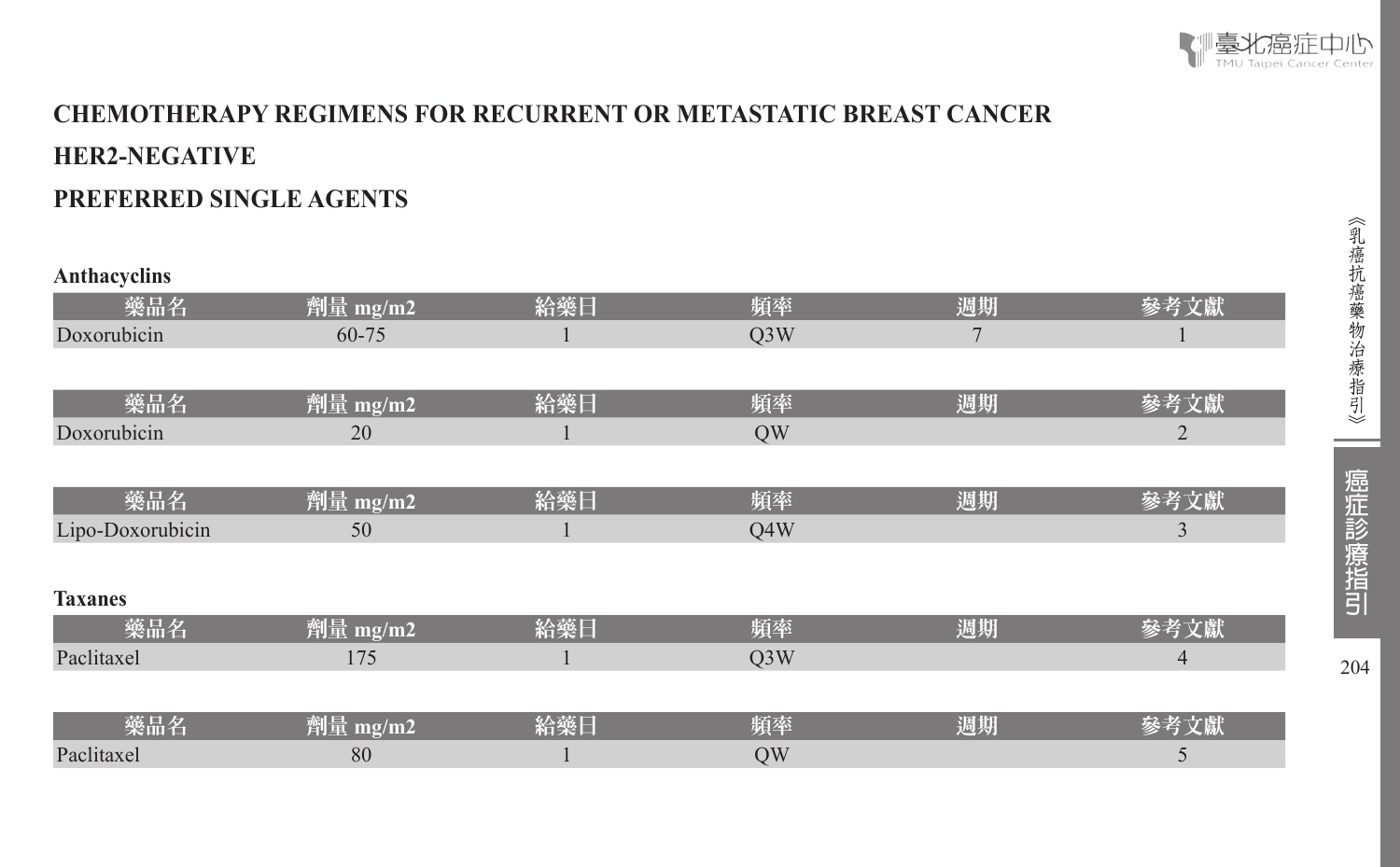| <b>Antimetabolites</b>       |                  |          |                  |    |      |
|------------------------------|------------------|----------|------------------|----|------|
| 藥品名                          | 劑量 mg/m2         | 給藥日      | 頻率               | 週期 | 參考文獻 |
| Capecitabine                 | 1000-1250 PO BID | $1 - 14$ | Q <sub>3</sub> W | 6  | 6    |
|                              |                  |          |                  |    |      |
| 藥品名                          | 劑量 mg/m2         | 給藥日      | 頻率               | 週期 | 參考文獻 |
| Gemcitabine                  | 800-1200         | 1, 8, 15 | Q4W              |    | 7    |
|                              |                  |          |                  |    |      |
| Other microtubule inhibitors |                  |          |                  |    |      |
| 藥品名                          | 劑量 mg/m2         | 給藥日      | 頻率               | 週期 | 參考文獻 |
| Vinorelbine                  | 25               |          | QW               |    | 8    |
|                              |                  |          |                  |    |      |
| 藥品名                          | 劑量 mg/m2         | 給藥日      | 頻率               | 週期 | 參考文獻 |
| Eribulin                     | 1.4              | 1, 8     | Q <sub>3</sub> W |    | 9    |
|                              |                  |          |                  |    |      |
| <b>PARP</b> inhibitors       |                  |          |                  |    |      |
| 藥品名                          | 劑量 mg/m2         | 給藥日      | 頻率               | 週期 | 參考文獻 |
| Olaparib                     | 300 mg PO BID    |          |                  |    | 46   |
|                              |                  |          |                  |    |      |
| <b>OTHER SINGLE AGENTS</b>   |                  |          |                  |    |      |
| 藥品名                          | 劑量 mg/m2         | 給藥日      | 頻率               | 週期 | 參考文獻 |
| Cyclophosphamide             | 50 PO QD         | $1 - 21$ | Q4W              |    | 10   |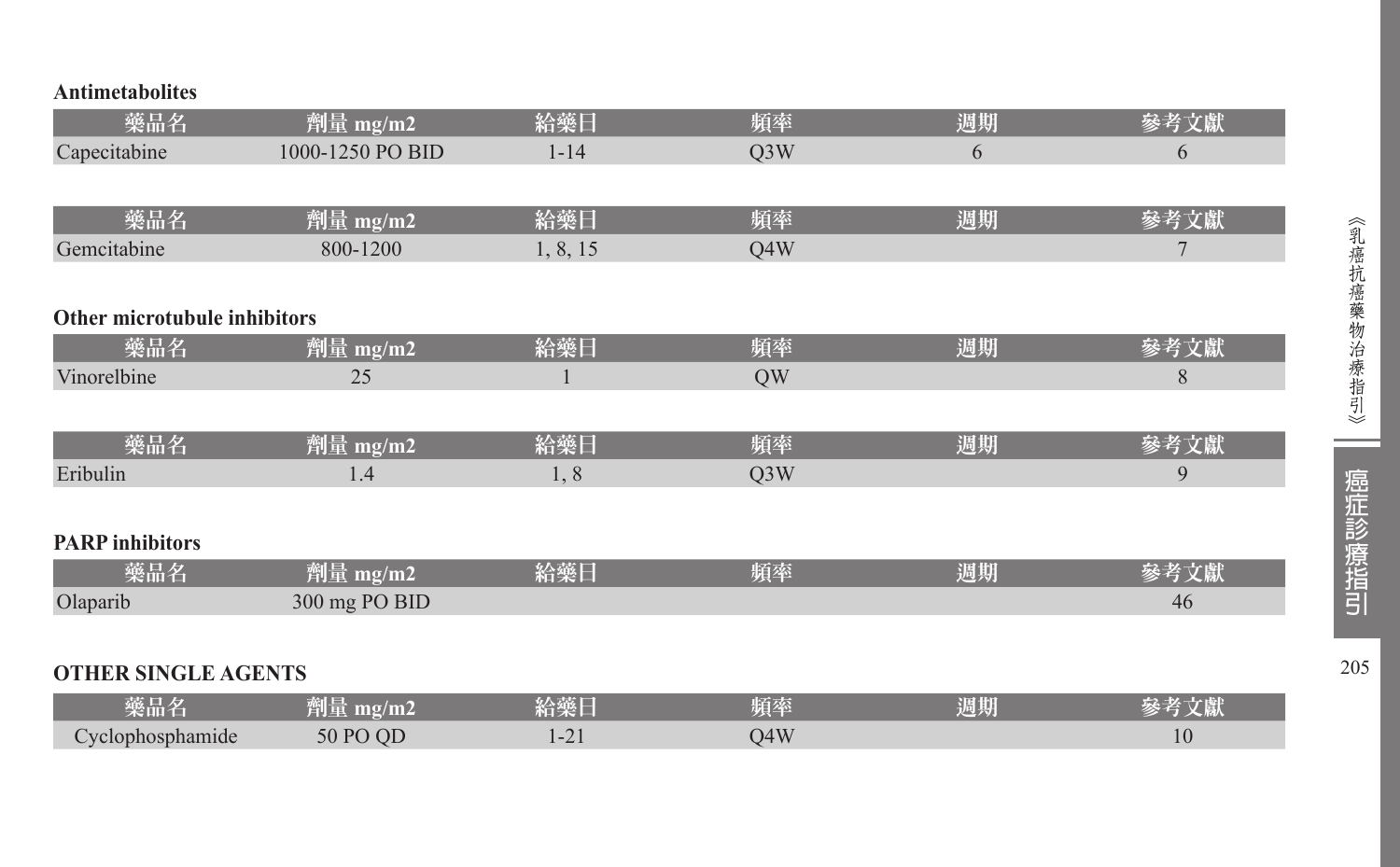

S

臺北癌症中心 TMU Taipei Cancer Center

| 藥品名                     | ומצ                   | - 33<br><b>TANK BALL</b> | 頃率   | 1 <del>77</del><br>週期 |          |
|-------------------------|-----------------------|--------------------------|------|-----------------------|----------|
| $\sqrt{ }$<br>Docetaxel | $\tilde{\phantom{a}}$ | $\sim$<br>, so           | 78 U |                       | $\cdots$ |

| 藥品名                | 削量<br>$m\Omega/m\lambda$ | 給藥日         | 頃率  | 週期 |               |
|--------------------|--------------------------|-------------|-----|----|---------------|
| Albumin-Paclitaxel | 100 or 150               | 815<br>0.10 | O4W |    | <sup>16</sup> |

| 楽品名        |     | 暗み | .<br>nhid. |  |
|------------|-----|----|------------|--|
| $A^T$<br>. | 260 |    |            |  |
|            |     |    |            |  |

| ___<br>樂品名 | na Le<br>$m\rho/m$<br>en la<br>4451 | 必靈厂 | 陌索 | 週期 |  |
|------------|-------------------------------------|-----|----|----|--|
| Cisplatin  | $\overline{a}$                      |     |    |    |  |

| 3412       |                          | <b><i>TANKS</i></b> | .<br>a mu |  |
|------------|--------------------------|---------------------|-----------|--|
| Жщт        |                          |                     |           |  |
| Epirubicin | $\overline{\phantom{a}}$ |                     |           |  |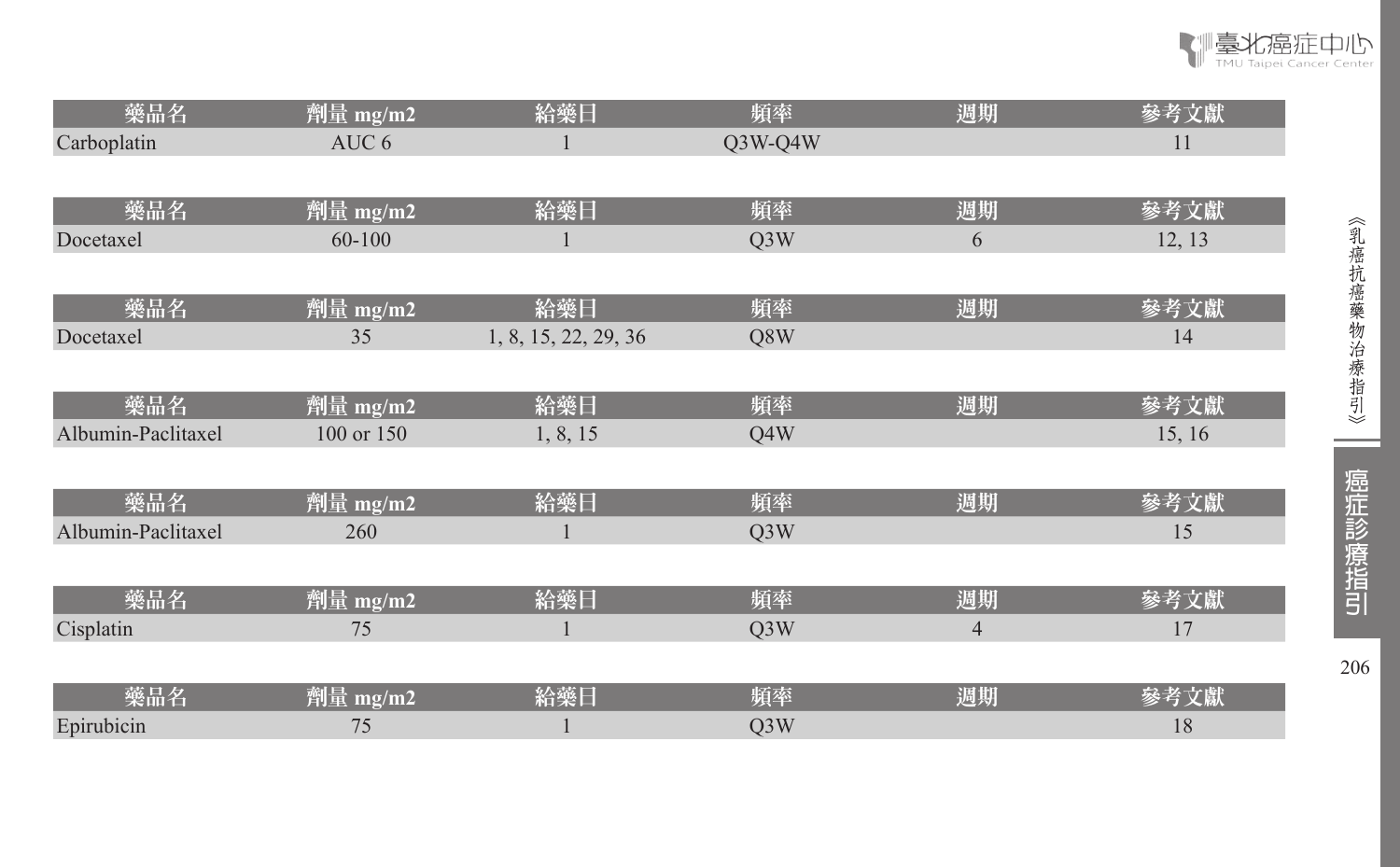## **Combinations**

## **CAF**

| 藥品名              | 劑量<br>me/m2 | 給藥日                           | 頻率  | 週期 |    |
|------------------|-------------|-------------------------------|-----|----|----|
| Cyclophosphamide | 100 PO      | 1-14                          | )4W |    | ۱۹ |
| Doxorubicin      | 30          |                               | )4W |    |    |
| $5-FU$           | 500         | $\mathbf{1} \cdot \mathbf{0}$ | 04W |    |    |

### **FAC**

| 藥品名 ★            | 劑量 mg/m2 | 給藥日          | 頻率  | 週期 | 參考文獻 |
|------------------|----------|--------------|-----|----|------|
| $5-FU$           | 500      | $.8$ or 1, 4 | )3W |    | 20   |
| Doxorubicin      | 50       |              | )3W |    |      |
| Cyclophosphamide | 500      |              | )3W |    |      |

## **FEC**

| __               |       |     |             |     |                    |
|------------------|-------|-----|-------------|-----|--------------------|
| 樂品名              | mg/m2 |     | <b>TEAL</b> | 四期  |                    |
| Cyclophosphamide | 400   |     | O4W         | 6-5 | $\sim$<br>$\sim$ 1 |
| Epirubicin       | 50    |     | O4W         |     |                    |
| $5-FL$           | 500   | . . | .)4W        |     |                    |

## **AC**

| 磐晶名                        |     | <b>TANA</b> | 陌奉 | 週期 |                |
|----------------------------|-----|-------------|----|----|----------------|
| Doxorubicin                | 60  |             |    |    | $\sim$<br>سدسد |
| Cyclophosphamide<br>$\sim$ | 600 |             |    |    |                |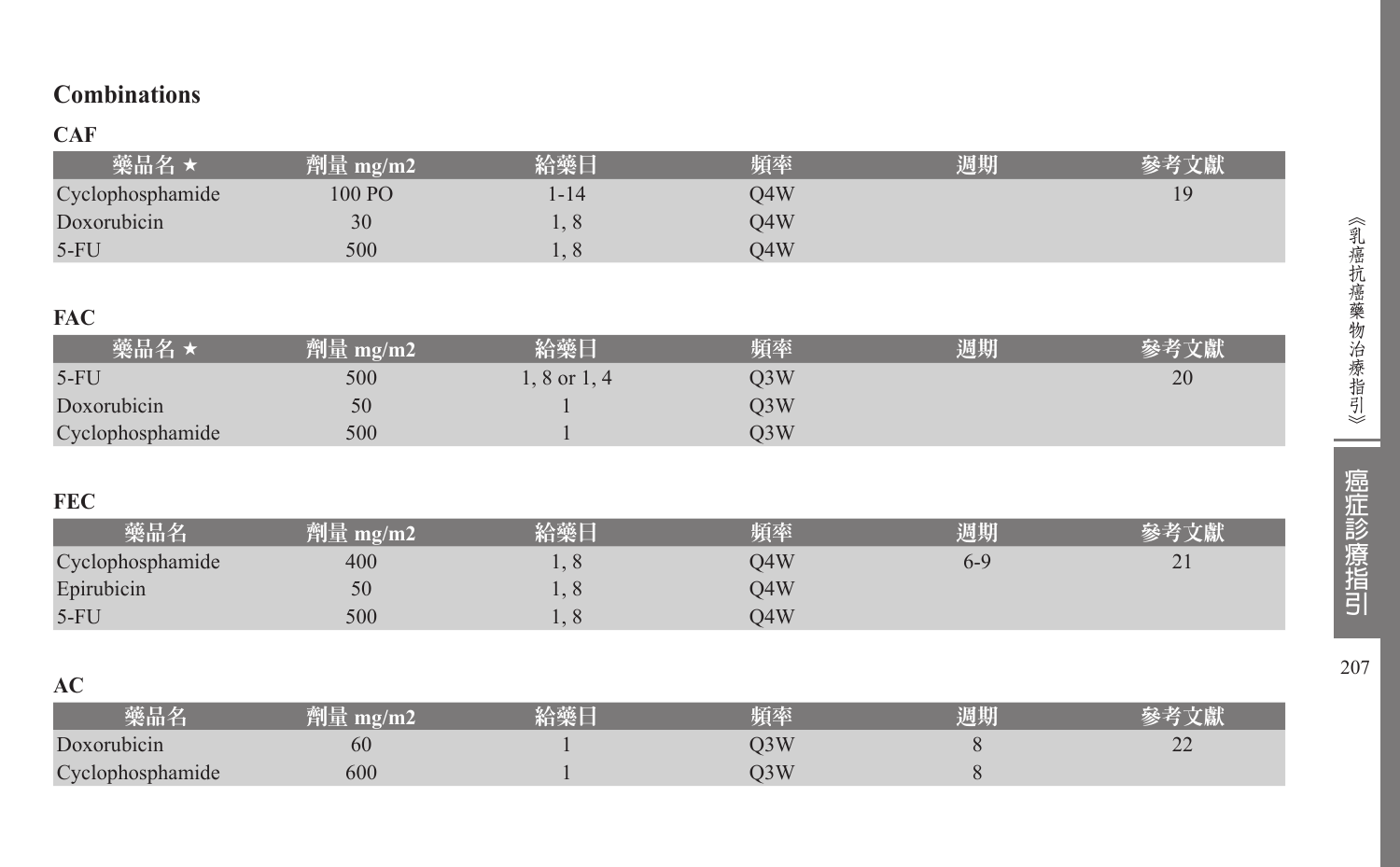

《乳癌抗癌藥物治療指引》 | 癌症診療指引 208

癌症診療指引

208

ᆖ

《乳癌抗癌藥物治療指引》

#### **EC**

| 藥品名                      | 劑量 mg/m2   | 給藥日      | 頻率               | 週期 | 參考文獻   |
|--------------------------|------------|----------|------------------|----|--------|
| Epirubicin               | 75         |          | Q3W              | 6  | 23     |
| Cyclophosphamide         | 600        | 1        | Q3W              | 6  |        |
|                          |            |          |                  |    |        |
| <b>CMF</b>               |            |          |                  |    |        |
| 藥品名★                     | 劑量 mg/m2   | 給藥日      | 頻率               | 週期 | 參考文獻   |
| Cyclophosphamide         | 100 PO QD  | $1 - 14$ | Q4W              |    | 24, 45 |
| Methotrexate             | 40         | 1,8      | Q4W              |    |        |
| $5-FU$                   | 600        | 1, 8     | Q4W              |    |        |
|                          |            |          |                  |    |        |
| Docetaxel + Capecitabine |            |          |                  |    |        |
| 藥品名                      | 劑量 mg/m2   | 給藥日      | 頻率               | 週期 | 參考文獻   |
| Docetaxel                | 75         |          | Q3W              | 6  | 25     |
| Capecitabine             | 950 PO BID | $1 - 14$ | Q3W              | 6  |        |
|                          |            |          |                  |    |        |
| <b>GT</b>                |            |          |                  |    |        |
| 藥品名                      | 劑量 mg/m2   | 給藥日      | 頻率               | 週期 | 參考文獻   |
| Paclitaxel               | 175        |          | Q <sub>3</sub> W |    | 26     |
| Gemcitabine              | 1250       | 1, 8     | Q <sub>3</sub> W |    |        |
|                          |            |          |                  |    |        |
| 藥品名                      | 劑量 mg/m2   | 給藥日      | 頻率               | 週期 | 參考文獻   |
| Paclitaxel               | 80         | 1, 8, 15 | Q4W              |    | 44     |
| Gemcitabine              | 800        | 1, 8, 15 | Q4W              |    |        |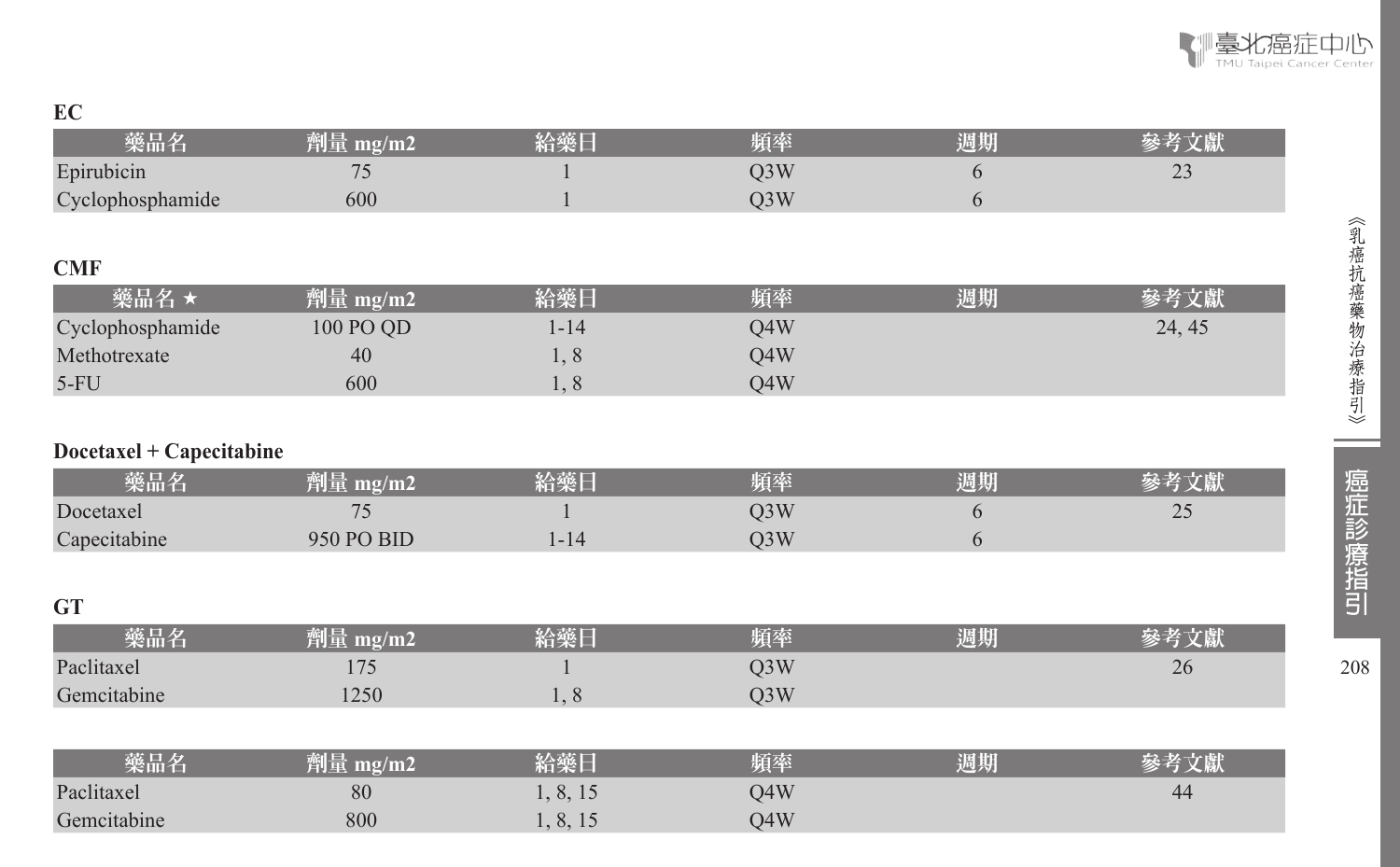#### **Gemcitabine + Carboplatin**

| 藥品名         | mg/m2<br>tier    | 給藥日             | 頻率  | 週期 |        |
|-------------|------------------|-----------------|-----|----|--------|
| Gemcitabine | 250              | $\tilde{ }$     | )3W |    | $\sim$ |
| Carboplatin | AUC <sub>2</sub> | .<br>$\tilde{}$ | )3W |    |        |

#### **Bevacizumab + Paclitaxel**

| 藥品名         | 劑量 mg/m2           | 給藥日      | 頻率  | 週期 |    |
|-------------|--------------------|----------|-----|----|----|
| Bevacizumab | $10 \text{ mg/kg}$ |          | D4W |    | 28 |
| Paclitaxel  | 90                 | 1, 8, 15 | J4W |    |    |

## **HER2-POSATIVE**

#### **PREFERRED AGENTS**

| 藥品名         | 劑量 mg/m2                                  | 給藥日 | 頻率               | 週期 | 參考文獻   |
|-------------|-------------------------------------------|-----|------------------|----|--------|
| Pertuzumab  | $840 \rightarrow 420$ mg                  |     | Q <sub>3</sub> W |    | 29     |
| Trastuzumab | $8 \rightarrow 6$ mg/kg                   |     | Q <sub>3</sub> W |    |        |
| Docetaxel   | 75-100                                    |     | Q <sub>3</sub> W |    |        |
|             |                                           |     |                  |    |        |
| 藥品名         | 劑量 mg/m2                                  | 給藥日 | 頻率               | 週期 | 參考文獻   |
| Pertuzumab  | $840 \rightarrow 420$ mg                  |     | O <sub>3</sub> W |    | 30, 31 |
| Trastuzumab | $8 \rightarrow 6 (4 \rightarrow 2)$ mg/kg |     | Q3W(QW)          |    |        |
| Paclitaxel  | 175(80)                                   |     | Q3W(QW)          |    |        |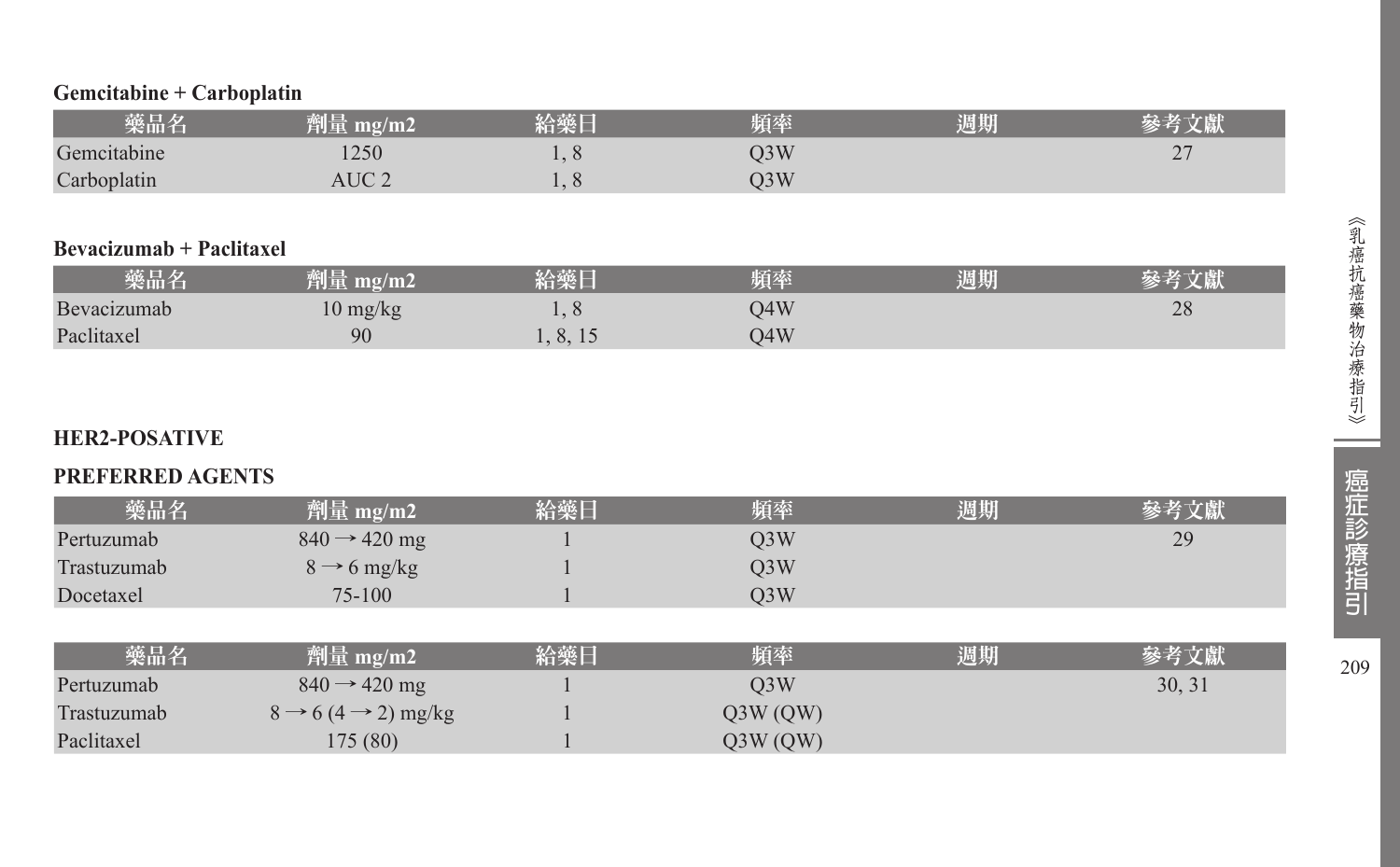

#### **OTHER AGENTS**

| 藥品名          | 劑量 mg/m2                                  | 給藥日         | 頻率               | 週期 | 參考文獻           |
|--------------|-------------------------------------------|-------------|------------------|----|----------------|
| Trastuzumab  | $8 \rightarrow 6 (4 \rightarrow 2)$ mg/kg |             | Q3W(QW)          |    | 31, 32         |
| Paclitaxel   | 175                                       |             | Q <sub>3</sub> W |    |                |
| Carboplatin  | 6 AUC                                     |             | Q <sub>3</sub> W |    |                |
|              |                                           |             |                  |    |                |
| 藥品名          | 劑量 mg/m2                                  | 給藥日         | 頻率               | 週期 | 參考文獻           |
| Trastuzumab  | $8 \rightarrow 6 (4 \rightarrow 2)$ mg/kg |             | Q3W(QW)          |    | 31, 33, 34     |
| Paclitaxel   | 175 (80-90)                               |             | Q3W(QW)          |    |                |
|              |                                           |             |                  |    |                |
| 藥品名          | 劑量 mg/m2                                  | 給藥日         | 頻率               | 週期 | 參考文獻           |
| Trastuzumab  | $8 \rightarrow 6 (4 \rightarrow 2)$ mg/kg |             | Q3W(QW)          |    | 31, 35, 36     |
| Docetaxel    | $80-100(35)$                              | 1, 8, 15(1) | Q3W(QW)          |    |                |
|              |                                           |             |                  |    |                |
| 藥品名          | 劑量 mg/m2                                  | 給藥日         | 頻率               | 週期 | 參考文獻           |
| Trastuzumab  | $8 \rightarrow 6 (4 \rightarrow 2)$ mg/kg |             | Q3W(QW)          |    | 31, 37         |
| Vinorelbine  | $30-35(25)$                               | 1, 8(1)     | Q3W(QW)          |    |                |
|              |                                           |             |                  |    |                |
| 藥品名          | 劑量 mg/m2                                  | 給藥日         | 頻率               | 週期 | 參考文獻           |
| Trastuzumab  | $8 \rightarrow 6 (4 \rightarrow 2)$ mg/kg |             | Q3W(QW)          |    | 31, 33, 38, 39 |
| Capecitabine | 1000-1250                                 | $1 - 14$    | Q <sub>3</sub> W |    |                |
|              |                                           |             |                  |    |                |
| 藥品名          | 劑量 mg/m2                                  | 給藥日         | 頻率               | 週期 | 參考文獻           |
| T-DM1        | $3.6 \text{ mg/kg}$                       |             | Q <sub>3</sub> W |    | 40             |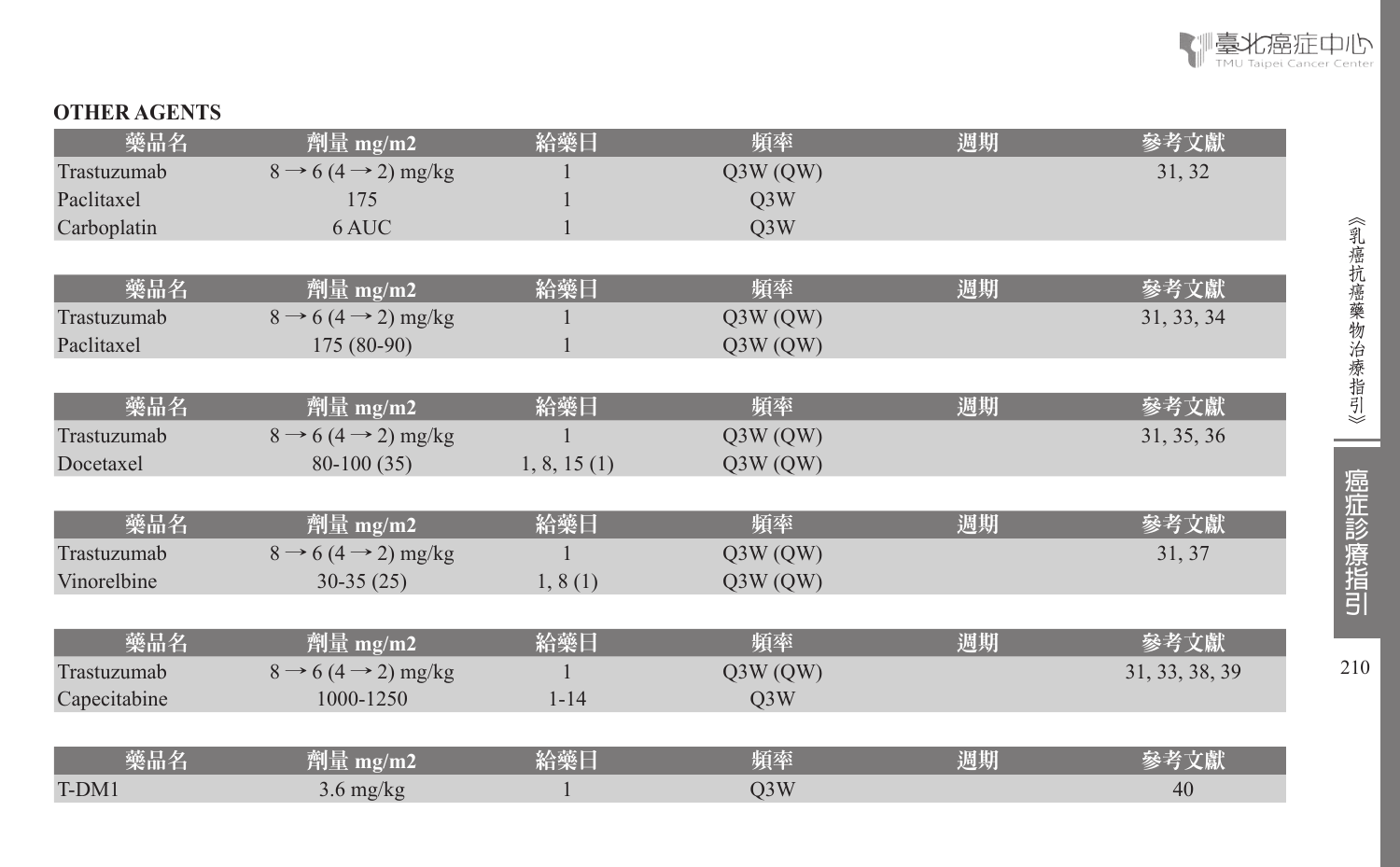| 藥品名          | 劑量 mg/m2                                  | 給藥日      | 頻率               | 週期 | 參考文獻           |
|--------------|-------------------------------------------|----------|------------------|----|----------------|
| Lapatinib    | 1250 mg PO QD                             | $1 - 21$ | Q <sub>3</sub> W |    | 41             |
| Capecitabine | 1000 PO BID                               | $1 - 14$ | O <sub>3</sub> W |    |                |
|              |                                           |          |                  |    |                |
| 藥品名          | 劑量 mg/m2                                  | 給藥日      | 頻率               | 週期 | 參考文獻           |
| Trastuzumab  | $8 \rightarrow 6 (4 \rightarrow 2)$ mg/kg |          | Q3W(QW)          |    | 31, 33, 39, 42 |
| Capecitabine | 1000-1250 PO BID                          | $1 - 14$ | O <sub>3</sub> W |    |                |
|              |                                           |          |                  |    |                |
| 藥品名          | 劑量 mg/m2                                  | 給藥日      | 頻率               | 週期 | 參考文獻           |
| Trastuzumab  | $8 \rightarrow 6 (4 \rightarrow 2)$ mg/kg |          | Q3W(QW)          |    | 31, 43         |
| Lapatinib    | 1000 mg PO QD                             |          | O <sub>3</sub> W |    |                |

## ★三院有個別版本

## 參考文獻

- 1. Chan S, Friendrichs K, Noel D, et al. Prospective randomized trial of docetaxel versus doxorubicin in patients with metastatic breast cancer. J Clin Oncol. 1999 Aug;17(8):2341-54.
- 2. Gasparini G, Dai Fior S, Panizzoni GA, et al. Weekly epirubicin versus doxorubicin as second line therapy in advanced breast cancer. A randomized clinical trial. Am J Clin Oncol. 1991 Feb;14(1):38-44.
- 3. O'Brien ME, Wigler N, Inbar M, et al. Reduced cardiotoxicity and comparable efficacy in a phase III trial of pegylated liposomal doxorubicin HCl (CAELYX/Doxil) versus conventional doxorubicin for first-line treatment of metastatic breast cancer. Ann Oncol. 2004 Mar;15(3):440-9.
- 4. Seidman AD, Tiersten A, Hudis C, et al. Phase II trial of paclitaxel by 3-hour infusion as initial and salvage chemotherapy for metastatic breast cancer. J Clin Oncol 1995;13:2575-2581.
- 5. Perez EA, Vogel CL, Irwin DH, et al. Multicenter Phase II Trial of Weekly Paclitaxel in Women With Metastatic Breast Cancer. J Clin Oncol 2001;19:4216-4223.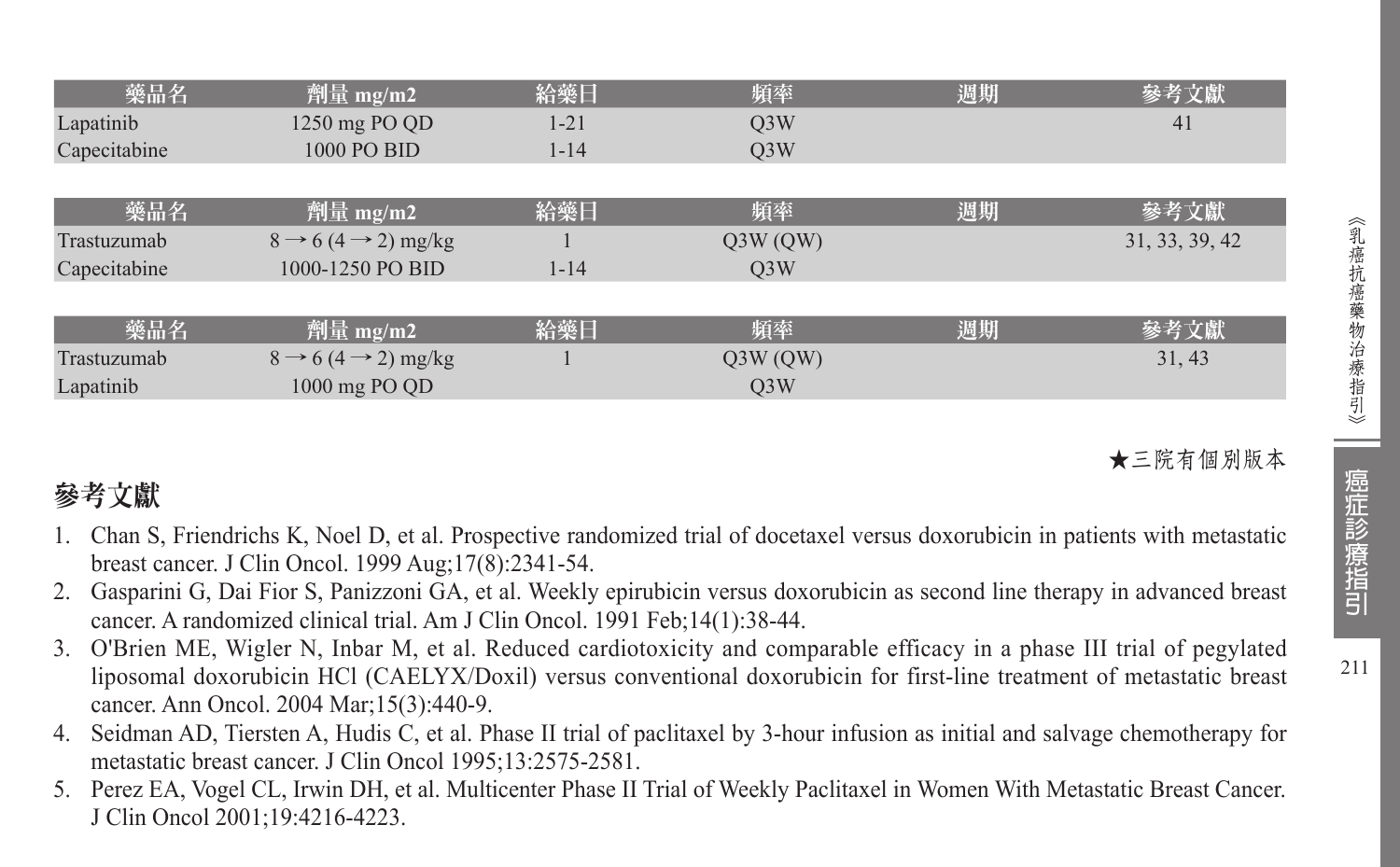

- 6. Safety and Efficacy of Two Different Doses of Capecitabine in the Treatment of Advanced Breast Cancer in Older Women. J Clin Oncol 2005;23:2155-2161.
- 7. Seidman AD, Gemcitabine as Single-Agent Therapy in the Management of Advanced Breast Cancer. Oncology (Williston Park)2001;15:11-14
- 8. Zelek L, Barthier S, Riofrio M, et al. Weekly vinorelbine is an effective palliative regimen after failure with anthracyclines and taxanes in metastatic breast carcinoma. Cancer. 2001 Nov 1;92(9):2267-72.
- 9. Cortes J, O'Shaughnessy J, Loesch D, et al. Eribulin monotherapy versus treatment of physician's choice in patients with metastatic breast cancer (EMBRACE): a phase 3 open-label randomised study. Lancet 2011;377:914-923.
- 10. Licchetta A, Correale P, Migali C, et al. Oral Metronomic Chemo-Hormonal-Therapy of Metastatic Breast Cancer with Cyclophosphamide and Megestrol Acetate. J Chemother 2010;22(3):201-4.
- 11. Isakoff, SJ, Goss PE, et al. (2011). TBCRC009: A multicenter phase II study of cisplatin or carboplatin for metastatic triplenegative breast cancer and evaluation of  $p63/p73$  as a biomarker of response[abstract]. J Clin Oncol 29(15 suppl):Abstract 1025.
- 12. Burris HA, 3rd. Single-agent docetaxel(Taxotere) in randomized phase III trials, Semin Oncol 1999;26:1-6.
- 13. Harvey V, Mouridsen H, Semiglazov V, et al. Phase III Trial Comparing Three Doses of Docetaxel for Second-Line Treatment of Advanced Breast Cancer. J Clin Oncol 2006;24(31):4963-70.
- 14. Rivera E, Mejia JA, Arun BJ, et al. Phase 3 study comparing the use of docetaxel on an every-3-week versus weekly schedule in the treatment of metastatic breast cancer. Cancer 2008 Apr 1;112(7):1455-61.
- 15. Gradishar WJ, Tjulandin S, Davidson N, et al. Phase III Trial of Nanoparticle Albumin-Bound Paclitaxel Compared With Polyethylated Castor Oil–Based Paclitaxel in Women With Breast Cancer. J Clin Oncol 2005;23:7794-7803.
- 16. Gradishar W, Dimitry K, Sergey C, et al. Significantly Longer Progression-Free Survival With nab-Paclitaxel Compared With Docetaxel As First-Line Therapy for Metastatic Breast Cancer. J Clin Oncol 2009;27(22):3611-9.
- 17. Silver DP, Richardson AL, Eklund AC, et al. Efficacy of Neoadjuvant Cisplatin in Triple-Negative Breast Cancer. J Clin Oncol 2010;28(7):1145-53.

癌症診療指引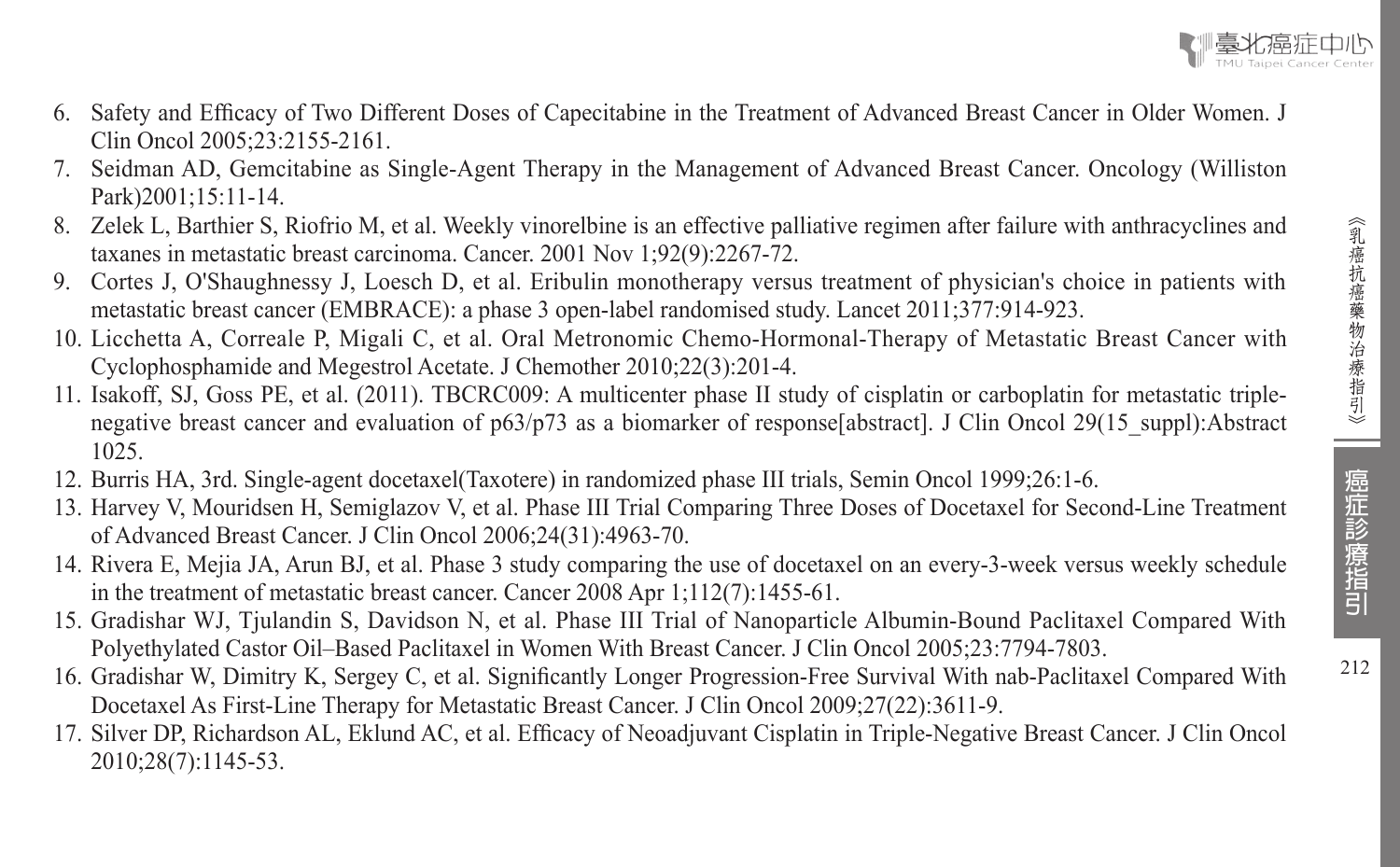- 18. Bastholt L, Dalmark M, Gjedde SB, et al. Dose-response relationship of epirubicin in the treatment of postmenopausal patients with metastatic breast cancer: a randomized study of epirubicin at four different dose levels performed by the Danish Breast Cancer Cooperative Group. J Clin Oncol 1996;14:1146-1155.
- 19. Bull JM, Tormey DC, Li SH, et al. A randomized comparative trial of adriamycin versus methotrexate in combination drug therapy. Cancer 1978;41:1649-1657.
- 20. Hortobagyi GN, Gutterman JU, Blumenschein GR, et al. Combination chemoimmunotherapy of metastatic breast cancer with 5-fluorouracil, adriamycin, cyclophosphamide, and BCG. Cancer 1979;43:1225-33.
- 21. Ackland SP, Anton A, Breitibach GP, et al. Dose-Intensive Epirubicin-Based Chemotherapy Is Superior to an Intensive Intravenous Cyclophosphamide, Methotrexate, and Fluorouracil Regimen in Metastatic Breast Cancer: A Randomized Multinational Study. J Clin Oncol 2001;19:943-953.
- 22. Nabholtz JM, Falkson C, Campos D, et al. Docetaxel and Doxorubicin Compared With Doxorubicin and Cyclophosphamide as First-Line Chemotherapy for Metastatic Breast Cancer: Results of a Randomized, Multicenter, Phase III Trial. J Clin Oncol 2003;21(6):968-75.
- 23. Langley RE, Camichel J, Jones AL, et al. Phase III Trial of Epirubicin Plus Paclitaxel Compared With Epirubicin Plus Cyclophosphamide As First-Line Chemotherapy for Metastatic Breast Cancer: United Kingdom National Cancer Research Institute. J Clin Oncol 2005;23:8322-8330.
- 24. Bonadonna G, Brusamolino E, Valagussa P, et al. Combination Chemotherapy as an Adjuvant Treatment in Operable Breast Cancer. N Engl Med 1976;294:405-410.
- 25. Mavroundis D, Papakotoulas P, Ardavanis A, et al. Randomized phase III trial comparing docetaxel plus epirubicin versus docetaxel plus capecitabine as first-line treatment in women with advanced breast cancer. Ann Oncol 21:48(2010).
- 26. Albian KS, Nag S, Calderillo-Ruiz G, ey al. Gemcitabine Plus Paclitaxel Versus Paclitaxel Monotherapy in Patients With Metastatic Breast Cancer and Prior Anthracycline Treatment. J Clin Oncol 2008;26(24):3950-7.
- 27. O'Shaughnessy J, Schwartzberg LS, Danso MA, et al. A randomized phase III study of iniparib (BSI-201) in combination with gemcitabine/carboplatin (G/C) in metastatic triple-negative breast cancer (TNBC). [abstract]. J Clin Oncol 2011;29(Supll\_15):Abstract 1007.
- 28. Miller K, Wang M, Gralow J, et al. Paclitaxel plus Bevacizumab versus Paclitaxel Alone for Metastatic Breast Cancer. N Engl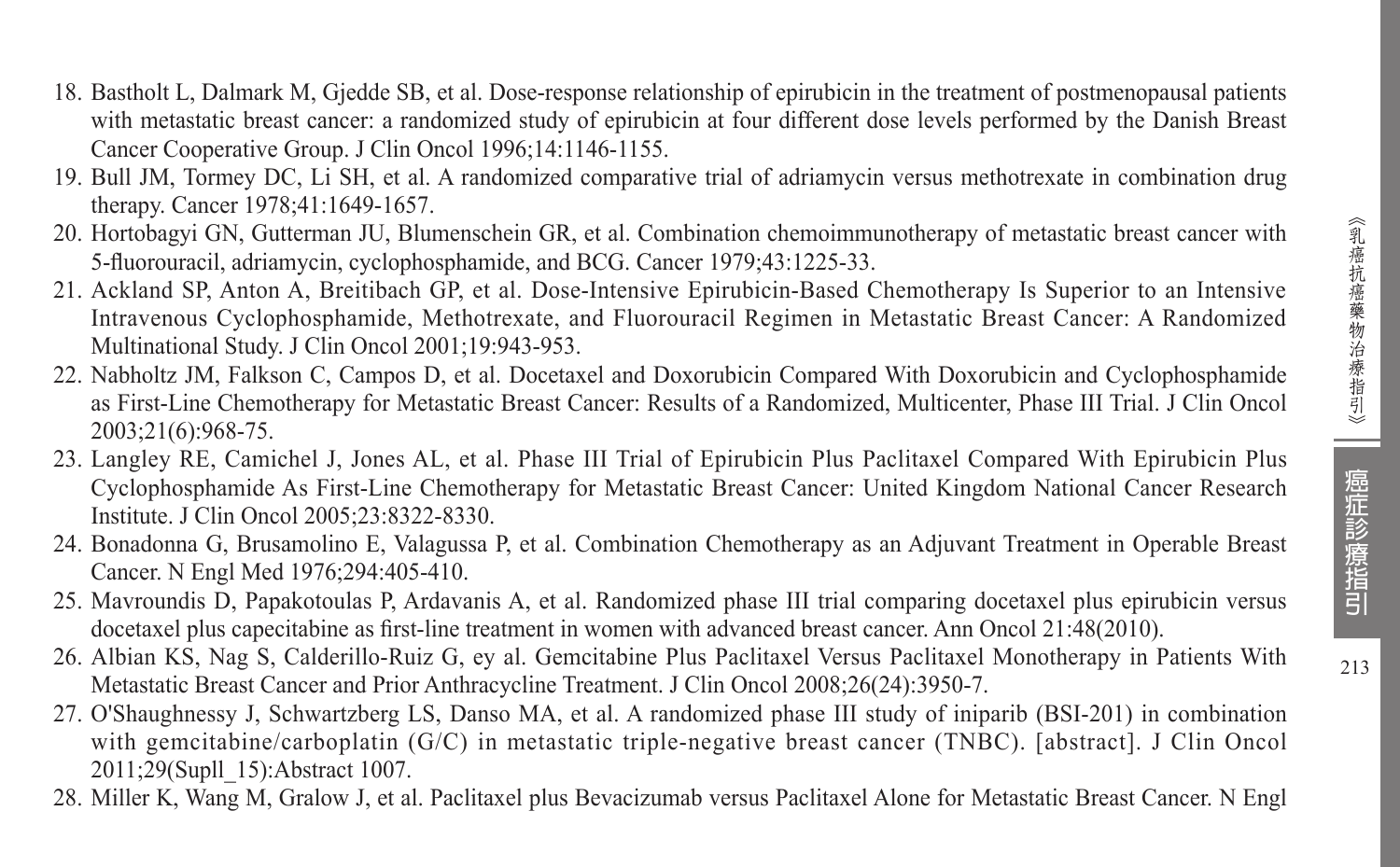J Med 2007;357:2666-2676.

- 29. Baselga J, Cortes J, Kim SB, et al. Pertuzumab plus Trastuzumab plus Docetaxel for Metastatic Breast Cancer. N Engl J Med 2012;366:109-119.
- 30. Phase II study of pertuzumab, trastuzumab, and weekly paclitaxel in patients with HER2-overexpressing metastatic breast cancer [abstract]. Cancer Research 2012;72:Abstract P5-18-20.
- 31. Leyland-Jones B, Gelmon K, Ayoub JP, et al. Pharmacokinetics, Safety, and Efficacy of Trastuzumab Administered Every Three Weeks in Combination With Paclitaxel. J Clin Oncol 2003;21:3965-3971.
- 32. Perez EA, Suman VJ, Rowland KM, et al. Two Concurrent Phase II Trials of Paclitaxel/Carboplatin/Trastuzumab (Weekly or Every-3-Week Schedule) as First-Line Therapy in Women with HER2-Overexpressing Metastatic Breast Cancer: NCCTG Study 983252. Clin Breast Cancer 2005;6:425-432.
- 33. Slamon DJ, Leyland-Jones B, Shak S, et al. Use of Chemotherapy plus a Monoclonal Antibody against HER2 for Metastatic Breast Cancer That Overexpresses HER2. N Engl J Med 2001;344:783-792.
- 34. Seidman A, Berry DA, Cirrincione C, et al. Randomized Phase III Trial of Weekly Compared With Every-3-Weeks Paclitaxel for Metastatic Breast Cancer, With Trastuzumab for all HER-2 Overexpressors and Random Assignment to Trastuzumab or Not in HER-2 Nonoverexpressors: Final Results of Cancer and Leukemia Group B Protocol 9840. J Clin Oncol 2008;26:1642- 1649.
- 35. Marty M, Cognetti F, Maraninchi D, et al. Randomized Phase II Trial of the Efficacy and Safety of Trastuzumab Combined With Docetaxel in Patients With Human Epidermal Growth Factor Receptor 2–Positive Metastatic Breast Cancer Administered As First-Line Treatment: The M77001 Study Group. J Clin Oncol 2005;23:4265-4274.
- 36. Esteva FJ, Valero V, Booser D, et al. Phase II Study of Weekly Docetaxel and Trastuzumab for Patients With HER-2– Overexpressing Metastatic Breast Cancer. J Clin Oncol 2002;20:1800-1808.
- 37. Burstein HJ, Keshaviah A, Baron AD, et al. Trastuzumab plus vinorelbine or taxane chemotherapy for HER2-overexpressing metastatic breast cancer: The trastuzumab and vinorelbine or taxane study. Cancer 2007;110:965-972.
- 38. von Minckwitz G, du Bois A, Schmidt M, et al. Trastuzumab Beyond Progression in Human Epidermal Growth Factor

癌症診療指引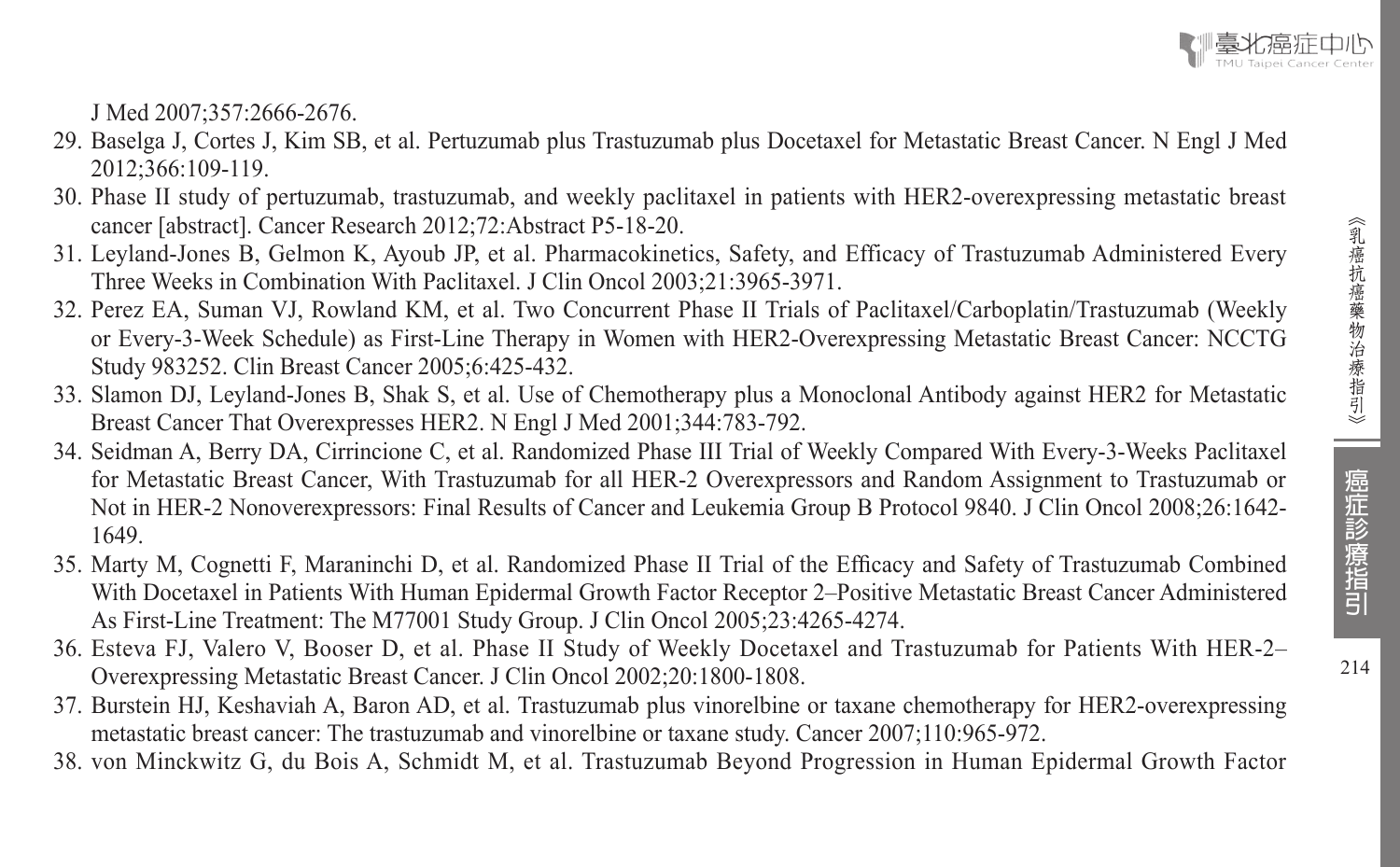Receptor 2–Positive Advanced Breast Cancer: A German Breast Group 26/Breast International Group 03-05 Study. J Clin Oncol 2009;27:1999-2006.

- 39. Cobleigh MA, Vogel CL, Tripathy D, et al. Multinational Study of the Efficacy and Safety of Humanized Anti-HER2 Monoclonal Antibody in Women Who Have HER2-Overexpressing Metastatic Breast Cancer That Has Progressed After Chemotherapy for Metastatic Disease. J Clin Oncol 1999;17:2639-2648.
- 40. Verma S, Miles D, Gianni L, et al. Trastuzumab Emtansine for HER2-Positive Advanced Breast Cancer [Supplementary appendix available online]. N Engl J Med 2012;367:1783-1791.
- 41. Geyer C, Forster J, Lindquist D, et al. Lapatinib plus Capecitabine for HER2-Positive Advanced Breast Cancer. N Engl J Med 2006;355:2733-2743.
- 42. Bartsch R, Wenzel C, Altorjai G, et al. Capecitabine and Trastuzumab in Heavily Pretreated Metastatic Breast Cancer. J Clin Oncol 2007;25:3853-3858.
- 43. Blackwell KL, Burstein H, et al. Randomized Study of Lapatinib Alone or in Combination With Trastuzumab in Women With ErbB2-Positive, Trastuzumab-Refractory Metastatic Breast Cancer. J Clin Oncol 2010;28(7):1124-30.
- 44. Kun-Ming Rau, Shan-Hsuan Li ,et al.Weekly Paclitaxel Combining with Gemcitabine is an Effective and Safe Treatment for Advanced Breast Cancer Patients. Jpn J Clin Oncol 2011;41(4)455– 461.
- 45. Jin Hyun Park, Seock-Ah Im,,et al.Cyclophosphamide, Methotrexate, and 5-Fluorouracil as Palliative Treatment for Heavily Pretreated Patients with Metastatic Breast Cancer: A Multicenter Retrospective Analysis.J Breast Cancer. 2017 Dec; 20(4): 347–355.
- 46. Mark Robson, Seock-Ah Im, Elżbieta Senkus, et al. Olaparib for Metastatic Breast Cancer in Patients with a Germline BRCA Mutation. N Engl J Med 2017; 377:523-533.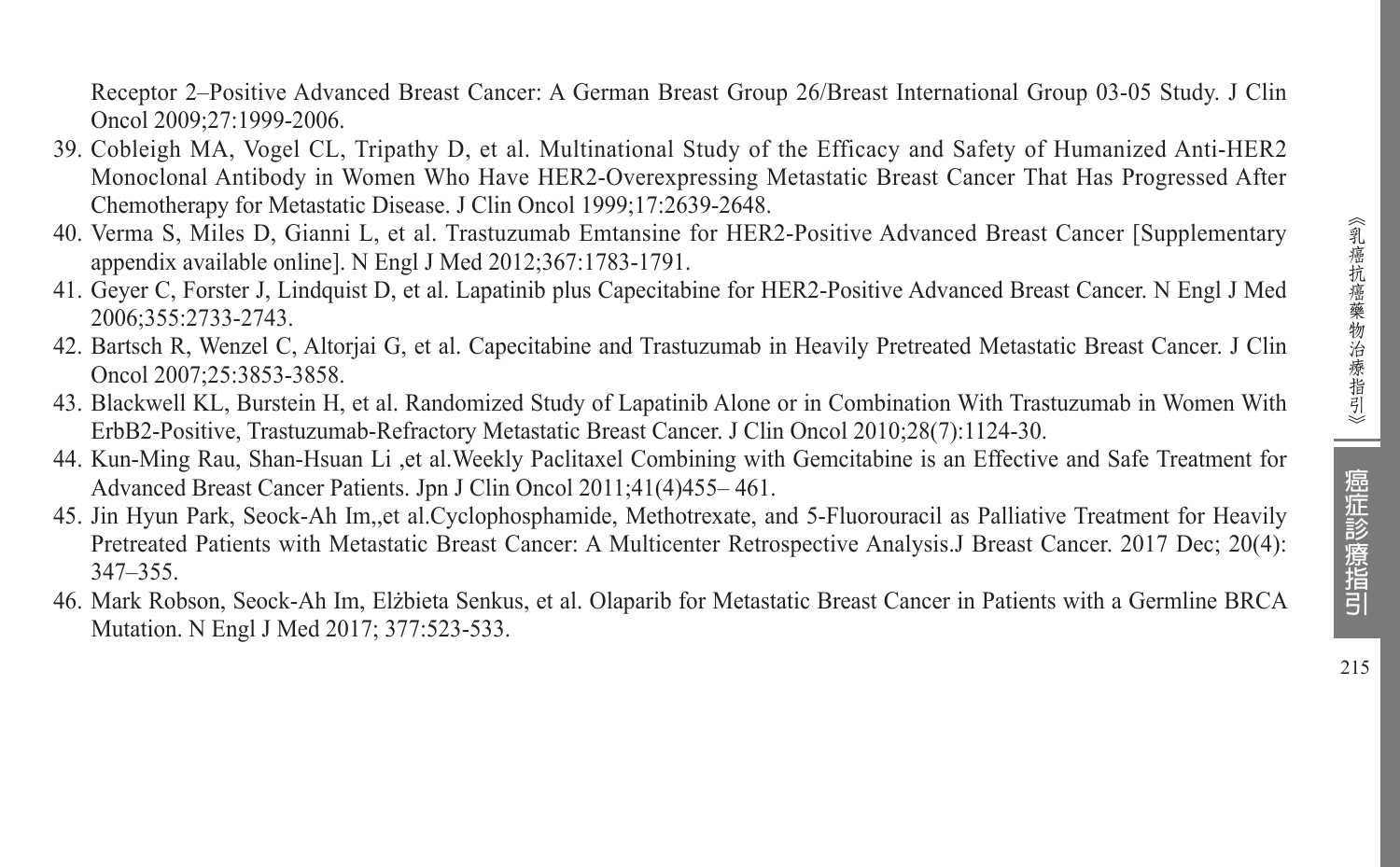

## **ENDOCRINE THERAPY REGIMENS FOR RECURRENT OR METASTATIC BREAST CANCER**

## **Premenopausal**

**SERM** 

| эргий                           |                     |     |     |    |                |
|---------------------------------|---------------------|-----|-----|----|----------------|
| 藥品名                             | 劑量 mg/m2            | 給藥日 | 頻率  | 週期 | 參考文獻           |
| Tamoxifen                       | 20-40 mg PO QD      |     |     |    |                |
|                                 |                     |     |     |    |                |
| Ovarian ablation or suppression |                     |     |     |    |                |
| 藥品名                             | 劑量 mg/m2            | 給藥日 | 頻率  | 週期 | 參考文獻           |
| Goserelin Acetate               | $3.6 \text{ mg}$ SC |     | Q4W |    | 5              |
|                                 |                     |     |     |    |                |
| 藥品名                             | 劑量 mg/m2            | 給藥日 | 頻率  | 週期 | 參考文獻           |
| Leuprolide Acetate              | 3.75 mg SC          |     | Q4W |    | 6              |
|                                 |                     |     |     |    |                |
| Postmenopausal                  |                     |     |     |    |                |
|                                 |                     |     |     |    |                |
| Aromatase inhibitor             |                     |     |     |    |                |
| 藥品名                             | 劑量 mg/m2            | 給藥日 | 頻率  | 週期 | 參考文獻           |
| Exemestane                      | 25 mg PO QD         |     |     |    | $\overline{2}$ |
|                                 |                     |     |     |    |                |
| 藥品名                             | 劑量 mg/m2            | 給藥日 | 頻率  | 週期 | 參考文獻           |
| Anastrozole                     | 1 mg PO QD          |     |     |    | 3              |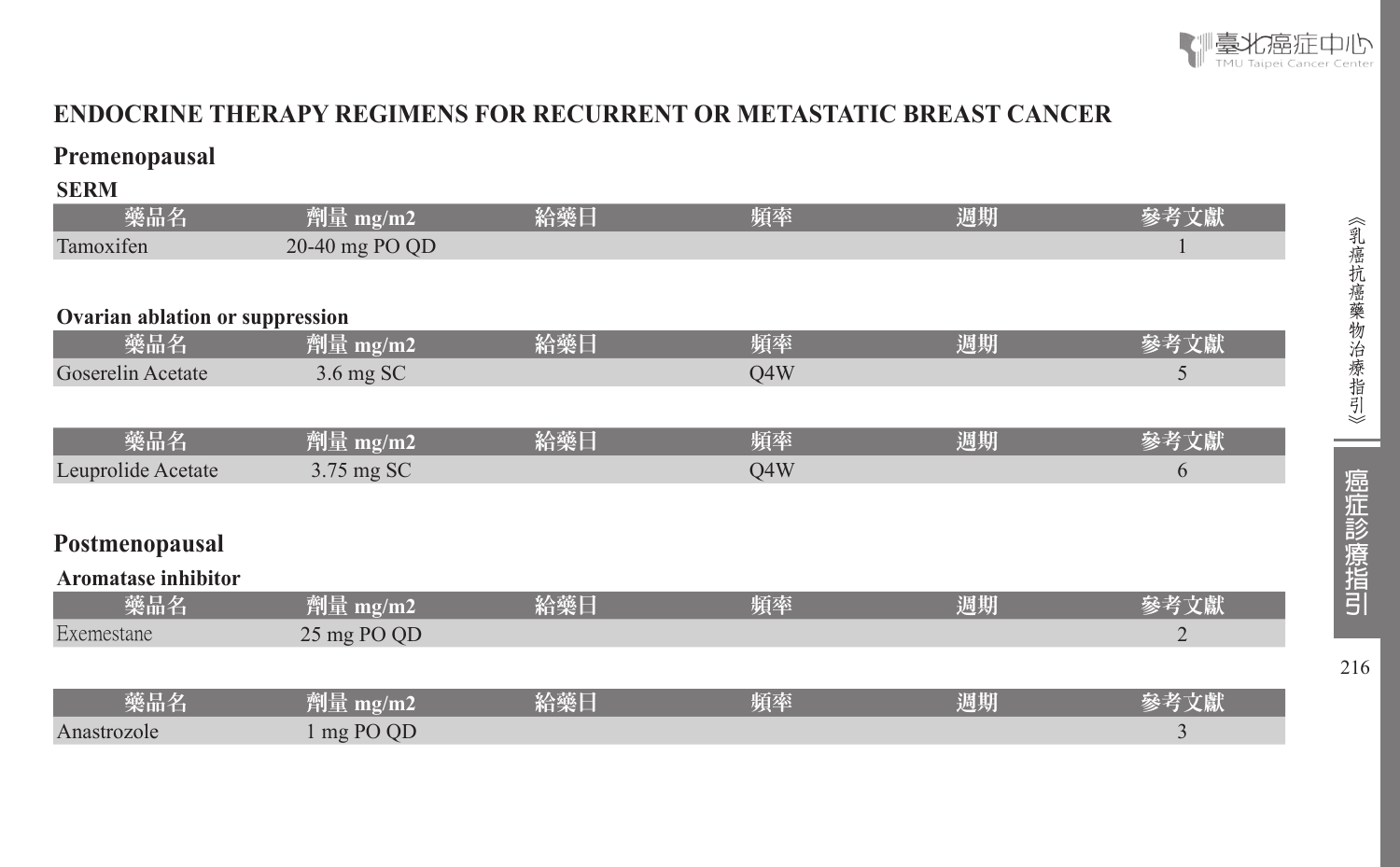| 藥品名         | 劑量 mg/m2                                | 給藥日      | 頻率  | 週期 | 參考文獻           |
|-------------|-----------------------------------------|----------|-----|----|----------------|
| Letrozole   | 2.5 mg PO QD                            |          |     |    | $\overline{4}$ |
|             |                                         |          |     |    |                |
| <b>SERD</b> |                                         |          |     |    |                |
| 藥品名         | 劑量 mg/m2                                | 給藥日      | 頻率  | 週期 | 參考文獻           |
| Fulvestrant | 500 IM                                  |          | Q4W |    | $\overline{7}$ |
|             |                                         |          |     |    |                |
|             | CDK4/6 inhibitor+AI (for Her2-negative) |          |     |    |                |
| 藥品名         | 劑量 mg/m2                                | 給藥日      | 頻率  | 週期 | 參考文獻           |
| Palbociclib | 125 mg PO QD                            | $1 - 21$ | Q4W |    | 8              |
| Letrozole   | 2.5 mg PO QD                            | $1 - 21$ | Q4W |    |                |
|             |                                         |          |     |    |                |
| 藥品名         | 劑量 mg/m2                                | 給藥日      | 頻率  | 週期 | 參考文獻           |
| Palbociclib | 125 mg PO QD                            | $1 - 21$ | Q4W |    | 8              |
| Anastrozole | 1 mg PO QD                              | $1 - 21$ | Q4W |    |                |
|             |                                         |          |     |    |                |
| 藥品名         | 劑量 mg/m2                                | 給藥日      | 頻率  | 週期 | 參考文獻           |
| Palbociclib | 125 mg PO QD                            | $1 - 21$ | Q4W |    | 8              |
| Exemestane  | 25 mg PO QD                             | $1 - 21$ | Q4W |    |                |
|             |                                         |          |     |    |                |
| 藥品名         | 劑量 mg/m2                                | 給藥日      | 頻率  | 週期 | 參考文獻           |
| Ribociclib  | 600 mg PO QD                            | $1 - 21$ | Q4W |    | 9              |
| Letrozole   | 2.5 mg PO QD                            | $1 - 21$ | Q4W |    |                |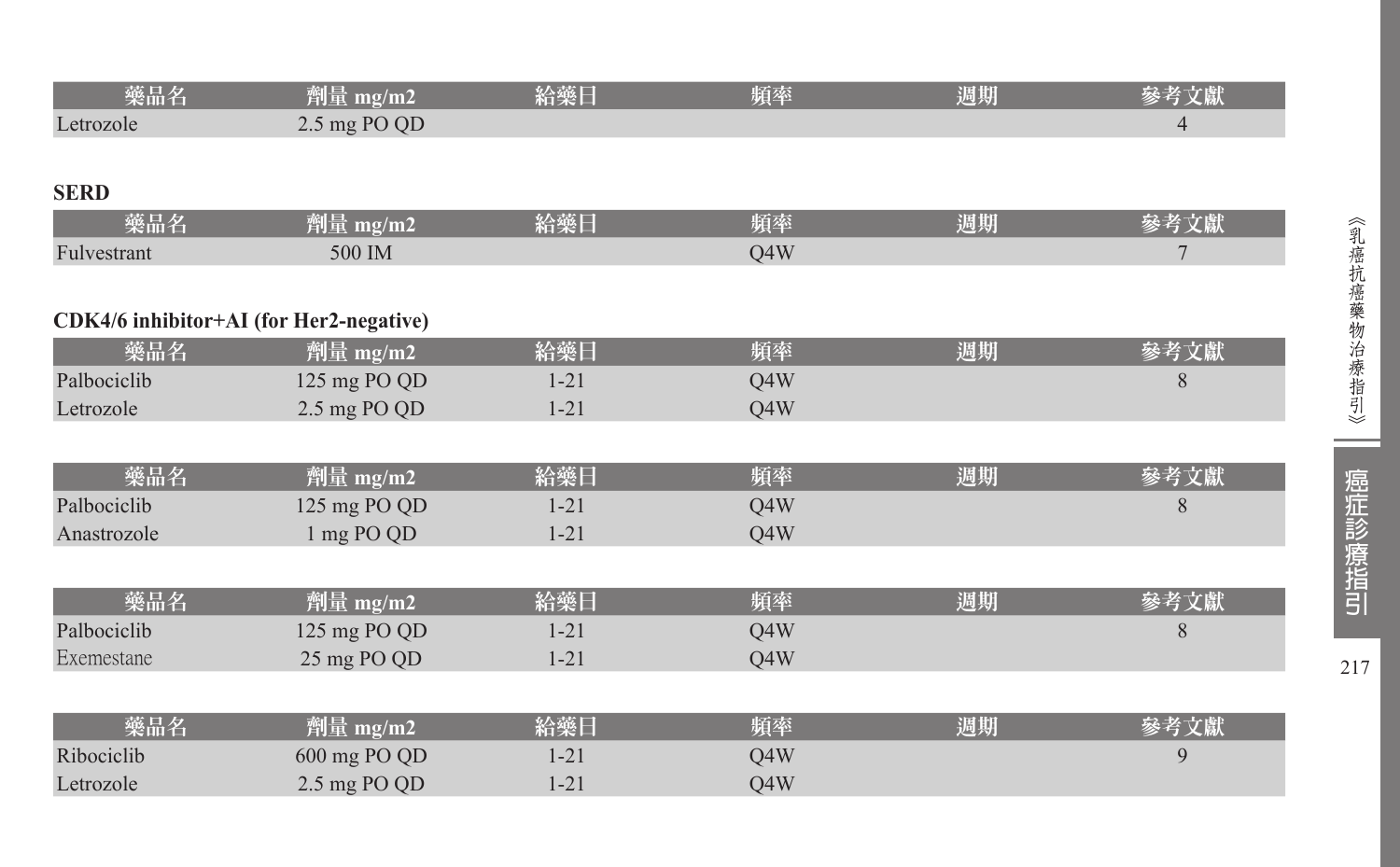

| 藥品名         | 劑量 mg/m2'               | 給藥日      | 頻率  | 淍期 |  |
|-------------|-------------------------|----------|-----|----|--|
| Ribociclib  | $600 \text{ mg }$ PO QD | $-21$    | 04W |    |  |
| Anastrozole | mg PO QD                | $1 - 21$ | O4W |    |  |

#### **CDK4/6 inhibitor + SERD**

| 藥品名         | 劑量 mg/m2     | 給藥日                   | 頻率  | 週期 |    |
|-------------|--------------|-----------------------|-----|----|----|
| Palbociclib | 125 mg PO QD | 1-21                  | O4W |    | 10 |
| Fulvestrant | 500 IM       | $1, 15 \rightarrow 1$ | O4W |    |    |
|             |              |                       |     |    |    |
|             |              |                       |     |    |    |

| 藥品名         | 劑量 mg/m2     | 給藥日                   | 頻率  | 週期 | 參考文獻 |
|-------------|--------------|-----------------------|-----|----|------|
| Palbociclib | 600 mg PO QD | $1 - 21$              | Q4W |    | 11   |
| Fulvestrant | 500 IM       | $1, 15 \rightarrow 1$ | O4W |    |      |
|             |              |                       |     |    |      |
| 藥品名         | 劑量 mg/m2     | 給藥日                   | 頻率  | 週期 | 參考文獻 |
| Everolimus  | 10 mg PO QD  |                       | Q4W |    | 12   |
| Fulvestrant | 500 IM       |                       | O4W |    |      |
|             |              |                       |     |    |      |

| 藥品名        | 劑量 mg/m2         | 給藥日 | 頻率 | 週期 |  |
|------------|------------------|-----|----|----|--|
| Everolimus | 10 mg PO QD      |     |    |    |  |
| Tamoxifen  | $20-40$ mg PO QD |     |    |    |  |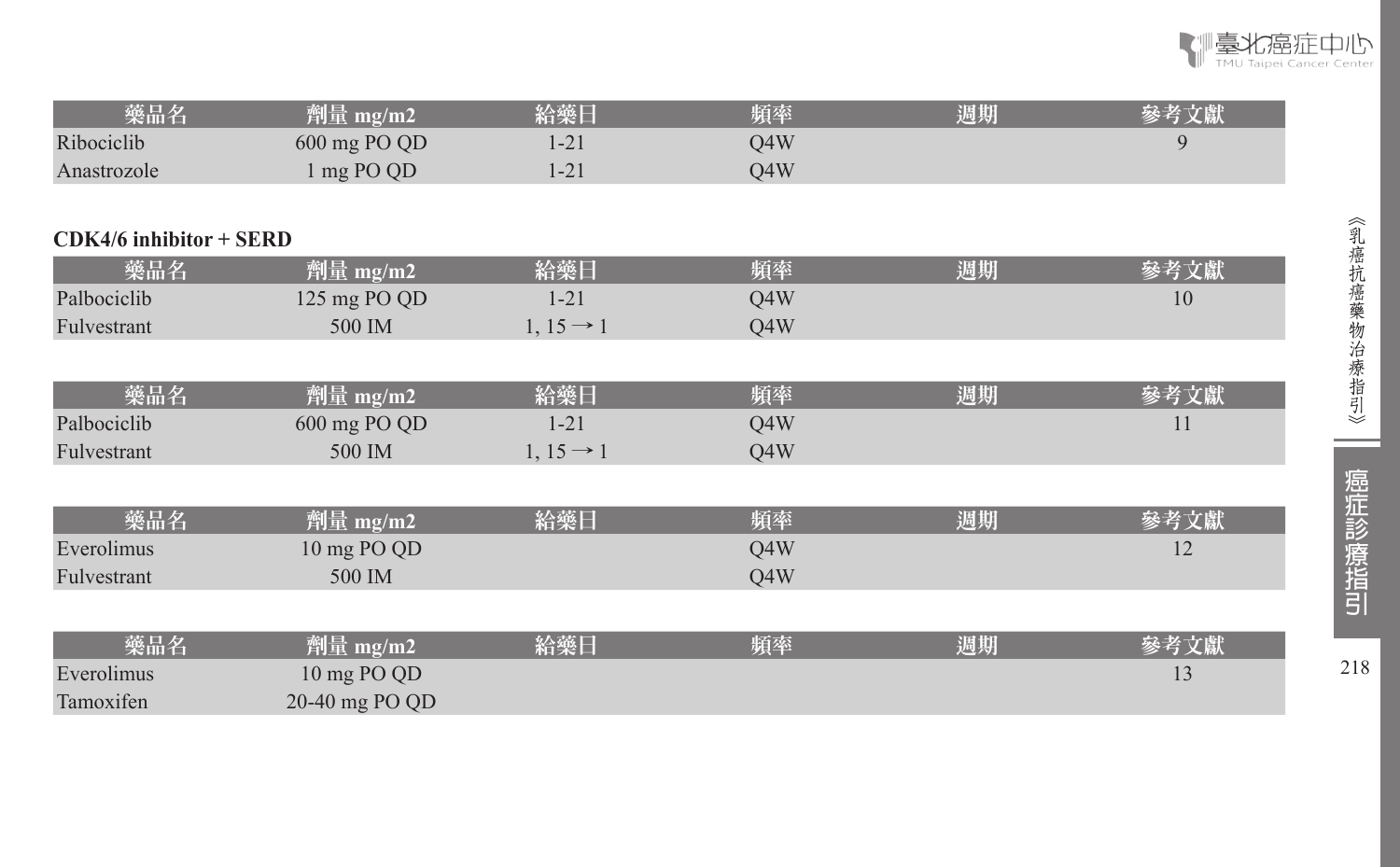219

## 參考文獻

- 1. Product Information: tamoxifen citrate oral tablets, tamoxifen citrate oral tablets. Watson Laboratories (per manufacturer), Corona, CA, 2011.
- 2. Product Information: AROMASIN(R) oral tablets, exemestane oral tablets. Pharmacia & Upjohn Company (per FDA), New York, NY, 2013.
- 3. Product Information: ARIMIDEX(R) oral tablet, anastrozole oral tablet. AstraZeneca Pharmaceuticals LP, Wilmington, DE, 2009.
- 4. Product Information: Femara oral tablets, letrozole oral tablets. Novartis Pharmaceuticals Corporation, East Hanover, NJ, 2010.
- 5. Product Information: ZOLADEX(R) implant 3.6mg, goserelin acetate implant implant 3.6mg. AstraZeneca, Wilmington, DE, 2009.
- 6. Boccardo F, Rubagotti A, Amoroso D, et al: Endocrinological and clinical evaluation of two depot formulations of leuprolide acetate in pre- and perimenopausal breat cancer patients. Cancer Chemother Pharmacol 1999; 43:461-466.
- 7. Rita S. Mehta, M.D., William E. Barlow, Ph.D.,et al.Combination Anastrozole and Fulvestrant in Metastatic Breast Cancer.
- 8. Turner NC, Ro J, Andre F, et al. Palbociclib in Hormone-Receptor-Positive Advanced Breast Cancer. N Engl J Med 2015;373:209-219.
- 9. Ga briel N. Hortobagyi, M.D.,Salomon M. Stemmer, M.D., et al.Ribociclib as First-Line Therapy for HR-Positive, Advanced Breast Cancer, N Engl J Med 375;18 November 3, 2016
- 10. Massimo Cristofanilli, Nicholas C Turner,et al.Fulvestrant plus palbociclib versus fulvestrant plus placebo for treatment of hormone-receptor-positive, HER2-negative metastatic breast cancer that progressed on previous endocrine therapy (PALOMA-3): final analysis of the multicentre, double-blind, phase 3 randomised controlled trial. Lancet Oncol 2016; 17: 425–39.
- 11. Dennis J. Slamon, Patrick Neven, et al. Phase III Randomized Study of Ribociclib and Fulvestrant in Hormone Receptor– Positive, Human Epidermal Growth Factor Receptor 2–Negative Advanced Breast Cancer: MONALEESA-3. J Clin Oncol 36:2465-2472.
- 12. Noah Kornblum, Fengmin Zhao, et al. Randomized Phase II Trial of Fulvestrant Plus Everolimus or Placebo in Postmenopausal Women With Hormone Receptor–Positive, Human Epidermal Growth Factor Receptor 2–Negative Metastatic Breast Cancer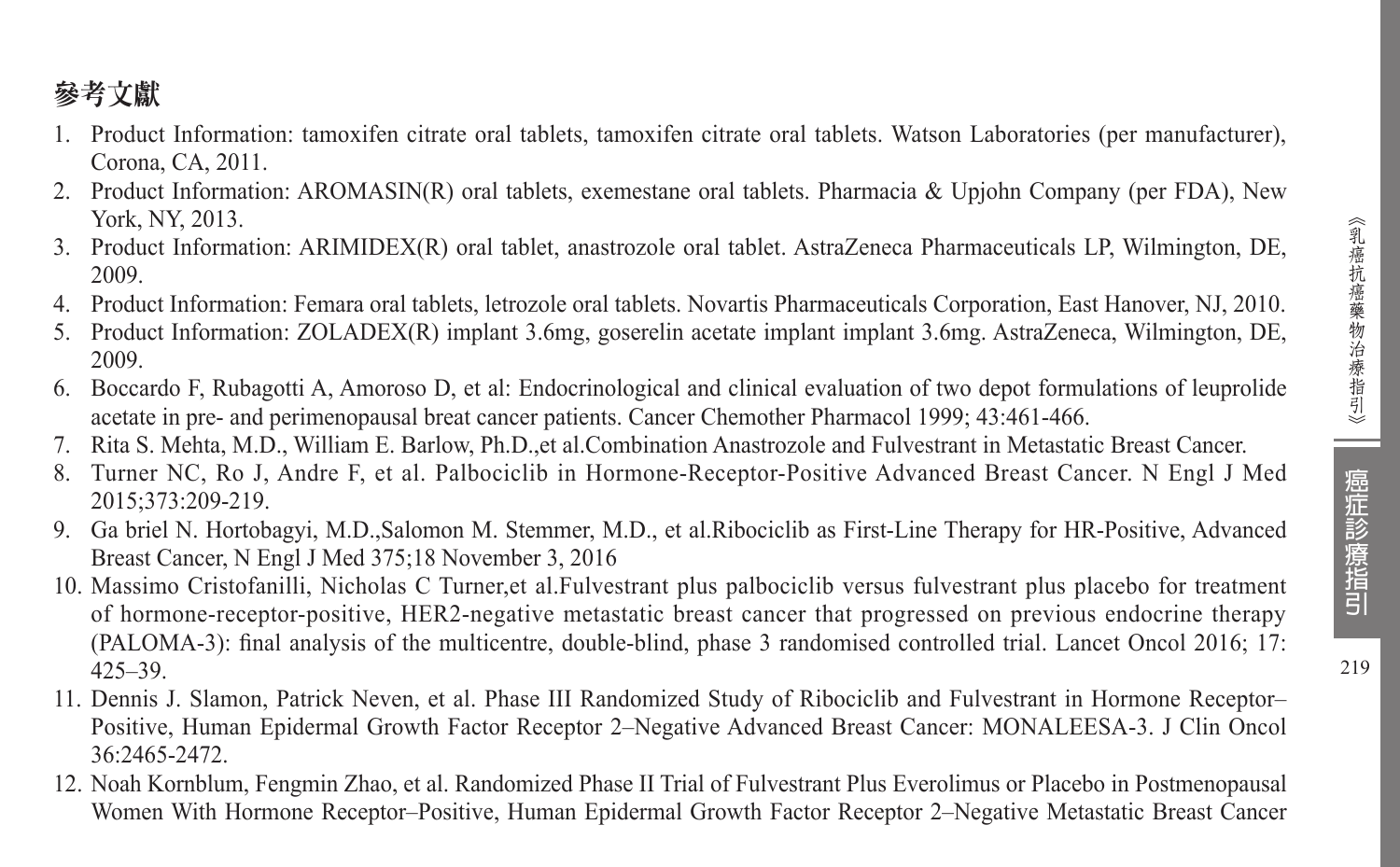

Resistant to Aromatase Inhibitor Therapy: Results of PrE0102. J Clin Oncol 36:1556-1563.

13. Thomas Bachelot, Ce´line Bourgier, et al.Randomized Phase II Trial of Everolimus in Combination With Tamoxifen in Patients With Hormone Receptor–Positive, Human Epidermal Growth Factor Receptor 2–Negative Metastatic Breast Cancer With Prior Exposure to Aromatase Inhibitors: A GINECO Study. J Clin Oncol 30:2718-2724.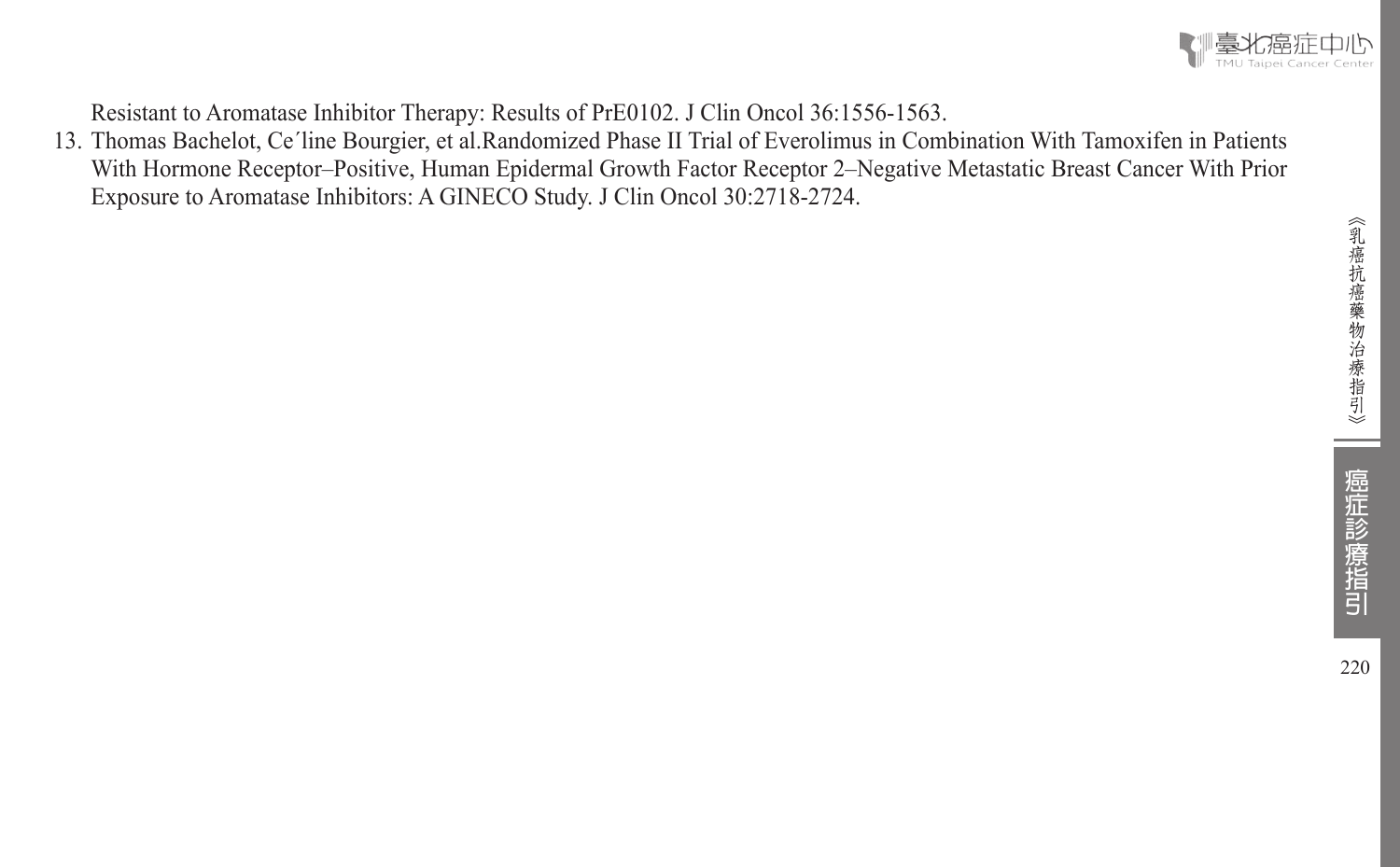## 《 乳癌放射治療共識 》

### 一、治療範圍

- 1. 患側乳房 (乳房保留手術)
- 2. 患側胸壁
- 3. 患側高風險淋巴轉移範圍
- 4. 符合條件的患者可僅照射腫瘤原發部位及高風險周邊範圍
- 5. 淋巴引流區可包涵內乳淋巴結

## 二、治療劑量 **/** 次數

- 1. 乳房保留術後輔助治療
- 患側乳房 / 高風險林巴轉移範圍 ( 劑量:50-50.4Gy / 次數:25-28 次 )
- 或 ( 劑量:40-42.5Gy / 次數:15-16 次 )
- 原位癌 / 腫瘤原發部位 / 高風險淋巴轉移範圍追加劑量: 10-14Gy / 次數: 5-7 次
- 分次劑量:1.8~2.0Gy 或 2.6~2.7Gy
- 2. 改良型乳房根除術後輔助治療
- 患側胸壁 / 高風險林巴轉移:45-50.4Gy / 次數:25-28 次
- 腫瘤原發部位 / 高風險淋巴轉移範圍 追加劑量:10-14Gy / 次數:5-7 次
- 2. 術中單次放射線治療 (IORT)

基底部位:20~21Gy / 次數:1 次

## 三、治療方式:

使用強度調控放射治療技術,包含弧形及螺旋放射規劃,可考慮搭配影像導引治療,治療選擇可使用同步照射高與 低危險部位的方式或先給予整個照射部位部份劑量照射後,再針對高危險部位加強劑量